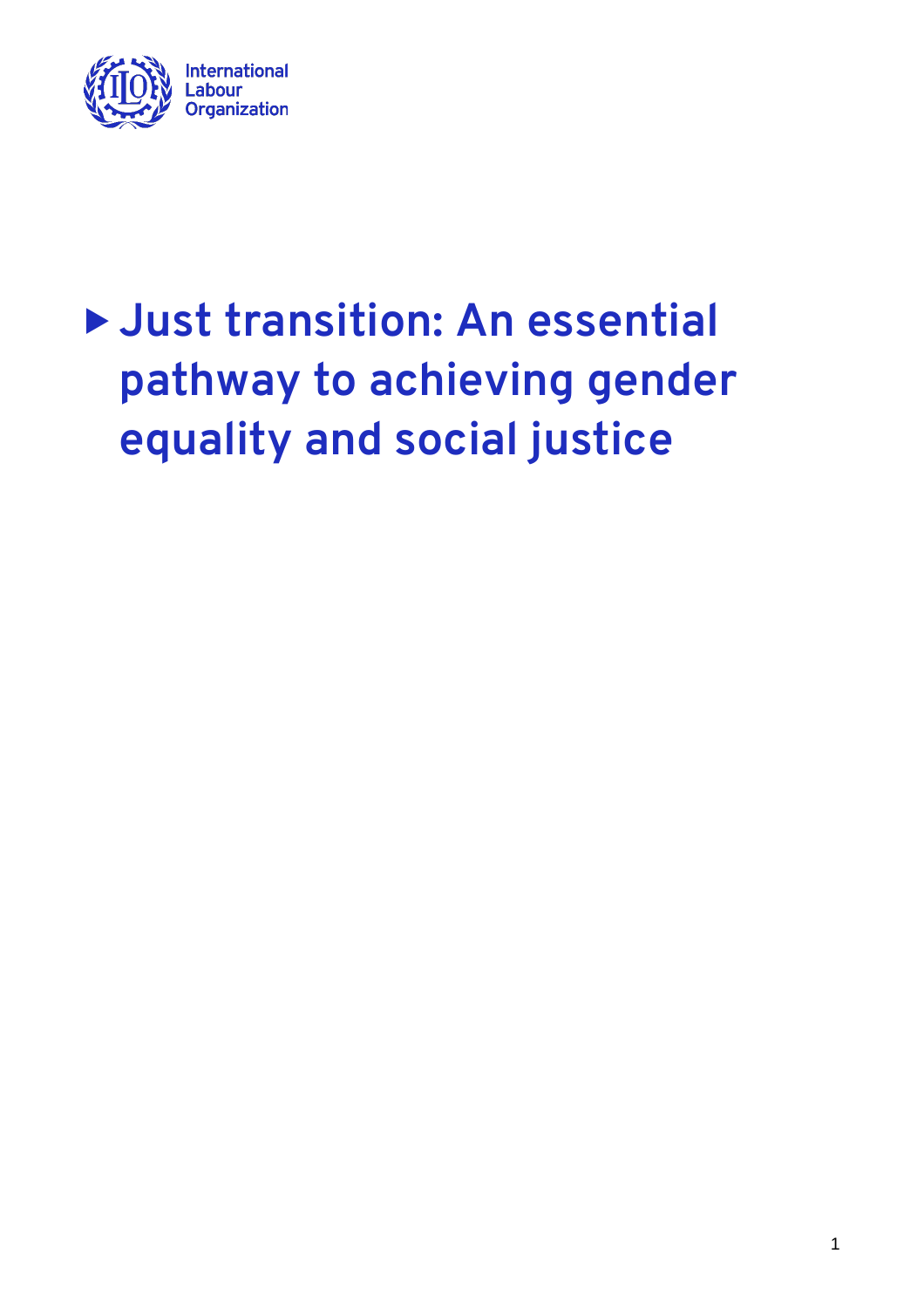

## <span id="page-1-0"></span>**Acknowledgements**

The technical paper was prepared by Gabriela Balvedi Pimentel under the technical supervision and coordination of Monica Castillo and Umberto Cattaneo (International Labour Office, ILO) and overall guidance by Chidi King and Moustapha Kamal Gueye. Valuable inputs to the paper were provided by key informants and contributors, including Josdeny Alely Alarcón González (Mexico's General Direction for Global Affairs), Margherita Calderone (European Bank for Reconstruction and Development), Albert Compaore (PAGE Burkina Faso), Verania Chao (UNDP), Sladjana Cosic (European Investment Bank), Megha Desai (Self-Employed Women's Association), Bert De Wel (International Trade Union Confederation), Sara Duerto Valero (UN Women), Sirikatou Honga (*Maison de l'Entreprise du Burkina Faso*), Naimisha Joshi (Self-Employed Women's Association), Marieke Koning (International Trade Union Confederation), Sangji Lee (UNDP), Kusum Lata (United Nations Framework Convention on Climate Change), Richard Lewney (Green Jobs Assessment Institutions Network), Robert Marinkovic (International Organisation of Employers), Reema Nanavaty (Self-Employed Women's Association), Joy Quitain Hernandez (International Trade Union Confederation), Devesh Shah (Self-Employed Women's Association), Txai Suruí (*Associação de Defesa Etnoambiental Kanindé; Movimento da Juventude Indígena de Rondônia*), Ismaël Tannamda Sawadogo (*Maison de l'Entreprise du Burkina Faso*), Cecilia Tinonin (UN Women), Moa Westman (European Investment Bank), and Bèbè Wilfriéd Hovice Kansie (*Maison de l'Entreprise du Burkina Faso*). Valuable inputs and support were also received from ILO colleagues including Jens Dyring Christensen, Luis Cotinguiba, Matilda Dahlquist, Marie-Christina Dankmeyer, Rishabh Dhir, Carolina Ferreira, Martin Oelz, Lene Olsen, Emanuela Pozzan, Fayçal Siddkou Boureima, Manuela Tomei, and Jose Luis Viveros Añorve.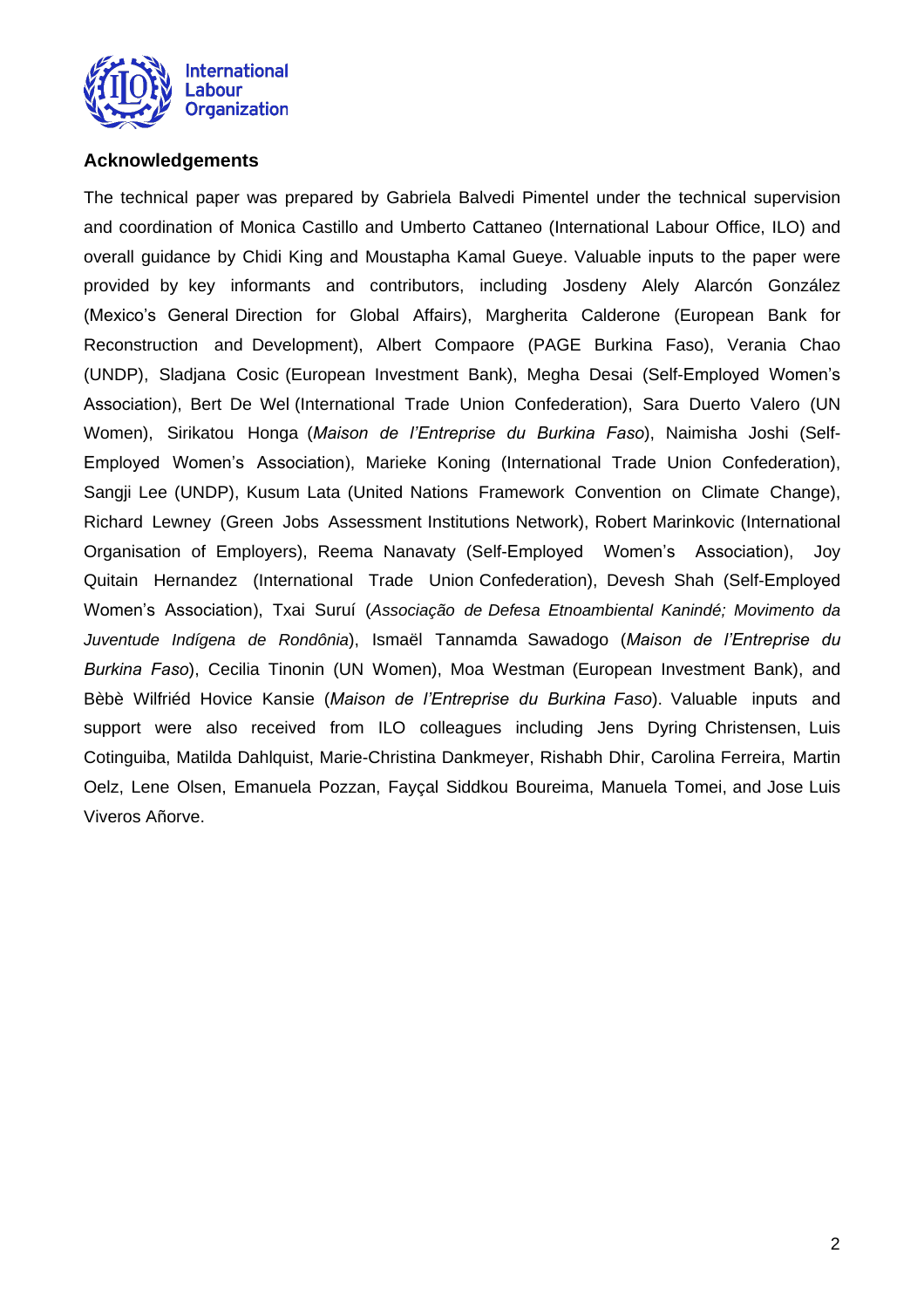

| <b>Table of Contents</b>                                                                                                                                                                                                                                  |  |  |  |
|-----------------------------------------------------------------------------------------------------------------------------------------------------------------------------------------------------------------------------------------------------------|--|--|--|
|                                                                                                                                                                                                                                                           |  |  |  |
|                                                                                                                                                                                                                                                           |  |  |  |
| А.<br><b>B.</b><br>C.<br>D.                                                                                                                                                                                                                               |  |  |  |
| II. THE INTERNATIONAL POLICY FRAMEWORK FOR A JUST TRANSITION FOR ALL  9                                                                                                                                                                                   |  |  |  |
| INTERNATIONAL INSTRUMENTS, DECLARATIONS AND DECISIONS CONCERNING JUST TRANSITION  9<br>А.<br><b>B.</b>                                                                                                                                                    |  |  |  |
| III. THE GENDER DIMENSION AND CLIMATE CHANGE: DISPROPORTIONATE IMPACTS AND<br>WOMEN'S ROLE AS AGENTS OF CHANGE TOWARDS A JUST TRANSITION FOR ALL  15                                                                                                      |  |  |  |
| А.<br>NEGATIVE IMPACTS OF NON-INCLUSIVE MITIGATION AND ADAPTATION ACTIONS IN THE WORLD OF WORK 18<br><b>B.</b><br>C.<br>WOMEN AS AGENTS OF CHANGE: A FUNDAMENTAL FORCE FOR ENSURING A JUST TRANSITION FOR ALL  21                                         |  |  |  |
|                                                                                                                                                                                                                                                           |  |  |  |
| a.<br>b.<br>c.<br>d.<br>е.<br>f.<br>g.<br>h.<br>i.<br>INCORPORATING JUST TRANSITION TARGETS AS A VEHICLE TO GENDER EQUALITY IN NDCS AND NAPS 40<br>В.<br>C.<br>CLIMATE FINANCE FOR A JUST TRANSITION: SUPPORTING GENDER EQUALITY IN THE WORLD OF WORK  43 |  |  |  |
|                                                                                                                                                                                                                                                           |  |  |  |
| А.<br>POSSIBLE ELEMENTS FOR CONSIDERATION BY PARTIES, NON-PARTY STAKEHOLDERS AND OTHER ACTORS  46<br>В.                                                                                                                                                   |  |  |  |
|                                                                                                                                                                                                                                                           |  |  |  |
|                                                                                                                                                                                                                                                           |  |  |  |
|                                                                                                                                                                                                                                                           |  |  |  |
| ANNEX II - LIST OF RELEVANT INTERNATIONAL LABOUR STANDARDS AND RESOLUTIONS 66                                                                                                                                                                             |  |  |  |
| ANNEX III - LIST OF RELEVANT INTERNATIONAL STATISTICS STANDARDS ADOPTED BY THE                                                                                                                                                                            |  |  |  |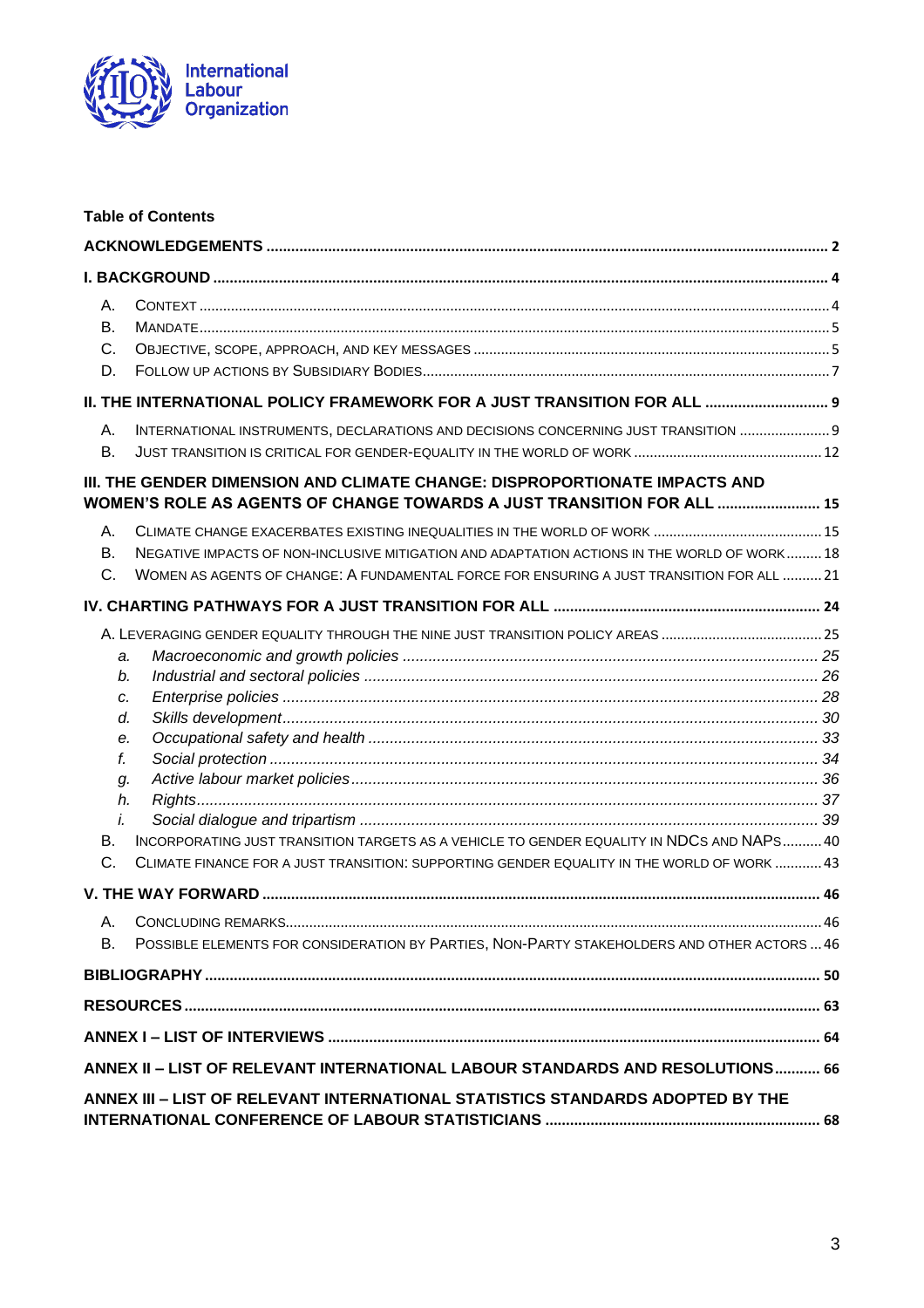

## <span id="page-3-0"></span>**I. Background**

## <span id="page-3-1"></span>*A. Context*

The Intergovernmental Panel on Climate Change (IPCC)'s *Sixth Assessment Report – Impacts, Adaptation and Vulnerability*, demonstrated that the impacts of climate change are already being felt throughout the world and will have more severe effects than previously believed, with the most vulnerable hit hardest.<sup>1</sup> A warming planet has disruptive impacts in the world of work. According to 2018 ILO estimates, 1.2 billion jobs, or 40 per cent of the global labour force, are dependent on ecosystem services<sup>23</sup> and are thus at serious risk due to environmental degradation<sup>4</sup>. Women are expected to be severely affected due to their high representation in sectors that are particularly susceptible to climate change impacts, such as agriculture.<sup>5</sup> Policies to respond to climate change and build the global transition towards a low-carbon and sustainable economy will also have significant implications for the world of work, leading both to the elimination and transformation of some jobs, and the creation of new jobs.<sup>6</sup> However, unless gender-transformative measures are in place, women will not benefit as much as they could from the created jobs, and gender inequalities at work are likely to persist.<sup>7</sup> There are also risks that given the disproportionate impacts of climate change, gender inequalities in some instances will be exacerbated. The world of work is critical to both minimizing risks and ensuring that the transition to a low-carbon economy empowers women and is supported by their contributions.

Recognizing the strong gender dimension of environmental challenges and the need for specific gender policies to promote equitable outcomes for all in the transition to a low-carbon and sustainable economy, the International Labour Organisation's (ILO) *[Guidelines for a just transition towards](https://www.ilo.org/wcmsp5/groups/public/@ed_emp/@emp_ent/documents/publication/wcms_432859.pdf)  [environmentally sustainable economies and societies](https://www.ilo.org/wcmsp5/groups/public/@ed_emp/@emp_ent/documents/publication/wcms_432859.pdf) for all* provide an essential pathway for ensuring gender equality and inclusiveness in a world of work disrupted by climate change impacts and by climate mitigation actions that do not incorporate pathways for decent work outcomes. They provide both a policy framework and a practical tool to assist countries in managing the transition to a lowcarbon economy in a gender-transformative manner. They also offer a framework to harness women's leadership and power as agents of change in formulating, implementing, monitoring, and evaluating climate action.

<sup>&</sup>lt;sup>1</sup> Intergovernmental Panel on Climate Change (IPCC) 2022.

<sup>2</sup> Including jobs in "farming, fishing and forestry, and all those that rely on natural processes, such as air and water purification, soil renewal and fertilization, pollination, pest control, the moderation of extreme temperatures, and the protection provided by natural infrastructure (e.g. forests) against storms, floods and strong winds" (ILO [2018,](https://www.ilo.org/wcmsp5/groups/public/---ed_emp/documents/publication/wcms_645572.pdf) p.8).

<sup>3</sup> International Labour Organization (ILO) 2018a. 4 International Labour Organization (ILO) 2018b.

<sup>5</sup> United Nations 2021c.

<sup>6</sup> International Labour Organization (ILO) 2020c.

<sup>7</sup> International Labour Organization (ILO) 2019b.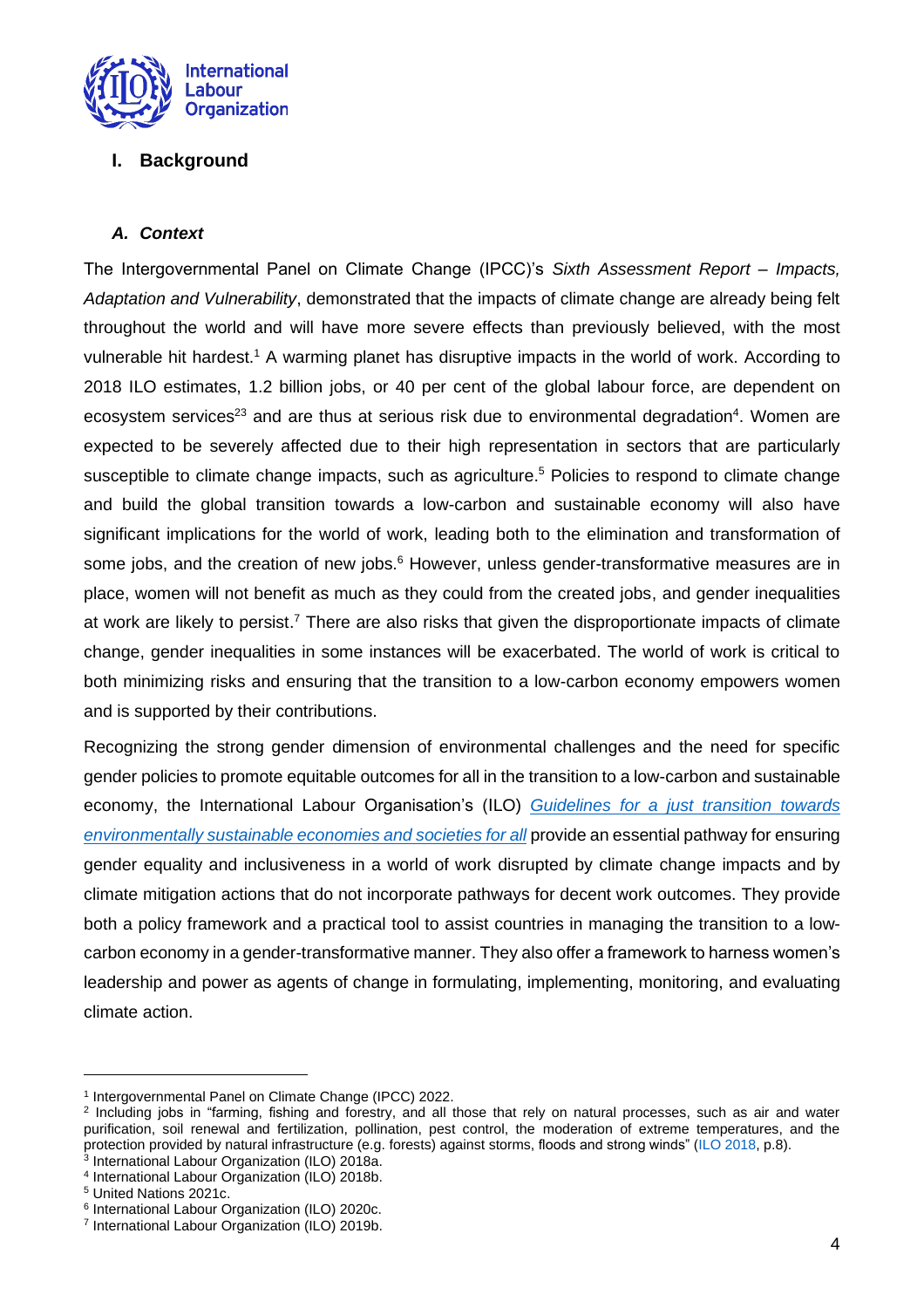

### <span id="page-4-0"></span>*B. Mandate*

At its twenty-sixth session which took place in Glasgow in 2021, the Conference of the Parties (COP) adopted the Decision on Gender and Climate, recommended by the Subsidiary Body on Implementation (SBI).<sup>8</sup> The decision invited "the International Labour Organization to prepare a technical paper exploring linkages between gender-responsive climate action and just transition for promoting inclusive opportunities for all in a low-emission economy".<sup>9</sup>

## <span id="page-4-1"></span>*C. Objective, scope, approach, and key messages*

The main objective of the technical paper is to assist Parties, Non-Party stakeholders and Subsidiary Bodies under the UNFCCC in clarifying how a just transition is fundamental to making climate action in the world of work gender-responsive. It highlights the gendered dimension of the threats faced in the world of work due to the impacts of climate change as well as from climate policies that do not take into consideration the priority of decent work, which is defined as "productive work [for women and men] in conditions of freedom, equity, security and human dignity". <sup>10</sup> In order to address such threats and leverage the contributions of key agents of change in climate action, the paper identifies avenues through a just transition for promoting inclusive opportunities for all in a low-carbon economy, including women and men experiencing intersectional forms of discrimination. The paper further articulates possible approaches to integrate just transition policies, and their gender-transformative dimension, into national climate mitigation and adaptation efforts. It also identifies best practices, country examples and lessons learned in this regard.

In order to achieve these objectives, this paper draws upon information, knowledge, lessons learned, analysis and research from various sources, including international and regional organizations, scholars, research institutes, and civil society organizations. Data stemming from desk research was complemented by nine key informant interviews with government officials; workers, and employers' representatives; representatives of multilateral organizations; an indigenous youth leader; as well as partners implementing an ILO project. The interviews were conducted in March 2022 (for more details, please refer to *Annex I – [List of Interviews](#page-63-0)*).The ILO, having adopted the Just Transition Guidelines<sup>11</sup> and building upon its previous work on gender and a just transition<sup>12</sup>, prepared this technical paper with inputs from the above-mentioned sources.

The paper is structured into five chapters. Following this initial background chapter, Chapter II presents the international policy framework for a just transition for all. Chapter III explores how climate

<sup>9</sup> Ibid.

<sup>8</sup> UNFCCC. Secretariat n.d.

<sup>10</sup> International Labour Organization (ILO) 1999.

<sup>11</sup> International Labour Organization (ILO) 2015b.

<sup>12</sup> International Labour Organization (ILO) 2017.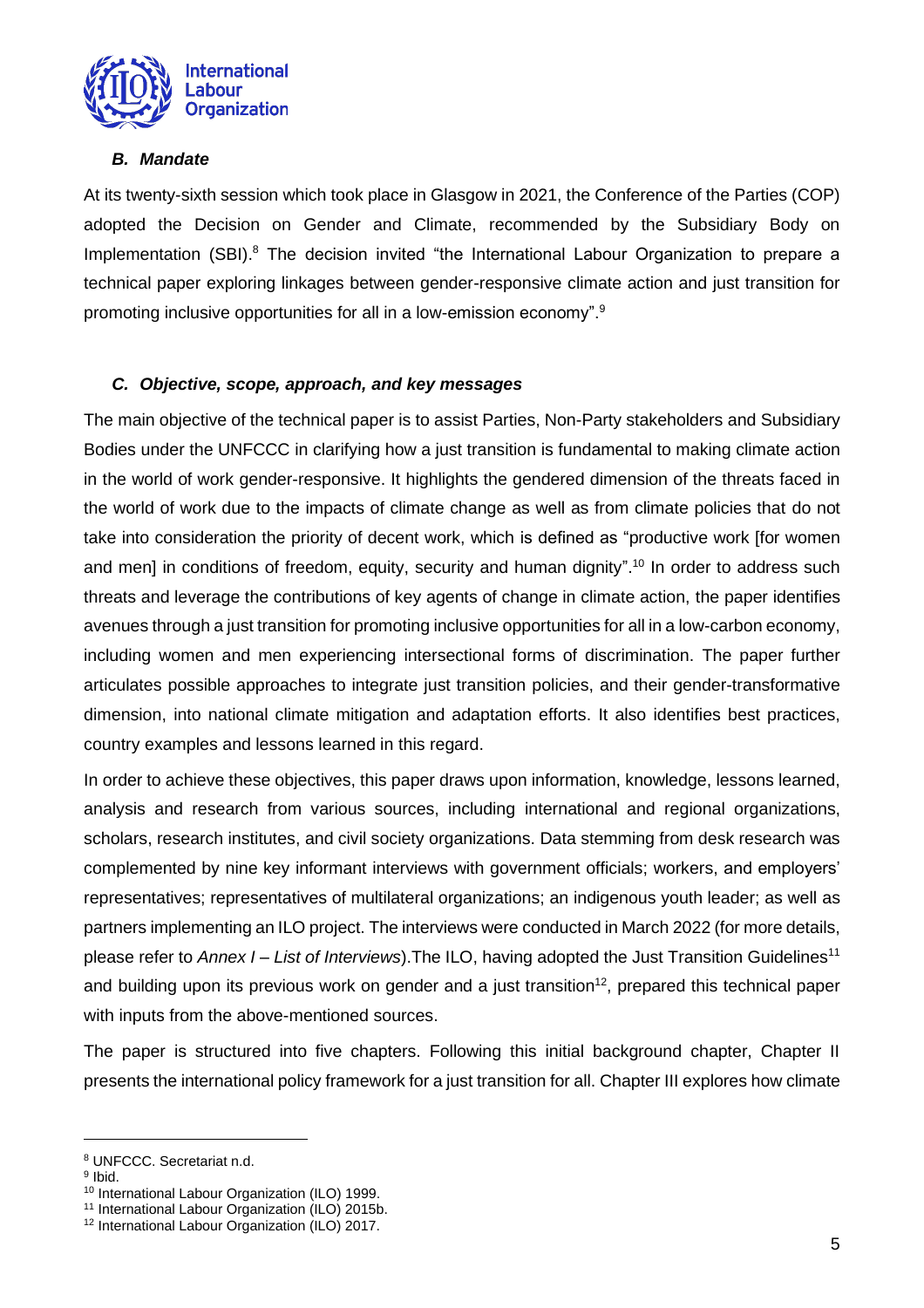

change and non-inclusive climate action exacerbate existing gender inequalities in the world of work, and highlights women's central role as agents of change in building a just transition to promote inclusive opportunities for all in a low-carbon economy. Chapter IV explores avenues of how a just transition can leverage women's representation and empowerment and address gender inequality while also strengthening climate action. Chapter V presents concluding remarks and recommendations for stakeholders on how to boldly advance a just transition to ensure transformative, positive outcomes for gender equality in the emerging green and blue economy and the potential linkages with the activities contained in the Gender Action Plan adopted by the UNFCCC's Conference of Parties (COP). Several key messages emerge from these chapters, as noted below.

#### **Key Messages**

- 1. A just transition involves maximizing the social and economic opportunities of climate action while minimizing and carefully managing any challenges related to the impacts on the world of work, including gendered impacts, in an effort to facilitate decent work outcomes, ensuring social dialogue and respect for international labour standards in the process. There is a significant risk that without a just transition, countries will not achieve a low-carbon, environmentally sustainable economy with decent work and social justice that is essential to the wellbeing of current and future generations. Moreover, such inaction could have severe implications for realizing inclusive and gender-transformative climate action, while leading to increased inequality, reduced productivity, less competitive businesses, and social unrest.
- 2. The *[ILO tripartite Guidelines for a just transition towards environmentally sustainable economies and](https://www.ilo.org/wcmsp5/groups/public/@ed_emp/@emp_ent/documents/publication/wcms_432859.pdf)  [societies for all](https://www.ilo.org/wcmsp5/groups/public/@ed_emp/@emp_ent/documents/publication/wcms_432859.pdf)* (or 'the Just Transition Guidelines') are both a policy framework and a practical tool to assist countries at all levels of development in managing the transition to low-carbon economies with inclusive decent work opportunities and the advancement of social justice. The Guidelines indicate that just transition policies and programmes need to take into account the strong gender dimension of many environmental challenges and opportunities and that specific gender policies should be considered in order to promote equitable outcomes. This would not only minimize social, economic, and environmental risks and support greater inclusion but also strengthen climate mitigation and adaptation efforts through the empowerment of women as key agents of change. Thus, just transition and the promotion of genderequality are intrinsically linked and mutually reinforcing. **Just transition is an essential pathway to ensure gender equality and inclusiveness in the world of work.**
- 3. There is growing scientific consensus that climate change has gendered effects and exacerbates preexisting gender-inequalities in the world of work. Similarly, climate policy responses themselves can have unintended negative gender-based impacts. ILO research indicates that, if just transition policies are not in place, occupational gender stereotypes are likely to persist even in the emerging green economy, preventing women from benefitting from the new jobs created. In addition, climate change further exacerbates existing care burdens, worsens women's access to occupational health and safety, and has a further negative impact on girls' access to education.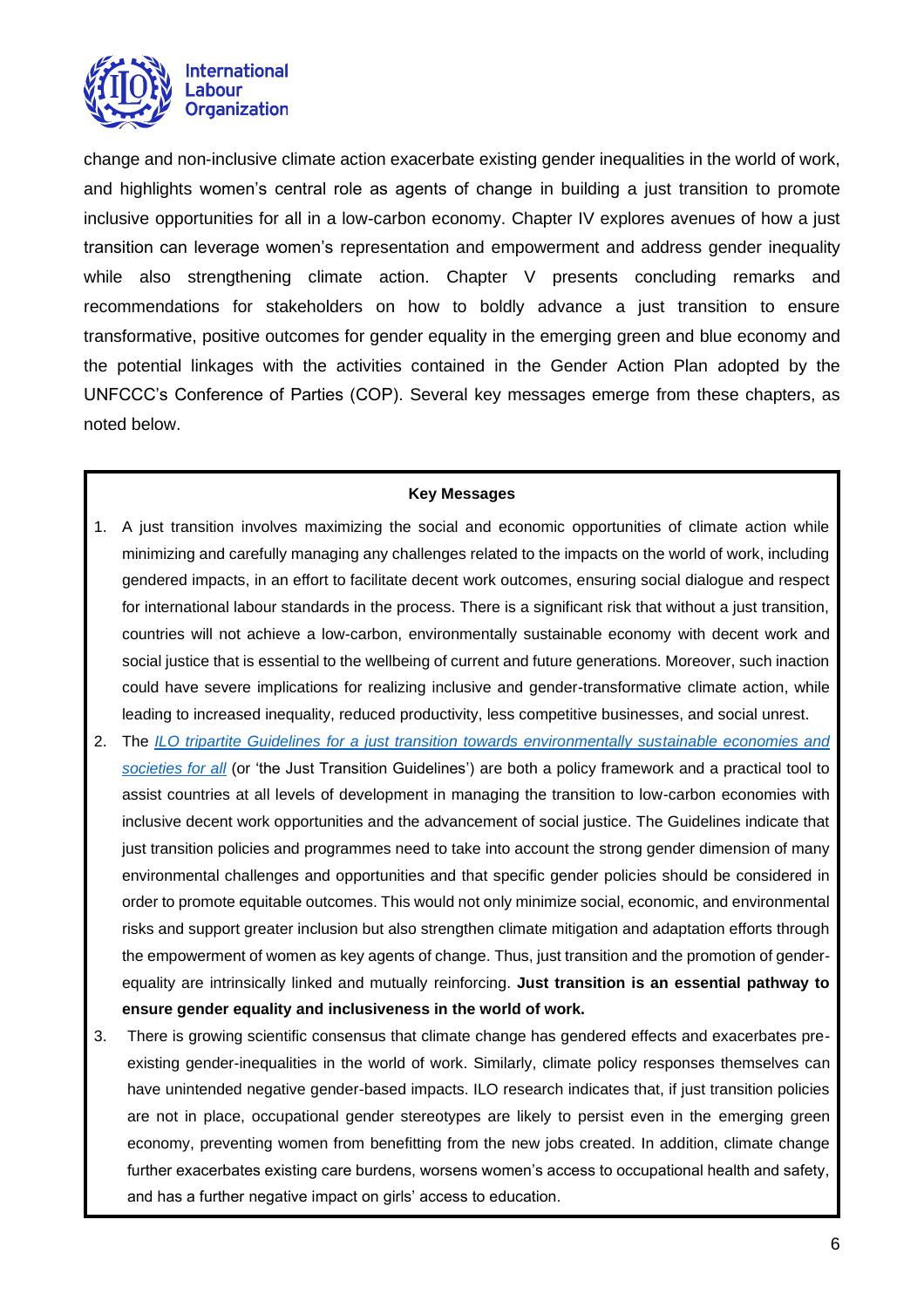

- 4. Just transition policies must be based on sound statistical information grounded in international statistical standards. Data gaps by sex, and other personal characteristics such as disability and ethnicity, should be addressed, and data analysis of green job outcomes considering gender impacts should be carried out to ensure that climate action offers inclusive opportunities and support to women and men workers and enterprises in the green and blue economy.
- 5. The negative impacts of climate change on women's employment and occupation can best be understood when the intersectionality of gender with other characteristics is made visible, considering for example, when gender intersects with characteristics such as race, ethnicity, indigenous identity, age, disability, migration and socio-economic status. This is particularly true in the most affected areas and sectors. Hence, it is necessary to supplement climate policies with targeted measures to support women who face compounded inequalities and discrimination due to their personal characteristics, so as to ensure that climate action leaves no one behind and achieves a just transition for all.
- 6. Women's full and equitable participation needs to be ensured in all steps of the formulation, implementation, monitoring, and evaluation of just transition policies and programmes. Particularly at a national level, incorporating gender policy scenarios in national just transition plans will be critical.
- 7. While all nine policy areas outlined in the Just Transition Guidelines are essential and mutually reinforcing for achieving decent work outcomes that include gender equality, skills, enterprise development, care, rights, and social protection policies and approaches are particularly relevant thematic areas of just transition to support gender equality in the world of work. Skills development policies will be key to address existing occupational segregation and ensure that women and girls fully benefit from emerging employment opportunities in a green economy. Care and social protection policies play a central role not only in ensuring women's safety and well-being, but also in providing adequate conditions for women's engagement in the labour market and transforming gender norms. Enterprise development policies and rights at work policies provide key pathways within the just transition framework for facilitating an optimal business environment and ensuring decent work and quality jobs, which encompass safe, healthy working conditions that offer equal opportunity and treatment.
- 8. National gender-responsive climate action has been gaining momentum. However, the recognition of the gender dimension in green job opportunities and the inclusion of gender-specific policies within just transition plans and strategies has yet to be realized on a wide scale. Clear commitments and language highlighting the gender-transformative nature of just transition plans, policies, and programmes need to be introduced in a more systematic way in Nationally Determined Contributions (NDCs), National Adaptation Plans (NAPs), initiatives and pledges for Net Zero.
- 9. Climate finance should support countries in carrying out just transition planning and implementation, leveraging gender equality and women's representation and empowerment, and promoting decent work for all women and men in the green and blue economy.

## <span id="page-6-0"></span>*D. Follow up actions by Subsidiary Bodies*

The Subsidiary Bodies may wish to consider the information contained in this technical paper for: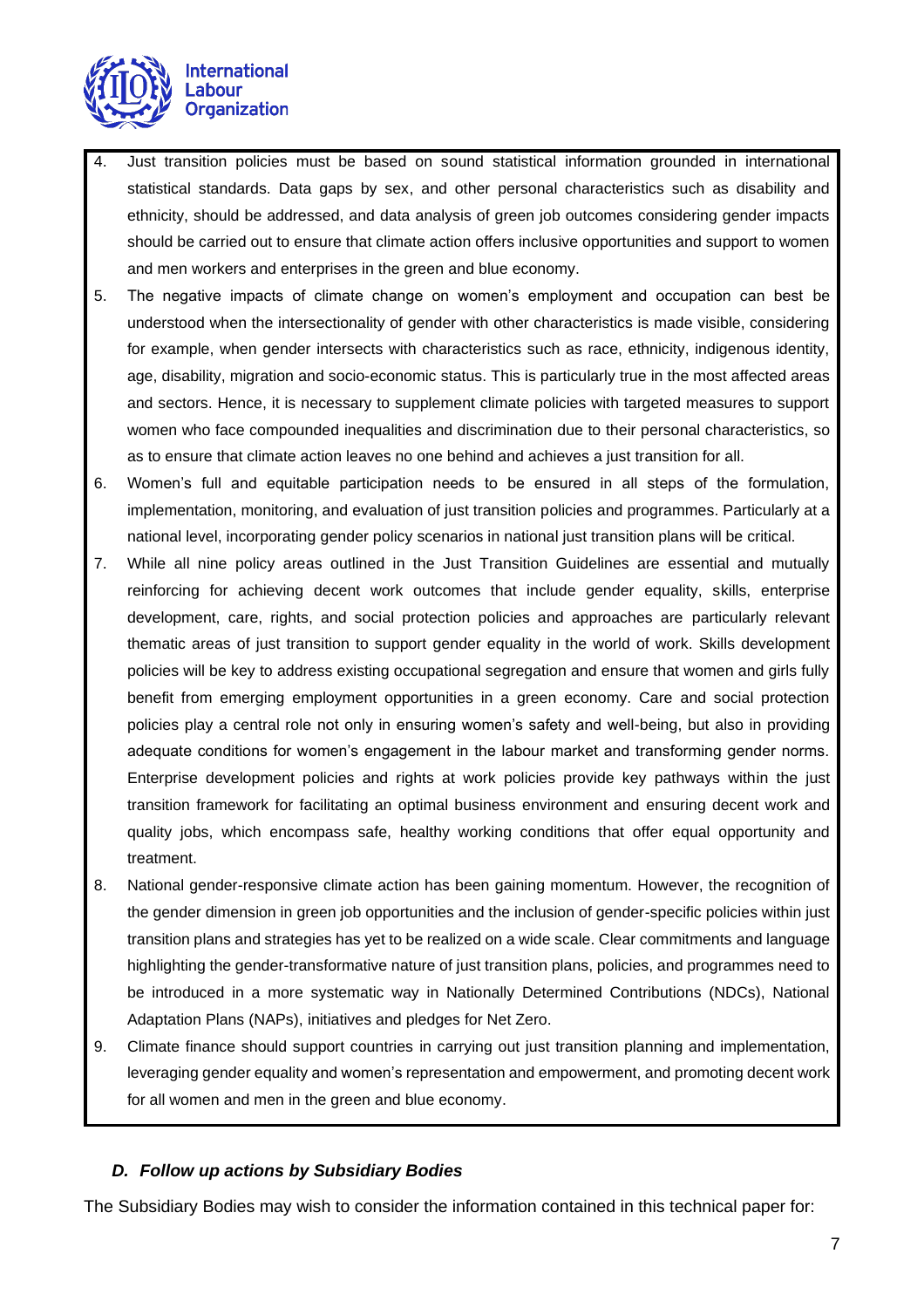

- a) Providing guidance to Parties so that the transition of the national workforce and enterprises as a result of climate change adaptation and the implementation of climate change mitigation policies, is driven by a just transition, viewed as an essential gender-transformative approach.
- b) Providing guidance for the incorporation of a just transition approach into activities undertaken in the implementation of the Gender Action Plan adopted by the UNFCCC's COP, to advance understanding of the linkages between just transition and gender-transformative climate action and its coherent mainstreaming in the implementation of the UNFCCC and the work of Parties, the secretariat, United Nations entities and stakeholders at all levels.
- c) Providing guidance to the secretariat on preparing additional technical materials and/or conducting training sessions with the purpose of assisting Parties in identifying the linkages between gender-transformative climate action and a just transition.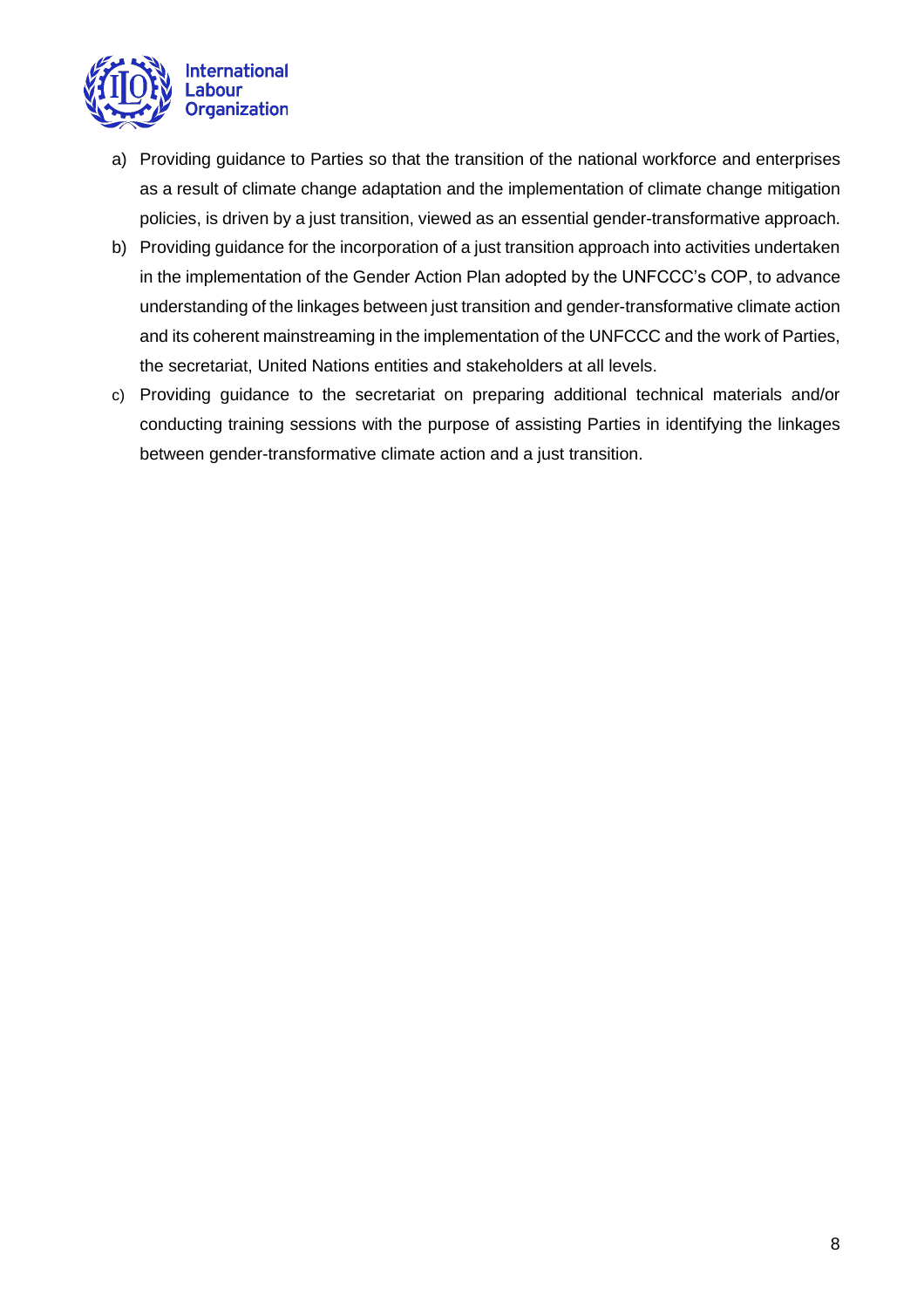

## <span id="page-8-0"></span>**II. The international policy framework for a just transition for all**

## <span id="page-8-1"></span>*A. International instruments, declarations and decisions concerning just transition*

Climate change actions, responses and impacts have an intrinsic relationship with equitable access to sustainable development and the eradication of poverty.<sup>13</sup> Responses to climate change should thus be designed in an integrated manner with social and economic development policies, as established in Article 3<sup>14</sup> of the 1992 United Nations Framework Convention on Climate Change (UNFCCC). <sup>15</sup>. The 2015 Paris Agreement specifically notes that "a just transition of the workforce and creation of decent work and quality jobs in accordance with nationally defined development priorities"<sup>16</sup> is imperative. At the same time, the Paris Agreement acknowledges that when taking action to tackle climate change, Parties should respect, promote, and consider their respective obligations on human rights, including gender equality and the empowerment of women, as well as the rights of children, indigenous peoples, persons with disabilities and all persons in vulnerable situations.<sup>17</sup> The Paris Agreement places the consideration of both gender equality and the empowerment of women fully in the frame of all climate action, including action to mitigate greenhouse gas emissions (GHGs), adapt to impending climate change impacts, or address resulting loss and damage. In particular, article 7 establishes that adaptation action should follow a country-driven, gender-responsive, participatory, and fully transparent approach.<sup>18</sup>

As an outcome of negotiations between governments, employers' and workers' organisations, in 2015 the ILO adopted the *[Guidelines for a just transition towards environmentally sustainable economies](https://www.ilo.org/wcmsp5/groups/public/@ed_emp/@emp_ent/documents/publication/wcms_432859.pdf)  [and societies for all](https://www.ilo.org/wcmsp5/groups/public/@ed_emp/@emp_ent/documents/publication/wcms_432859.pdf)* (hereafter, the 'Just Transition Guidelines'). This document provides guidance on how to formulate, implement and monitor the policy framework for a just transition in accordance with national circumstances and priorities.<sup>19</sup> The Just Transition Guidelines are at once a policy framework and a practical tool to assist governments and social partners in countries at all levels of development in managing the transition to low-carbon economies with inclusive decent work opportunities and the advancement of social justice, ensuring mechanisms for social dialogue among governments, workers' and employers' organizations throughout policy making processes while respecting ILO Fundamental Principles and Rights at Work. The Just Transition Guidelines are important for mitigation and adaptation, for all economic sectors – including but not limited to mining and energy sectors – and in urban and rural areas alike. They can also help countries devise and implement their

<sup>13</sup> UNFCCC 2015a.

<sup>14</sup> UNFCCC, Article 3, paragraph 2.

<sup>15</sup> United Nations 1992.

<sup>16</sup> UNFCCC 2015a.

<sup>17</sup> Ibid.

 $18$  Ibid.

<sup>19</sup> United Nations 1992.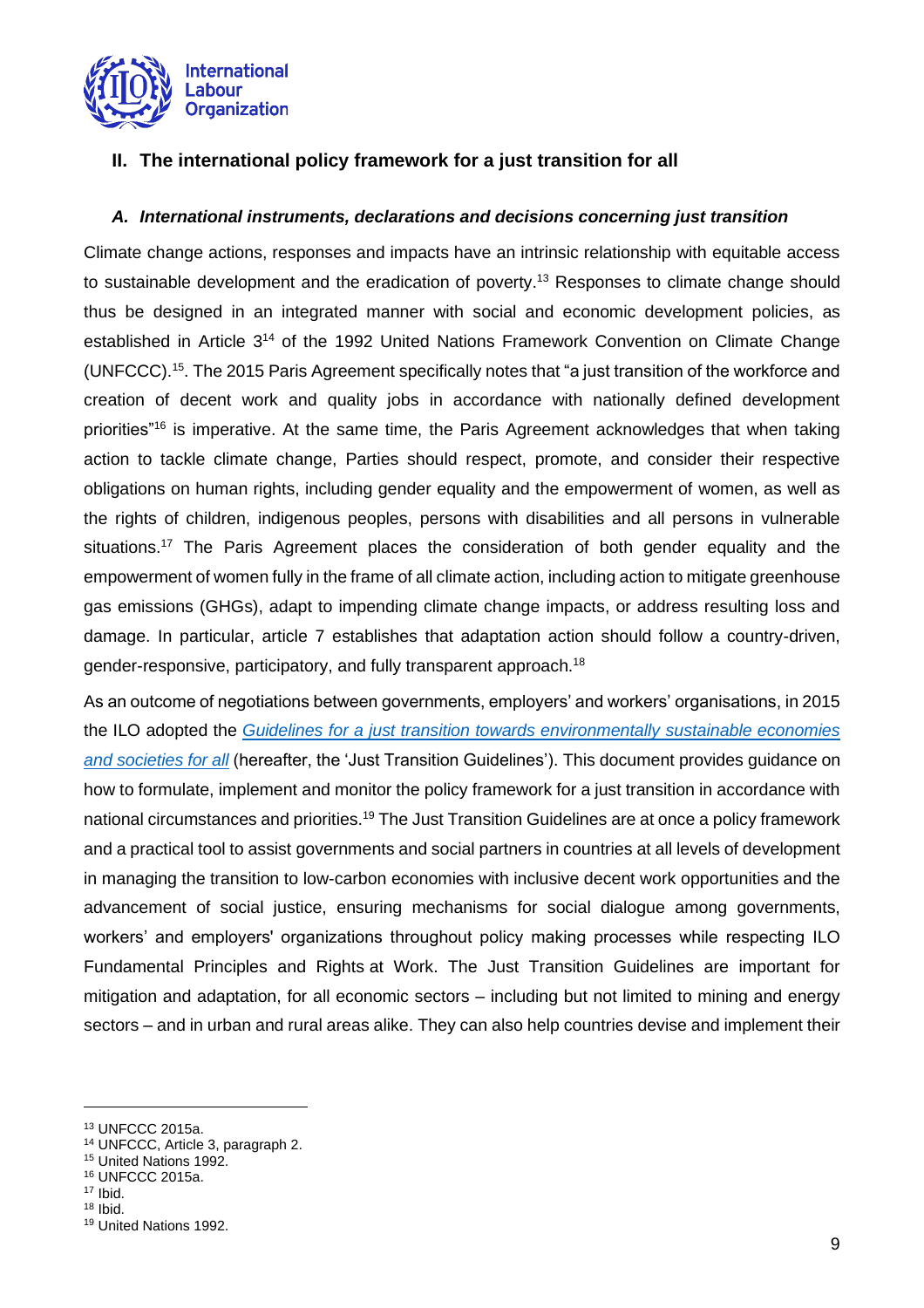

National Adaptation Plans (NAP) and thus achieve their Nationally Determined Contributions (NDC) and the 2030 Sustainable Development Goals (SDGs).

The Just Transition Guidelines support the transition of economies, enterprises, jobs, and workers towards greener, more resilient, climate-neutral and gender-equal economies and societies. A just transition means greening the economy in a way that is fair and inclusive of everyone concerned, creating decent work opportunities, and leaving no one behind. Just transition and the promotion of gender equality are intrinsically linked and mutually reinforcing. In other words, climate action in the world of work is gender-transformative when it ensures a just transition for all, including women and men experiencing intersectional forms of discrimination. A just transition can only be fulfilled when gender considerations are mainstreamed in the design of just transition policies. As understood through the Just Transition Guidelines, the concept of just transition provides an essential pathway for ensuring gender-transformative climate action in the world of work.

#### **Box 1. Intersecting characteristics lead to differentiated climate change impacts**

When gender intersects with other characteristics such as race, ethnicity, indigenous status, age, disability, migration and socio-economic status, and these layered and intersecting characteristics are analysed among workers, it is possible to observe a broader, more complex range of negative impacts from climate change on women's employment and occupation.<sup>20</sup> For instance, indigenous peoples, who are among the poorest groups, tend to live in geographical regions at higher risk to climate variabilities and extremes, and climate change has a particular impact on traditional occupations carried out by women, such as agricultural activities.<sup>21</sup> Persons with disabilities are rarely included in decision-making and planning for extreme weather events.<sup>22</sup> Therefore, existing early warning or evacuation systems may not reflect disability-related needs. Furthermore, in climate-related emergencies, older women might be seen as a burden and therefore be more vulnerable to abuse and neglect.<sup>23</sup> The disruptive effects of a changing climate, biodiversity loss and environmental degradation are particularly acute for the most vulnerable workers, including rural workers, workers from lower-income countries and small-island developing States.<sup>24</sup> These phenomena disproportionately affect those in poverty, and can exacerbate economic, gender and other social inequalities.<sup>25</sup>

A just transition involves maximizing the social and economic opportunities of climate action, while minimizing and carefully managing any challenges such as business closures, worker layoffs or

<sup>20</sup> International Labour Organization (ILO) 2017.

<sup>21</sup> International Labour Organization (ILO) 2017.

<sup>22</sup> International Labour Organization (ILO) 2019a.

<sup>23</sup> United Nations 2021b.

<sup>24</sup> International Labour Organization (ILO) 2020c.

<sup>&</sup>lt;sup>25</sup> The Government of the United Kingdom 2021.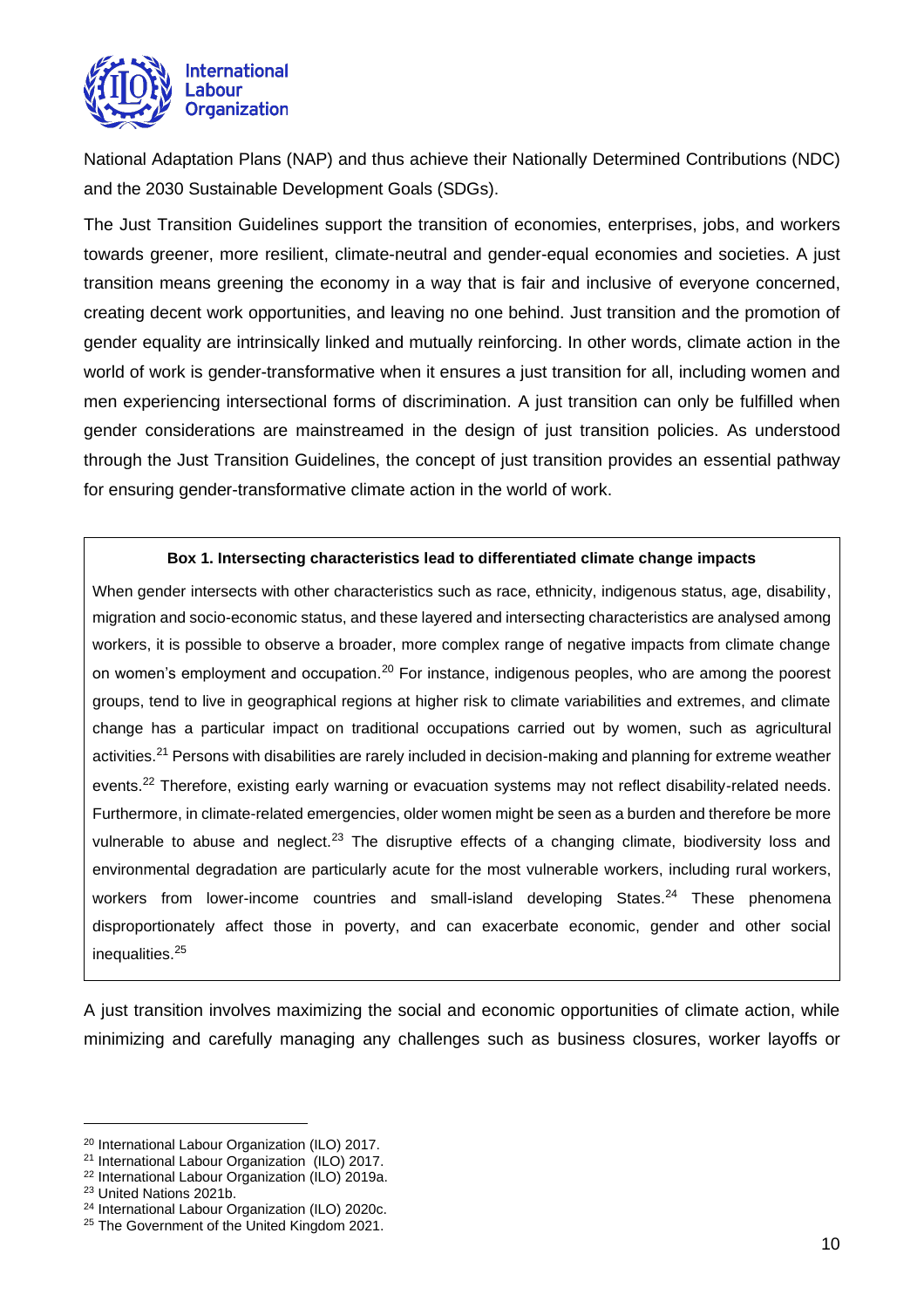

transitions to new green jobs.<sup>2627</sup> In sum, a just transition can enhance our ability to manage natural resources sustainably, increase resource efficiency and reduce waste, while also promoting social justice and addressing poverty, inequality, and gender gaps.

A just transition presents opportunities to achieve both environmental, economic, and social objectives. It has the potential to be a new and sustainable engine of growth, in lower, middle- and higher income economies. It can be a net generator of decent green jobs that can contribute significantly to poverty eradication and social inclusion. However, there is a significant risk that without a just transition, a low-carbon, environmentally sustainable economy that is essential to the wellbeing of current and future generations will not be achieved. If not carefully managed through just transition policies and processes, economic changes could disrupt production and labour markets, and result in increased social inequality, worker disillusionment, strikes or civil unrest and reduced productivity, as well as less competitive businesses, sectors, and economies. Considering the gender dimension, inequalities risk being exacerbated if women are not able to equally benefit from a transition to a lowcarbon economy, which in turn also risks undermining climate action, given the limited role that women, as key agents of change would be able to play in climate mitigation and adaptation efforts.

The challenges of just transition cut across several domains, so there is a need for mainstreaming across different areas, and for cooperation and coordination between employment authorities and their counterparts in various fields, including gender equality, finance, planning, environment, energy, transport, health, and economic and social development. Institutional arrangements must be adapted to ensure the participation of workers' and employers' organisations, as well as other stakeholders at the international, regional, national, local, and levels in the building of an appropriate policy framework. Internal coherence should be sought among institutions at the national level as well as within international institutions at the regional and global levels.

The Just Transition Guidelines cover *nine policy areas* to address environmental, economic, and social sustainability simultaneously. These policy areas were established based on tripartite consensus during the 2013 International Labour Conference<sup>28</sup> which considered evidence and lessons learned from country-level policies and sectoral strategies geared towards environmental sustainability, greening enterprises, social inclusion, and the promotion of green jobs as follows:

- I. Macroeconomic and growth policies
- II. Industrial and sectoral policies
- III. Enterprise policies

 $26$  Green jobs are defined by the ILO as decent jobs that contribute to preserve or restore the environment, be they in traditional sectors such as manufacturing and construction, or in new, emerging green sectors such as renewable energy and energy efficiency. Green jobs help: (a) improve energy and raw materials efficiency, (b) limit greenhouse gas emissions, (c) minimize waste and pollution, (d) protect and restore ecosystems, and (e) support adaptation to the effects of climate change. [\(ILO 2016\)](https://www.ilo.org/global/topics/green-jobs/news/WCMS_220248/lang--en/index.htm). In 2013, the international standard definition of green jobs was adopted by the 19th International Conference of Labour Statisticians, the international standard-setting body on labour statistics, in the *[Guidelines concerning](https://www.ilo.org/wcmsp5/groups/public/---dgreports/---stat/documents/normativeinstrument/wcms_230736.pdf)  [a statistical definition of employment in the environmental sector](https://www.ilo.org/wcmsp5/groups/public/---dgreports/---stat/documents/normativeinstrument/wcms_230736.pdf)*.

 $27$  International Labour Organization (ILO) 2016; International Conference of Labour Statisticians (ICLS) 2013.

<sup>28</sup> International Labour Conference 2013.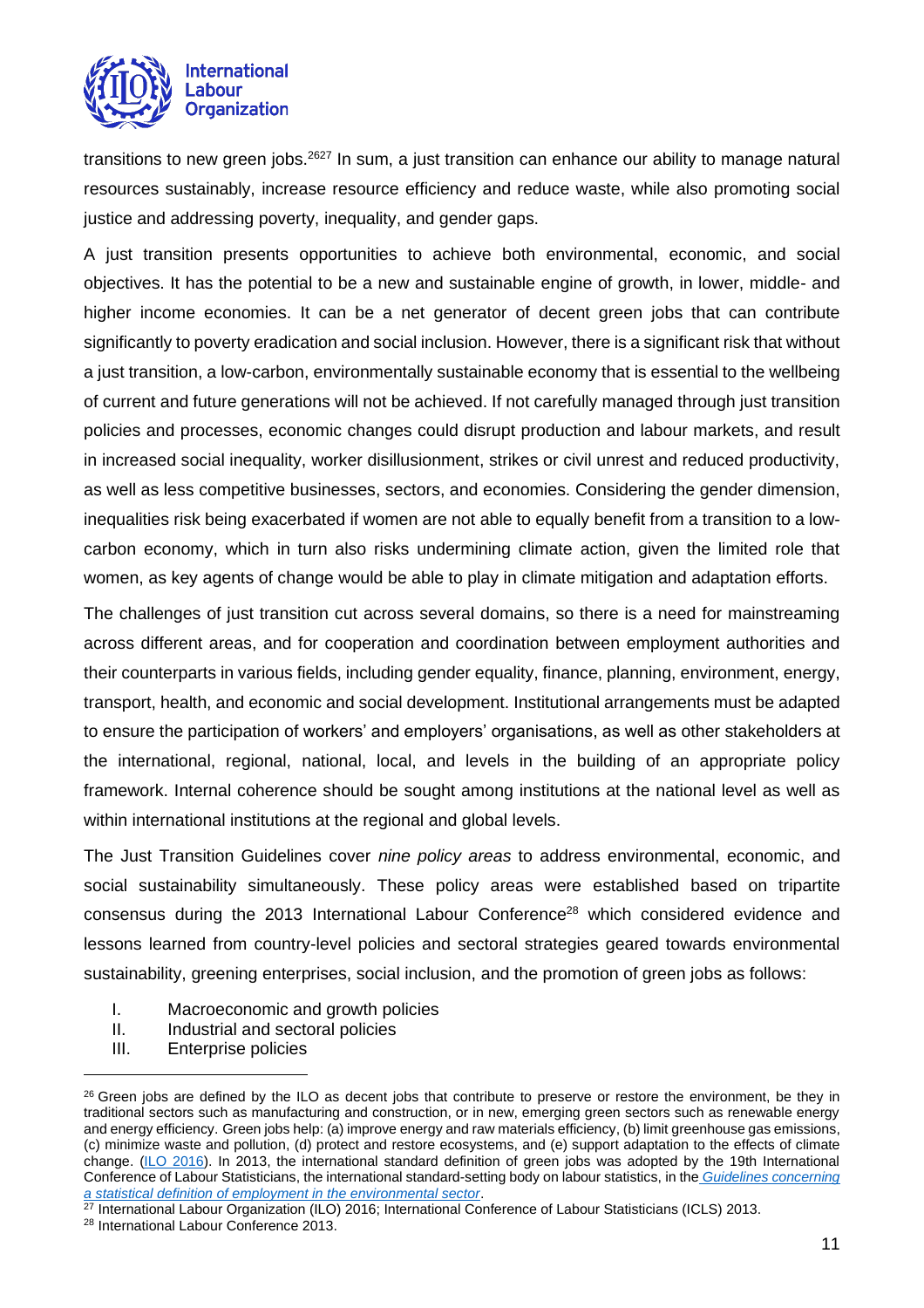

- IV. Skills development
- V. Occupational safety and health<br>VI. Social protection
- Social protection
- VII. Active labour market policies
- VIII. Rights
- IX. Social dialogue and tripartism

## <span id="page-11-0"></span>*B. Just transition is critical for gender-equality in the world of work*

Aligning with the Paris Agreement, the Just Transition Guidelines emphasize the need to develop policies that are gender specific.<sup>29</sup> Paragraph 13(b) states that "Policies and programmes need to take into account the strong gender dimension of many environmental challenges and opportunities. Specific gender policies should be considered in order to promote equitable outcomes".<sup>30</sup> The ILO's *[Global call to action for a human-centred recovery from the COVID-19 crisis that is inclusive,](https://www.ilo.org/wcmsp5/groups/public/---ed_norm/---relconf/documents/meetingdocument/wcms_806092.pdf)  [sustainable and resilient](https://www.ilo.org/wcmsp5/groups/public/---ed_norm/---relconf/documents/meetingdocument/wcms_806092.pdf)* calls for strengthening cooperation with relevant organizations and processes to achieve a strong and coherent global response to support national recovery strategies, including advancing research and data improvements that support a just transition to environmental sustainability.<sup>31</sup> It further notes the need for a gender-responsive recovery, considering the disproportionate job and income losses suffered by women due to the COVID-19 pandemic, compounded with their major representation in unpaid care work.<sup>32</sup>

#### **Box 2. The imperative of a just transition of the workforce for implementing the Gender Action Plan**

In 2014, the COP adopted the first Lima work programme on gender (LWPG) [\(Decision 18/CP.20\)](https://unfccc.int/documents/8613), aiming to advance gender balance and integrate gender considerations into the work of Parties and the secretariat in implementing the Convention and the Paris Agreement so as to achieve gender-responsive climate policy and action.<sup>33</sup> COP 22 decided on a three-year extension of the LWPG (<u>Decision 21/CP.22</u>)<sup>34</sup>. The first gender action plan (GAP) under the UNFCCC was established at COP 23 [\(Decision 3/CP.23\)](https://unfccc.int/sites/default/files/resource/decision_3_cp23.pdf). In this decision, it was noted that **the imperative of a just transition of the workforce should be taken into account when implementing the GAP.**<sup>35</sup> At COP 25, in 2019, considering the need to advance knowledge and understanding of gender-responsive climate action, Parties agreed to a five-year enhanced LWPG and its gender action plan (GAP) [\(Decision 3/CP.25\)](https://unfccc.int/sites/default/files/resource/cp2019_13a01E.pdf). In its article 9, the decision notes that **gender-responsive implementation and means of implementation of climate policy and action can enable Parties to raise ambition, as well as enhance gender equality, and just transition of the workforce and the creation of decent work and quality jobs in accordance with nationally defined development priorities**. 36

 $32$  Ibid.

<sup>29</sup> International Labour Organization (ILO) 2015b.

<sup>30</sup> Ibid., 6.

<sup>31</sup> International Labour Organization (ILO) 2021, paragraph 14 (g).

<sup>33</sup> UNFCCC 2015b.

<sup>34</sup> UNFCCC 2017b.

<sup>35</sup> UNFCCC 2017a.

<sup>36</sup> UNFCCC 2020.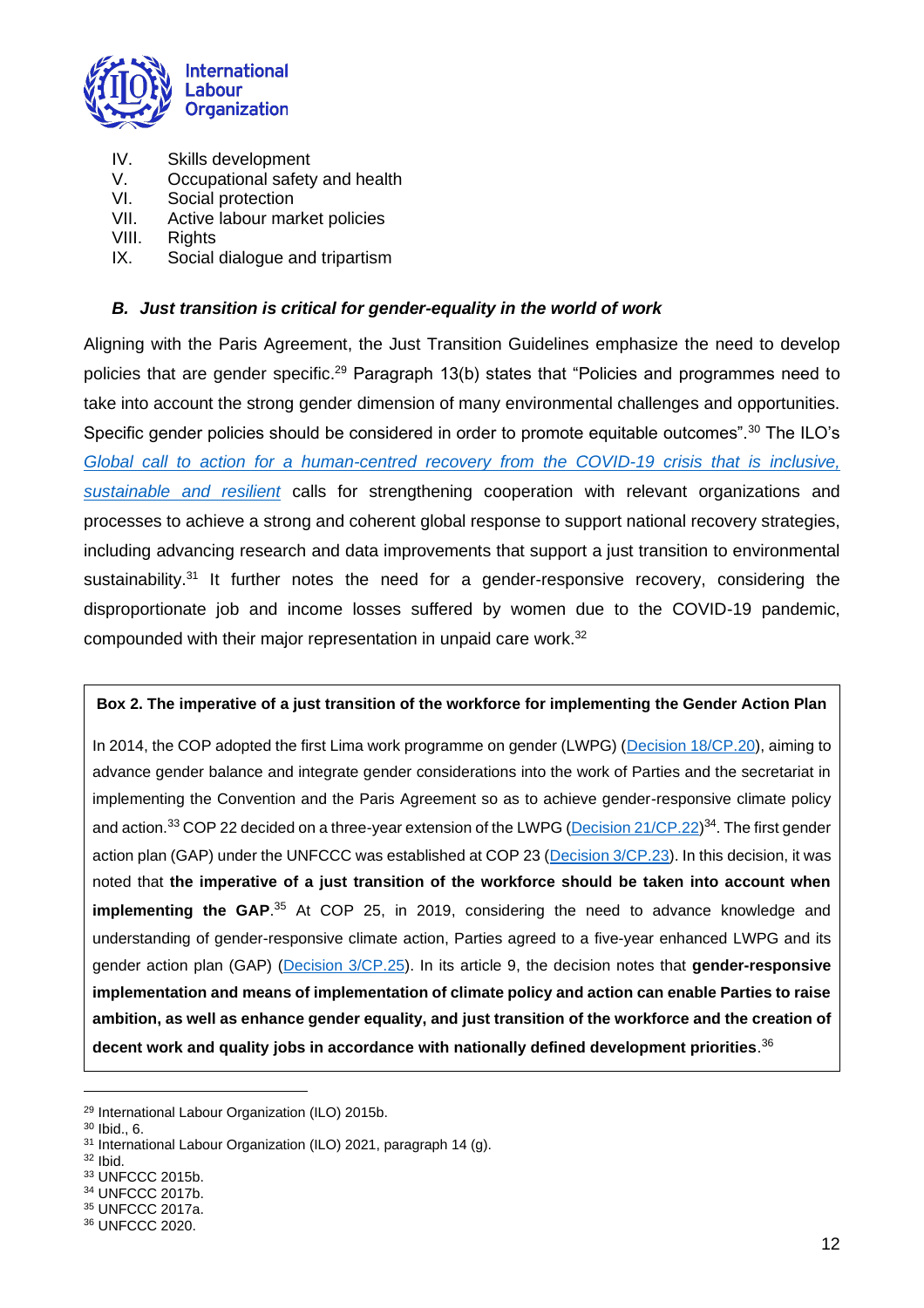

The GAP establishes objectives and activities under **five priority areas** that aspire to advance understanding of gender-responsive climate action and its coherent mainstreaming in the implementation of the UNFCCC and the work of Parties, the secretariat, United Nations entities and stakeholders at all levels, as well as women's full, equal, and meaningful participation in the UNFCCC process itself, $^{37}$  as follows:

**1. Capacity-building, knowledge management and communication:** enhance the systematic integration of gender considerations into climate policy and action and the application of expertise to the actions called for under the Lima work programme on gender and its gender action plan, and facilitate outreach, knowledge-sharing and the communication of activities undertaken to enhance genderresponsive climate action and its impacts in advancing women's leadership, achieving gender equality and ensuring effective climate action.

**2. Gender balance, participation, and women's leadership:** achieve and sustain the full, equal, and meaningful participation of women in the UNFCCC process.

**3. Coherence**: strengthen the integration of gender considerations within the work of UNFCCC constituted bodies, the secretariat and other United Nations entities and stakeholders towards the consistent implementation of gender-related mandates and activities.

**4. Gender-responsive implementation and means of implementation:** ensure the respect, promotion and consideration of gender equality and the empowerment of women in the implementation of the Convention and the Paris Agreement.

**5. Monitoring and reporting:** improve tracking of the implementation of and reporting on genderrelated mandates under the Lima work programme on gender and its gender action plan.

In 2021, at COP26, Parties adopted the Glasgow Climate Pact, which called "upon Parties to strengthen their implementation of the enhanced Lima work programme on gender and its gender action plan". Simultaneously, in its implementation section, the 2021 Glasgow Climate Pact recognized "the need to ensure just transitions that promote sustainable development and eradication of poverty, and the creation of decent work and quality jobs, including through making financial flows consistent with a pathway towards low greenhouse gas emission and climate-resilient development, including through deployment and transfer of technology, and provision of support to developing country Parties".<sup>38</sup> Moreover, members of the [Women and Gender Constituency to the UNFCCC,](https://womengenderclimate.org/) the platform for observer organizations working to ensure women's rights and gender justice within the UNFCCC, stressed that clearer pathways need to be defined towards gender-responsive climate action, both in adaptation and mitigation, as well as towards a just transition.<sup>39</sup>

At the fifty-sixth session of the Subsidiary Body for Implementation, in June 2022, an intermediate review of the progress in implementing the activities contained in the GAP will take place.<sup>40</sup> In this context, the COP encouraged Parties to step up efforts to integrate gender into NDCs and national

 $37$  Ibid.

<sup>38</sup> UNFCCC 2021a.

<sup>39</sup> Women and Gender Constituency 2021.

<sup>40</sup> UNFCCC. Secretariat n.d.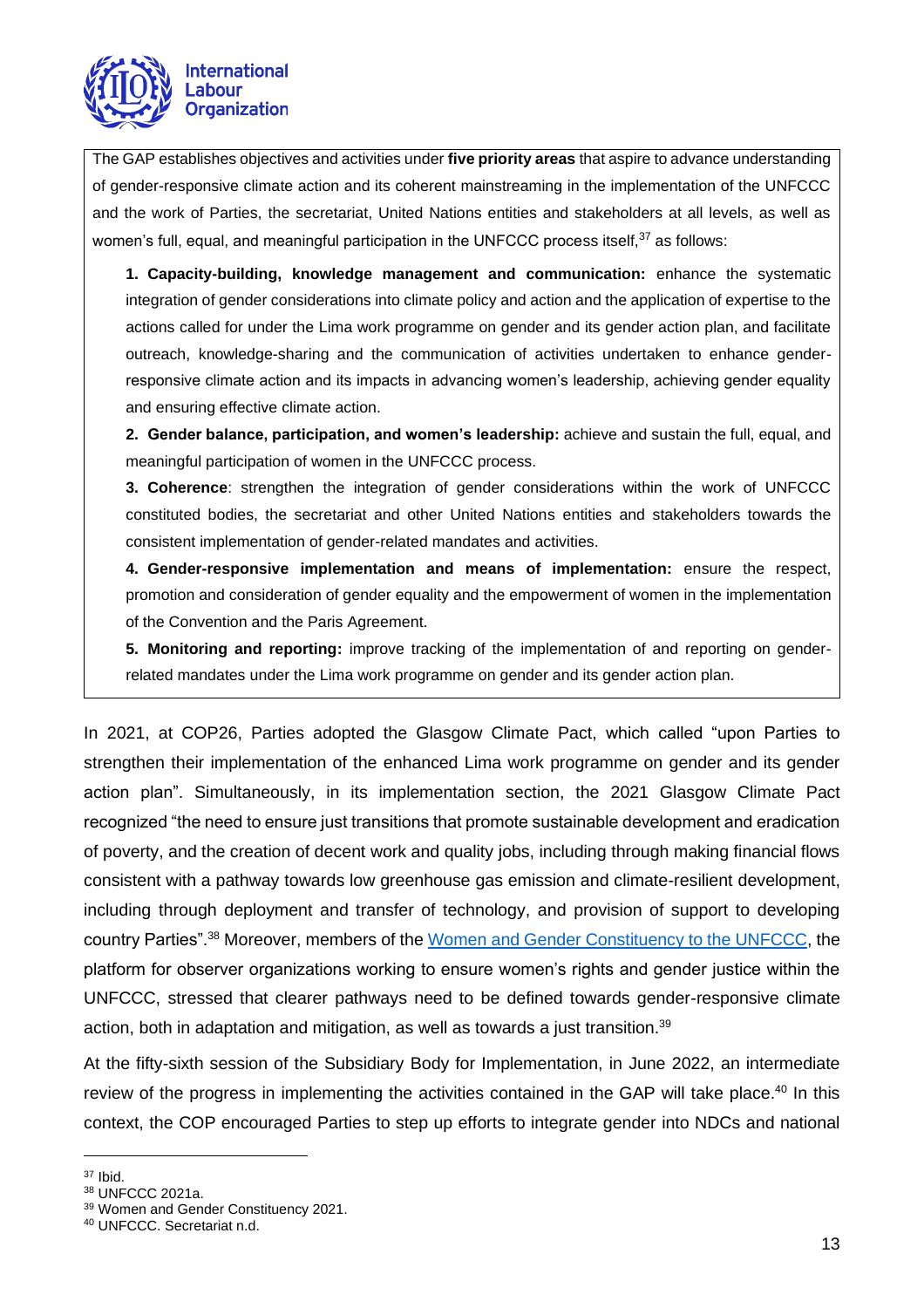

climate change policies, plans, strategies and action. Parties, United Nations entities, other stakeholders and implementing entities, were invited to take stock of and map progress in advancing gender equality and the empowerment of women and girls in line with the priority areas of the GAP. In particular, the ILO was invited to prepare this technical paper, exploring linkages between genderresponsive climate action and just transition for promoting inclusive opportunities for all in a lowcarbon economy.<sup>41</sup>

These recent decisions<sup>42</sup> and declarations<sup>43</sup> in the United Nations climate negotiations have underscored the importance of the just transition framework and its gender-transformative approach as an essential tool for climate action and social justice, including for promoting gender equality in the world of work. In 2021, the United Nations Secretary General called on all countries to embrace the Just Transition Guidelines and adopt them as a minimum standard, <sup>44</sup> while also urging governments and other stakeholders to foster a just transition which is, by definition, gender transformative. <sup>45</sup> Just transition is a vital means to achieving gender-transformative climate action and reducing poverty and inequality.

 $41$  Ibid.

<sup>42</sup> UNFCCC 2021a.

<sup>&</sup>lt;sup>43</sup> The Government of the United Kingdom 2021.

<sup>44</sup> United Nations 2021a.

<sup>45</sup> Secretary General United Nations 2022.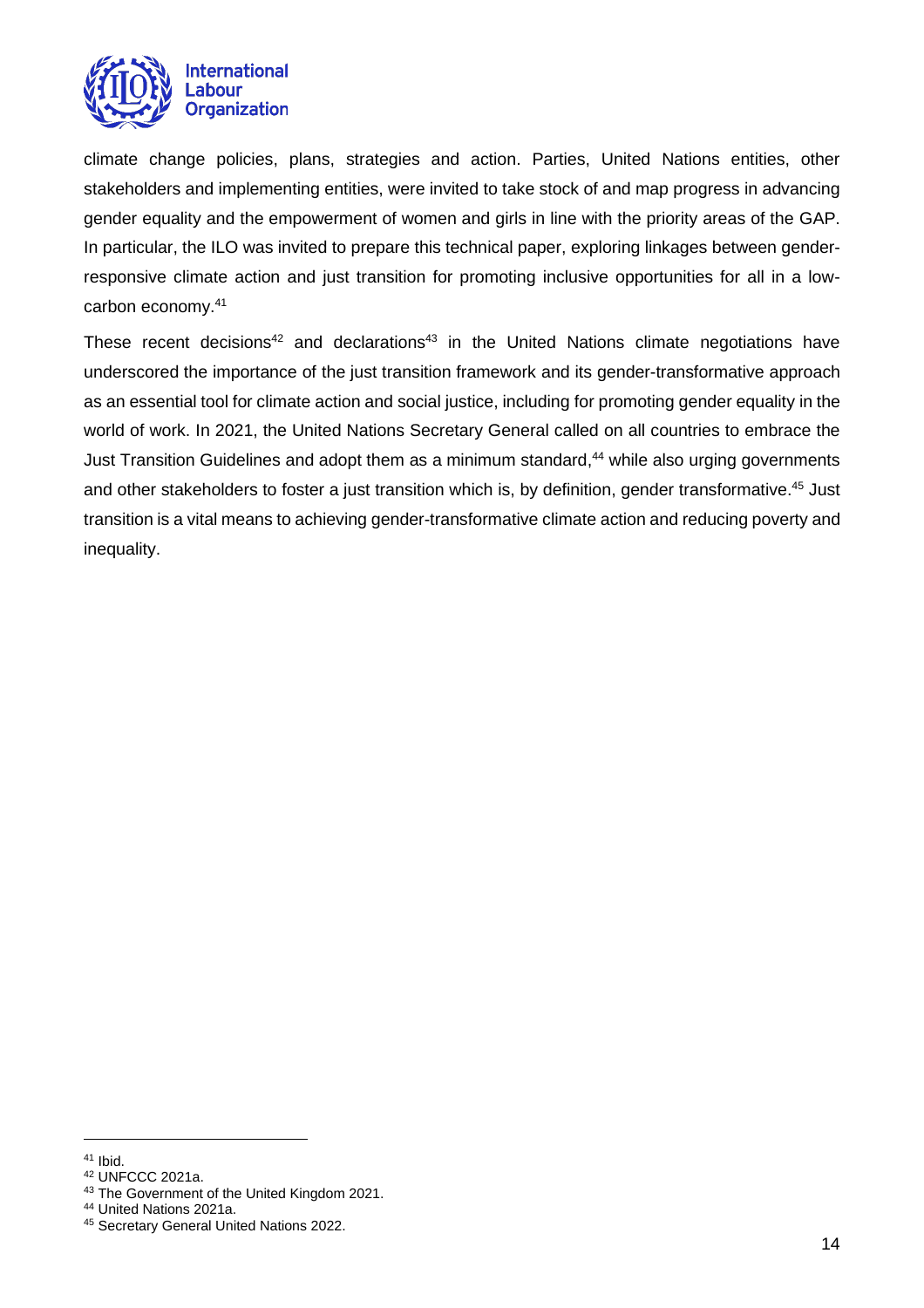

# <span id="page-14-0"></span>**III. The gender dimension and climate change: disproportionate impacts and women's role as agents of change towards a just transition for all**

In 2022, the IPCC noted that "human-induced climate change, including more frequent and intense extreme [weather] events, has caused widespread adverse impacts and related losses and damages to nature and people, beyond natural climate variability" and that "across sectors and regions the most vulnerable people and systems are observed to be disproportionately affected". <sup>46</sup> Such "vulnerability at different spatial levels is exacerbated by inequity and marginalization linked to gender, ethnicity, low income or combinations thereof".<sup>47</sup> Gender inequalities can act as a risk multiplier, with women being more vulnerable, for instance, to climate-change-induced food insecurity.<sup>48</sup>

Despite the progress made towards gender equality in the past century<sup>49</sup>, women continue to face exclusion, discrimination, and disproportionate exposure to socio-economic vulnerabilities. Climate change risks widening existing inequality gaps in the world of work. <sup>50</sup> At the same time, women and girls are "early adopters of new agricultural techniques, first responders when disaster strikes, and important decision-makers at home about energy and waste".<sup>51</sup> Hence, women are agents of change for a just transition, and climate action cannot be successful or sustainable if it does not meaningfully engage them. A just transition and the promotion of gender-equality are intrinsically linked and mutually reinforcing. Just transition is critical to achieving gender-transformative climate action and social justice.

## <span id="page-14-1"></span>*A. Climate change exacerbates existing inequalities in the world of work*

The anticipated changes in labour markets due to climate change have an essential gender dimension, with serious policy implications. If targeted gender-transformative measures are not adopted to increase female participation in emerging green occupations, current **occupational gender stereotypes are likely to persist** and women will only get a fraction of the jobs created.<sup>52</sup> For instance, the renewable energy sector has a great potential for employment generation in a green economy, but women's employment in the sector only makes up 20 to 25 per cent in some advanced economies.<sup>53</sup> According to ILO projections for both an energy sustainability and a circular economy

<sup>46</sup> Intergovernmental Panel on Climate Change (IPCC) 2022, 8.

<sup>47</sup> Ibid., 13.

<sup>48</sup> Intergovernmental Panel on Climate Change (IPCC) 2022.

<sup>49</sup> International Labour Organization 2019.

<sup>50</sup> International Labour Organization (ILO) 2017.

<sup>51</sup> United Nations n.d.

<sup>52</sup> International Labour Organization (ILO) 2020c; International Labour Organization (ILO) 2019b.

<sup>53</sup> International Labour Organization (ILO) 2018b.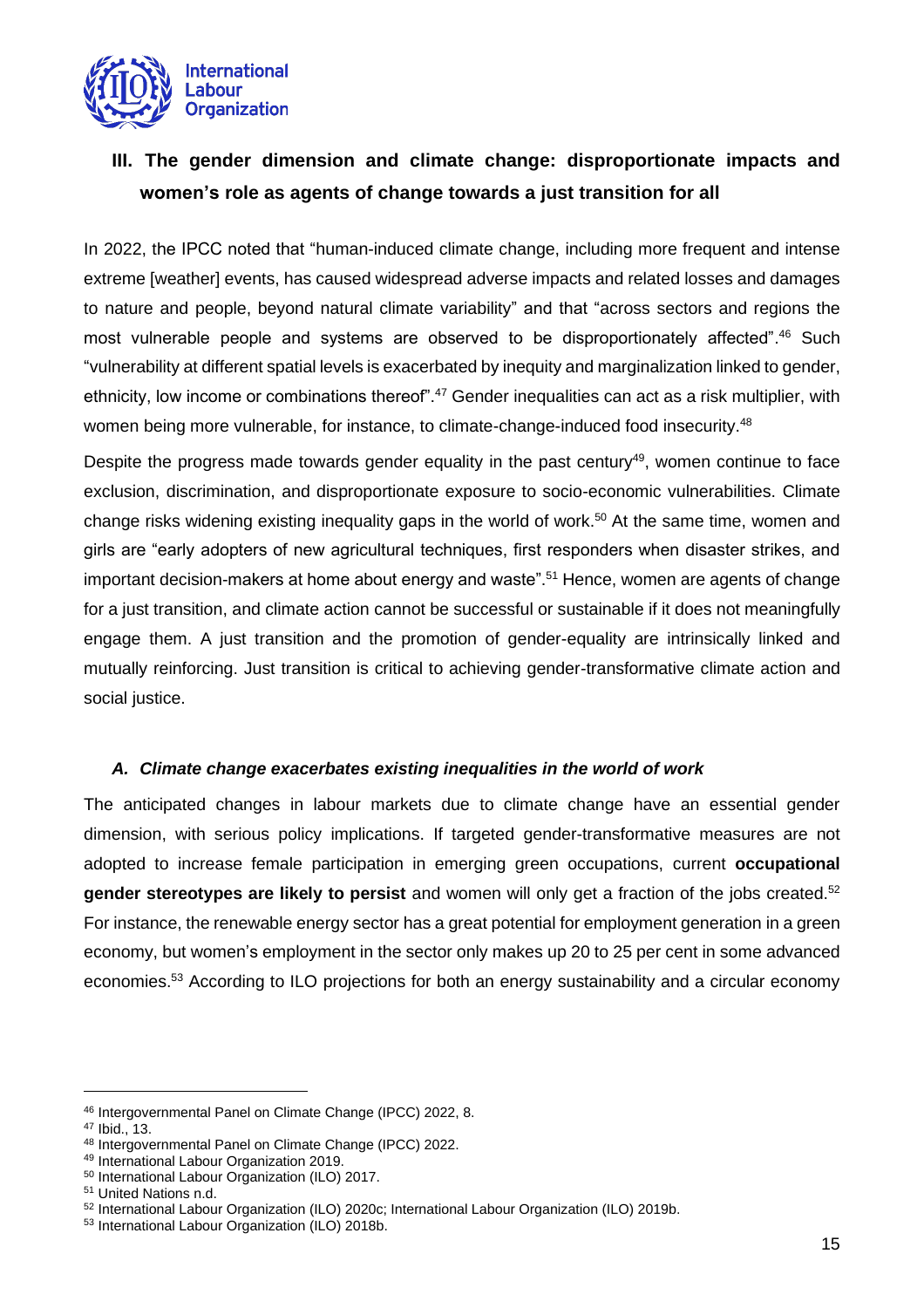

scenario, gender-transformative reskilling measures will be necessary both at low-skilled, middleskilled and high-skilled occupations to ensure women's access to the new jobs created.<sup>54</sup>

A factor that contributes to occupational and sector segregation is the **lack of educational opportunities** for women and girls when compared to their male counterparts and the existing segregation by sex in education, for example, in Technical and Vocational Education and Training (TVET). For instance, the proportions of male and female TVET graduates in Thailand in 2015, disaggregated by sector, show that the sectors mainly attracting male TVET graduates are those frequently identified as priority sectors for the shift to a green economy, such as construction, industry (manufacturing) and mechanics. If targeted policies are not designed to promote gender-equality in access to TVET, as well in reskilling measures, occupational and sectoral segregation by sex is likely to persist.<sup>55</sup> The Commission on the Status of Women (CSW) expressed concern that "discriminatory social norms and persistent gender gaps in secondary and tertiary education in science, technology, engineering and mathematics and occupational segregation keep young women from attaining quality jobs in the green economy and in climate, environment and disaster risk areas".<sup>56</sup>

Climate change has a further negative impact on **girls' access to education**, as they may be pulled out of school to help their families grow food, fetch water or take care of siblings.<sup>57</sup> Research findings from the [Oxford University's Young Lives study](https://www.younglives.org.uk/) in poor communities across Ethiopia, India, Peru and Vietnam, show that increased childhood exposure to climate shocks such as droughts and floods has "an unequal impact on children's development, with children from the poorest households most affected"<sup>58</sup>. Climate-induced water scarcity and disruptions in water supply impact women and girls disproportionally and **increase care burdens**. <sup>59</sup> The responsibility for this additional work "often falls on girls and young women, further reducing their time to study and increasing their risk of dropping out of school altogether" $\rm ^{60}$ , and takes away women's time from income-generating activities.  $\rm ^{61}$ 

**Violence and harassment** also have a detrimental impact on women and girls' employment and in the quality of their work. $62$  While gender-based violence and harassment in the world of work exists independently of climate change, productivity losses and work intensity resulting from climate change and weather extremes may increase its occurrence<sup>63</sup>. The garment sector, where an estimated 80

<sup>54</sup> International Labour Organization (ILO) 2019b.

<sup>55</sup> Ibid.

<sup>56</sup> Commission on the Status of Women and Sixty-sixth session 2022.

<sup>57</sup> Plan International n.d.

<sup>58</sup> Young Lives Project n.d.

<sup>59</sup> Globally, women perform more than three-quarters of the total time spent in unpaid care work (76.2 per cent). Time spent in unpaid care work is one of the most pressing gender inequities in the world of work and partially explains why many women either remain outside the labour force or face inequalities in paid work, as well as women's time poverty in both industrialized and developing countries [\(ILO 2019\)](https://www.ilo.org/global/publications/books/WCMS_674831/lang--en/index.htm).

<sup>60</sup> Porter 2021.

<sup>61</sup> Intergovernmental Panel on Climate Change (IPCC) 2022, 656.

<sup>62</sup> International Labour Organization 2019.

<sup>63</sup> Hoffner et al. n.d., 4.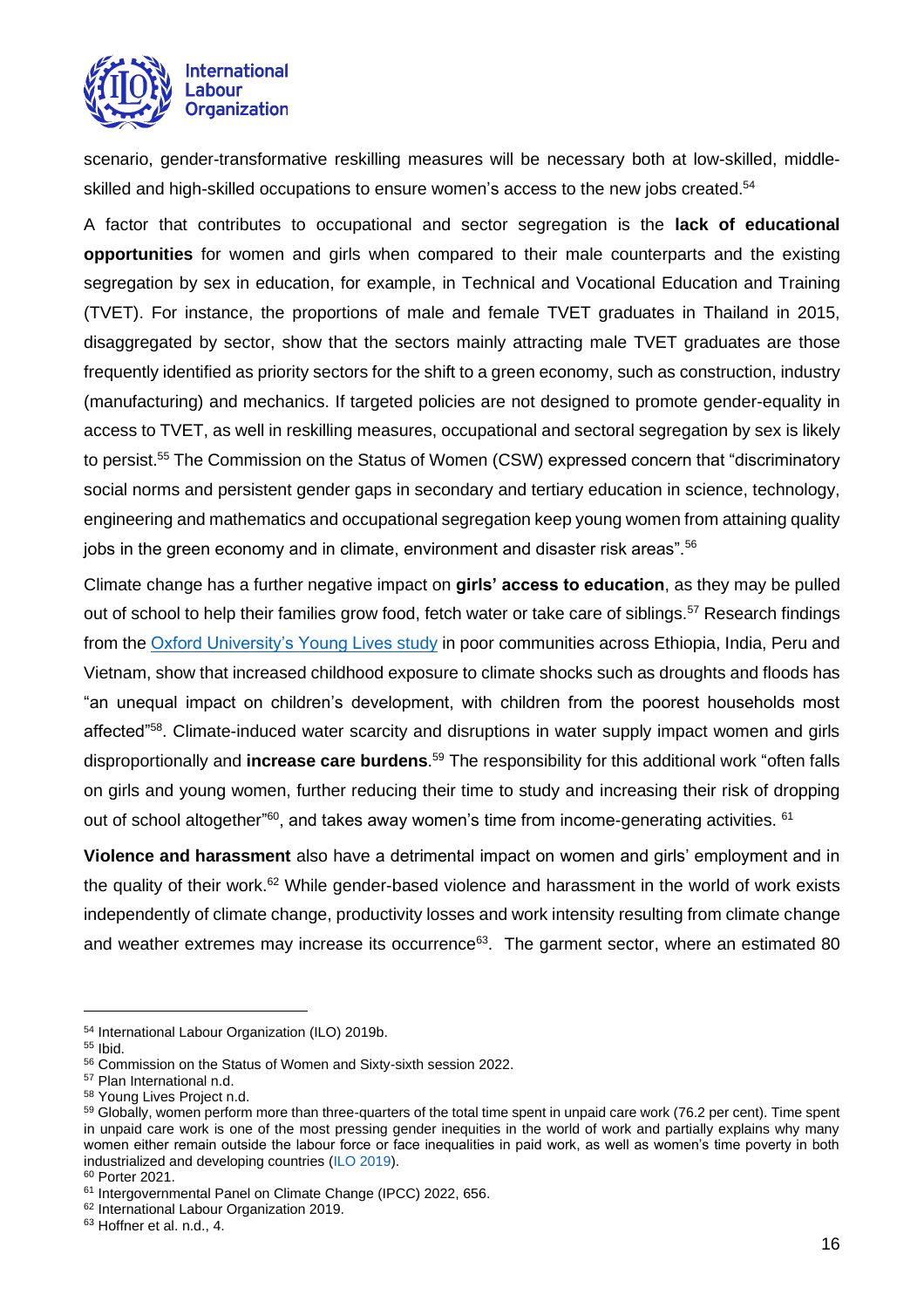

per cent of the workforce are women, is likely to be affected by this process.<sup>64</sup>In 2019, the ILO noted that heat stress resulting from global warming is projected to lead to global productivity losses equivalent to 80 million full-time jobs in the year 2030. <sup>65</sup> The challenges of heat stress could widen existing gender inequalities in the world of work, for instance, by worsening working conditions for the many women employed in subsistence agriculture<sup>66</sup>.

Climate change is likely to worsen women's **access to occupational health and safety at work**. For instance, women are overrepresented in agriculture, a sector highly vulnerable to climate change and characterised by seasonal work and high rates of informality, where trade union density is low. Deteriorating working conditions are expected to hit women in agriculture especially hard.<sup>67</sup> Indigenous women will be disproportionally affected, considering that globally 54.9 per cent of employed indigenous women work in agriculture, compared to only 24.3 per cent of their nonindigenous counterparts.<sup>68</sup> Agricultural losses and impacts on livelihoods may further increase care obligations and the need to make ends meet through more informal and precarious means, increasing the burden of poor women and girls.<sup>69</sup>

Climate change increases the frequency of disaster events, such as floods and storms, which exacerbate existing gender inequalities and result in **gender-differentiated disaster impacts**. 70 Exposure to weather extremes and impacts of climate change that lead to resource scarcity, in combination with poor income generation opportunities and **dependence on the informal economy**, displace many workers and force them, particularly those in rural areas, to migrate to urban areas or to cross borders in search of work.<sup>71</sup> Evidence shows that 80 per cent of people displaced by climate change are women.<sup>72</sup> Women are also strongly affected when their partners migrate due to climate change impacts. In Cameroon, for example, women farmers were unequally and more negatively affected by climate change than their male counterparts. While most men moved away from affected areas in search for paid jobs in urban zones, women remain in their own communities, facing increased care burdens and having to diversify their livelihood activities.<sup>73</sup>

In addition, **gender differences in social and economic roles** and responsibilities imply that women have more **limited access** than men **to resources to adapt to climate change**, including land, credit, agricultural inputs, decision-making bodies, technology, social insurance, and training. For the majority of women working in the informal economy and in small enterprises, it can be particularly

<sup>64</sup> Hoffner et al. n.d.

<sup>&</sup>lt;sup>65</sup> International Labour Office 2019c.

<sup>66</sup> Ibid.

<sup>67</sup> Montague-Nelson 2022; International Labour Organization (ILO) 2017.

<sup>68</sup> Dhir et al. 2020, 19.

<sup>69</sup> Intergovernmental Panel on Climate Change (IPCC) 2022.

<sup>70</sup> Intergovernmental Panel on Climate Change (IPCC) 2014.

<sup>71</sup> International Labour Organization (ILO) 2018b; International Labour Organization (ILO) 2017.

<sup>72</sup> United Nations Development Programme (UNDP) 2017.

<sup>73</sup> Nkengla-Asi 2017.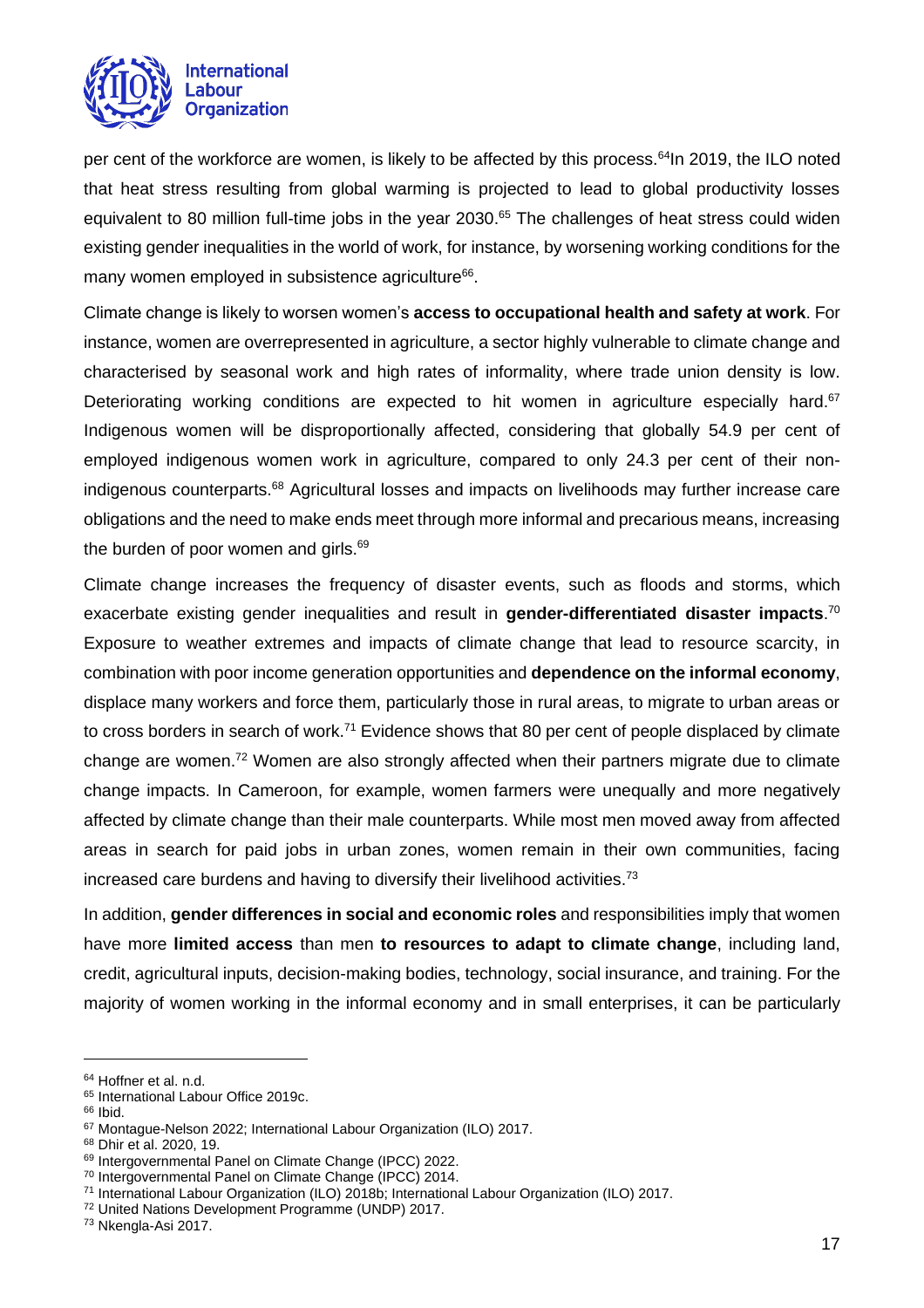

difficult to recover from the effects of environmental disasters<sup>74</sup>, as they may have **less access to social protection benefits**. For instance, after Tropical Storm Erika, in Dominica, around 40 per cent of informal economic activities were disrupted. 55 per cent of people engaged in these informal activities were women. Impacts in informal activities and lack of social protection, coupled with resettlement policies that were not gender-responsive, put single women with children at greater economic disadvantage.<sup>75</sup> In the context of climate change, the lack of access to social protection translates into income loss due to loss of livelihoods and lack of unemployment insurance, increased care needs and lack of access to healthcare. Lack of social protection coverage does not only affect women of working age, but also prevents girls from accessing adequate healthcare and social assistance, and puts older women at greater risk of poverty, due to lack of access to old age pensions. In the context of the **COVID-19 pandemic**, pre-existing gender inequalities have translated into exacerbated vulnerability to the impacts of the crisis for women and girls<sup>76</sup>, including for indigenous women<sup>77</sup> and women with disabilities.<sup>78</sup>

## <span id="page-17-0"></span>*B. Negative impacts of non-inclusive mitigation and adaptation actions in the world of work*

The Paris Agreement recognizes that Parties may be affected not only by climate change, but also by the impacts of the measures taken in response to it.<sup>79</sup> The intersection of inequality and poverty is recognized to present important adaptation limits, leading to residual impacts for disadvantaged groups, including women, youth, elderly, ethnic and religious minorities, indigenous peoples and refugees.<sup>80</sup>

Scholars have found that **adaptation** interventions may inadvertently "reinforce, redistribute or create new sources of vulnerability" due, for instance, to superficial understanding of the vulnerability context and inequitable stakeholder participation in design and implementation.<sup>81</sup> For example, a study on the gender dimensions of climate-smart agriculture<sup>8283</sup> projects in disaster-prone smallholder farming communities in Malawi and Zambia found that, while gender considerations were present in project design, implementers assumed homogeneity among women and did not take into consideration

<sup>74</sup> Intergovernmental Panel on Climate Change (IPCC) 2014; International Labour Organization (ILO) 2018b.

<sup>75</sup> Bleeker et al. 2020.

<sup>76</sup> International Labour Organization (ILO) 2021c, 19; Azcona et al. 2020; International Labour Organization (ILO) 2021b; International Labour Organization (ILO) 2020.

<sup>77</sup> International Labour Organization (ILO) 2020b, 19.

<sup>78</sup> International Labour Organization (ILO) 2020a.

<sup>79</sup> UNFCCC 2015a.

<sup>80</sup> Intergovernmental Panel on Climate Change (IPCC) 2022.

<sup>81</sup> Eriksen et al. 2021.

<sup>&</sup>lt;sup>82</sup> The introduction of climate-smart agriculture intends to increase productivity and incomes, building resilience and adaptation to climate-related extreme-weather events, while achieving mitigation through reduced greenhouse gas emissions [\(FAO 2018\)](https://www.fao.org/policy-support/tools-and-publications/resources-details/en/c/1177085/).

<sup>83</sup> Food and Agriculture Organization of the United Nations (FAO) 2018.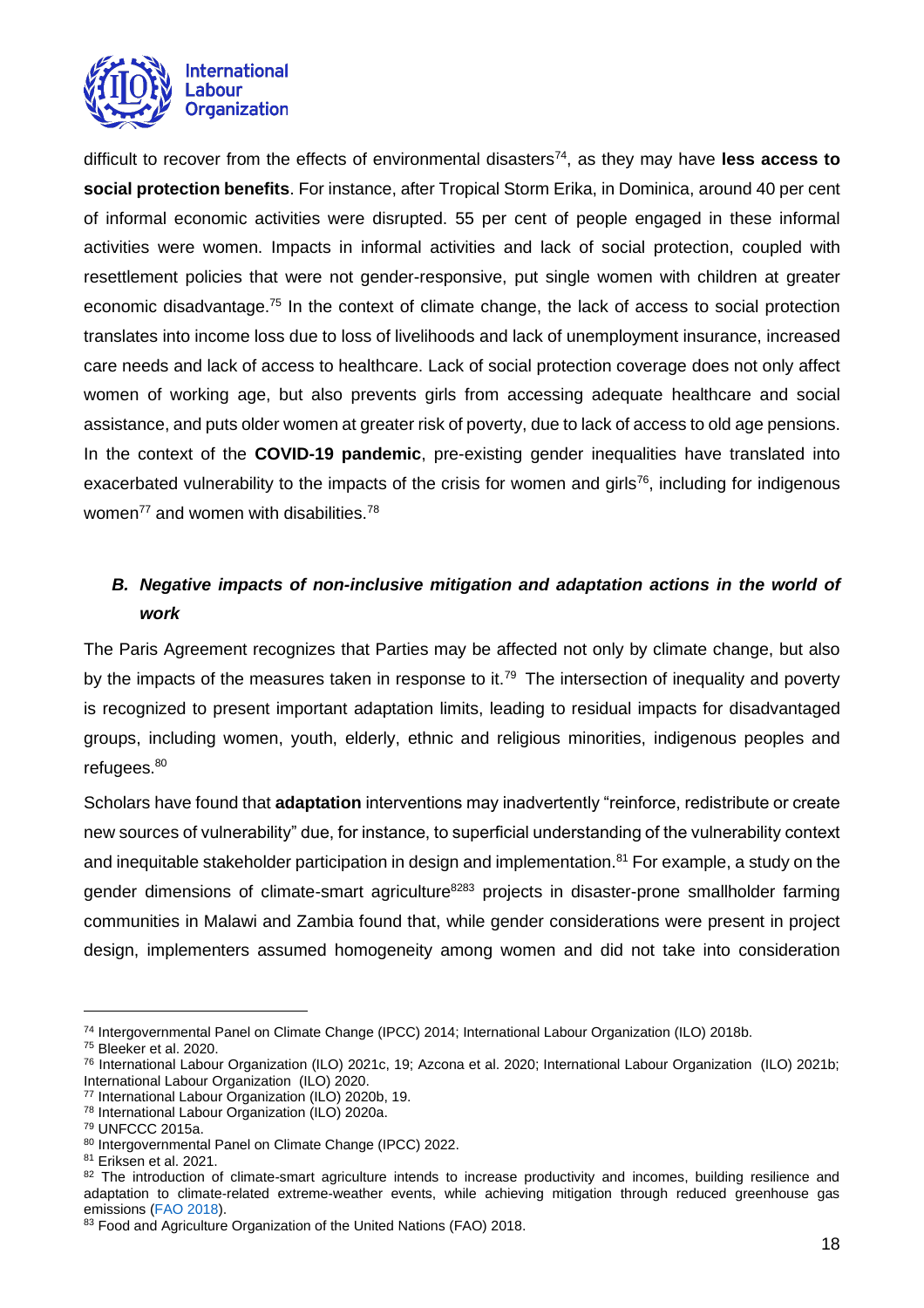

differences in ownership of productive assets.<sup>84</sup> Thus, intersectional power relations were overlooked, leading to a bias towards male elite beneficiaries in the implemented climate smart agriculture practices and failing to promote gender-equality in the process. 85

In the context of **mitigation** and the transition to a green energy and decarbonised future, evidence suggests that women and men workers in the coal-fired energy sector experience the impacts of the transition differently.<sup>86</sup> Unplanned mine closure can lead to grief, loss of trust, and a sense of helplessness for workers and communities, particularly marginalising and disempowering women in the process.<sup>87</sup> A transition that does not include gender-targeted action, an "unjust" transition, can exacerbate existing inequalities, enhancing occupational and sectoral segregation, widening the skills and pay gap, and pushing women out of the labour force. Climate policies that do not incorporate just transition, supporting gender equal outcomes in the world of work, may not only result in job losses and displacement of workers, loss of assets and involuntary migration, but also have adverse impacts on poor household incomes, increase violence and harassment, as well as yield negative consequences for occupational safety and health.<sup>88</sup> By disempowering women to contribute towards climate action, an "unjust" transition risks undermining efforts towards meaningful climate action.

Initiatives to address climate change must consider improving **gender-targeted statistics** in the work-environment nexus, and fostering just transition for gender equality in the world of work.<sup>89</sup> For instance, important gaps in research exist on the precise consequences of the energy transition for working women.<sup>90</sup> In the process of developing policy scenario estimations, the disaggregation of employment should be available by sex, at a minimum, so negative impacts on women's working time can be detected, as well as testing the effects of equality policies on a transition scenario (for instance, family reconciliation with respect to the variation of working time).<sup>91</sup>

## **Box 3. Data needs in support of just transition mitigation and adaptation policies and gender equality**

The just transition policy framework — with its nine policy areas to support sustainable economies and societies and decent work for all — lays a good foundation for developing a statistical framework for measuring and monitoring the creation of green jobs and green enterprises and promoting women's engagement in these arenas, including at the managerial level. National data producers are encouraged to use international statistical standards such as those adopted by the International Conference of Labour Statisticians (ICLS), as this facilitates the development of internationally comparable labour statistics and

<sup>84</sup> Khoza, Van Niekerk, and Nemakonde 2019.

<sup>85</sup> Ibid.; Resurección 2021.

<sup>86</sup> Walk et al. 2021.

<sup>87</sup> Ibid.

<sup>88</sup> International Labour Organization (ILO) 2017; Hoffner et al. n.d.

<sup>89</sup> UN Women 2022b.

<sup>90</sup> García-García, Carpintero, and Buendía 2020.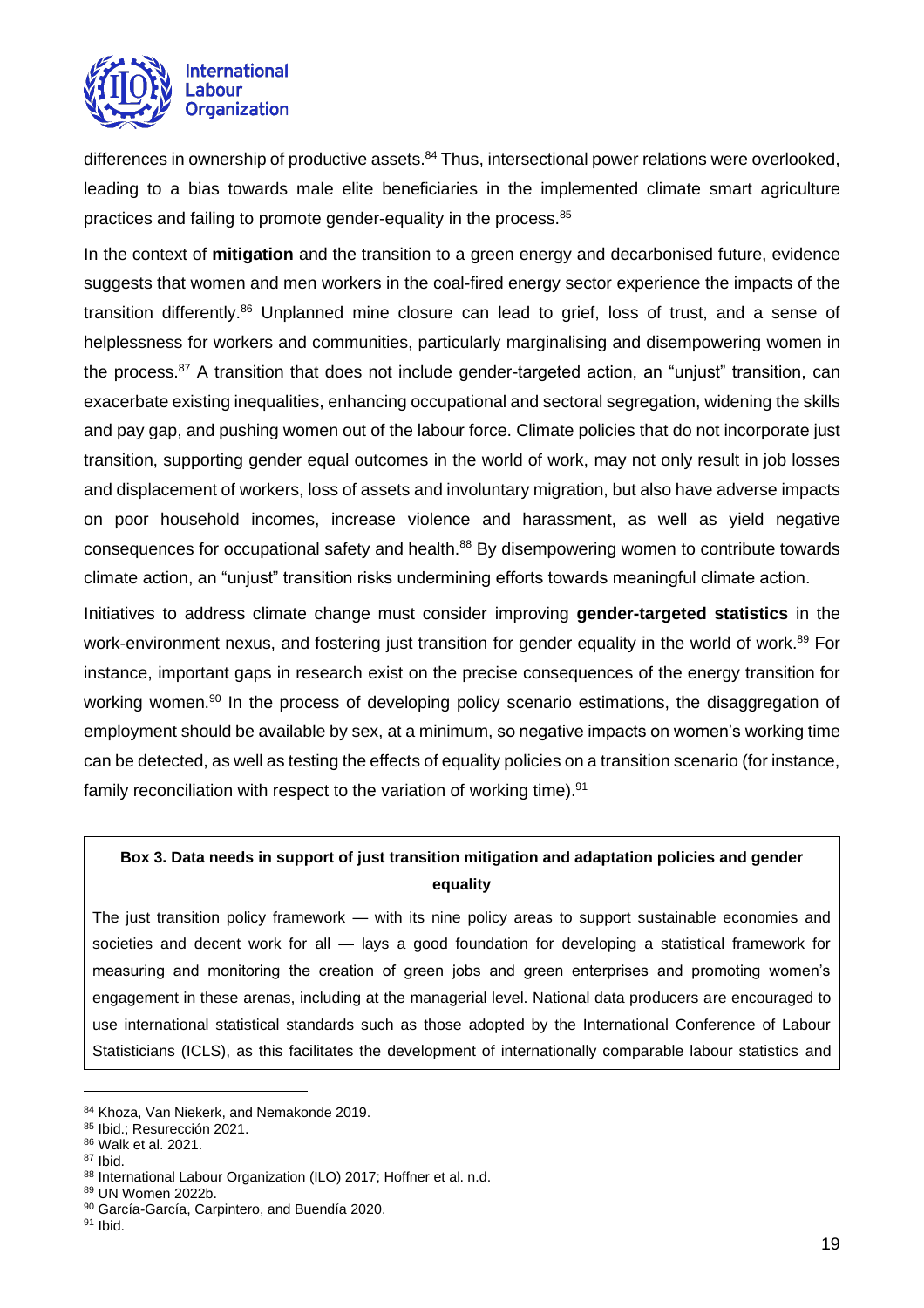

enhances the comparability and data coherence within a country over time.<sup>92</sup> In 2013, the 19th ICLS adopted the *[Guidelines concerning a statistical definition of employment in the environmental sector](https://www.ilo.org/wcmsp5/groups/public/---dgreports/---stat/documents/normativeinstrument/wcms_230736.pdf)<sup>93</sup>* which represent the first internationally agreed conceptual framework for understanding the concepts and definitions associated with employment in the environmental sector and green jobs as well as the related data collection programme and methods recommended at the national level.<sup>94</sup>

The 19th ICLS Guidelines aim to facilitate the development of a comprehensive system of statistics on employment in the environmental sector to provide an adequate statistical base for different data users.<sup>95</sup> Such statistics are needed for informing just transition policies and monitoring the impacts of implemented strategies and plans on green jobs levels and trends.<sup>96</sup> They can help support the planning, design, and evaluation of aligned environmental and labour market policies, including impacts on the number of people employed in green jobs and their skill levels. They facilitate assessing the extent to which the economy is responding to various public policies and initiatives. They support the analysis of the economic and social situation of particular groups of workers in the environmental sector and green jobs such as women, rural and urban populations, youth, and the elderly. Moreover, such statistics can support not only just transition national plans and strategies, but also SDG Frameworks, NDCs and NAPs. Nonetheless, there is a need for better indicators to measure the connections between the world of work and the environment, including indicators disaggregated by sex, supporting just transition outcomes.  $97$ 

As regards data availability to inform just transition policies, important gaps still remain. In particular, gender data that can provide a more complete assessment of direct and indirect impacts of climate change on women and men in the world of work need to be substantially strengthened.<sup>98</sup> Data on indirect effects of climate events may provide a better picture of gender inequalities compared to that related to direct effects, as they can help to identify, for example, shifts to informality. <sup>99</sup> Data about ownership of environmental assets, such as ownership of land, is scarce, and filling existing gaps would be particularly relevant to help understand existing inequalities in women's enterprise development and capacity to cope with natural hazards and crises.<sup>100</sup>

In order to address these data gaps, on the one hand, there is a need to analyse existing data through a gender lens.<sup>101</sup> For instance, existing data could be used to understand, through a gendered approach, the underexplored contribution of unpaid work towards climate change mitigation and adaptation, as well as the consequences of climate change on unpaid work. That requires allowing not only an aggregate macro-level perspective on environment statistics, but also encouraging analysis at the individual level. From a statistical

<sup>92</sup> Contribution from Monica Castillo, Senior Green Jobs Technical Specialist in the Green Jobs Programme, ILO Geneva.

<sup>93</sup> For a list of relevant international statistics standards, see Annex III.

<sup>94</sup> International Conference of Labour Statisticians (ICLS) 2013.

<sup>95</sup> Ibid.

<sup>96</sup> Contribution from Monica Castillo, Senior Green Jobs Technical Specialist in the Green Jobs Programme, ILO Geneva. <sup>97</sup> Ibid.

<sup>98</sup> Ibid.

<sup>99</sup> Interview with Sara Duerto Valerio and Cecilia Tinonin, respectively Region Advisor on Gender Statistics and Statistics Specialist at UN Women Regional Office for Asia and the Pacific

 $100$  Ibid.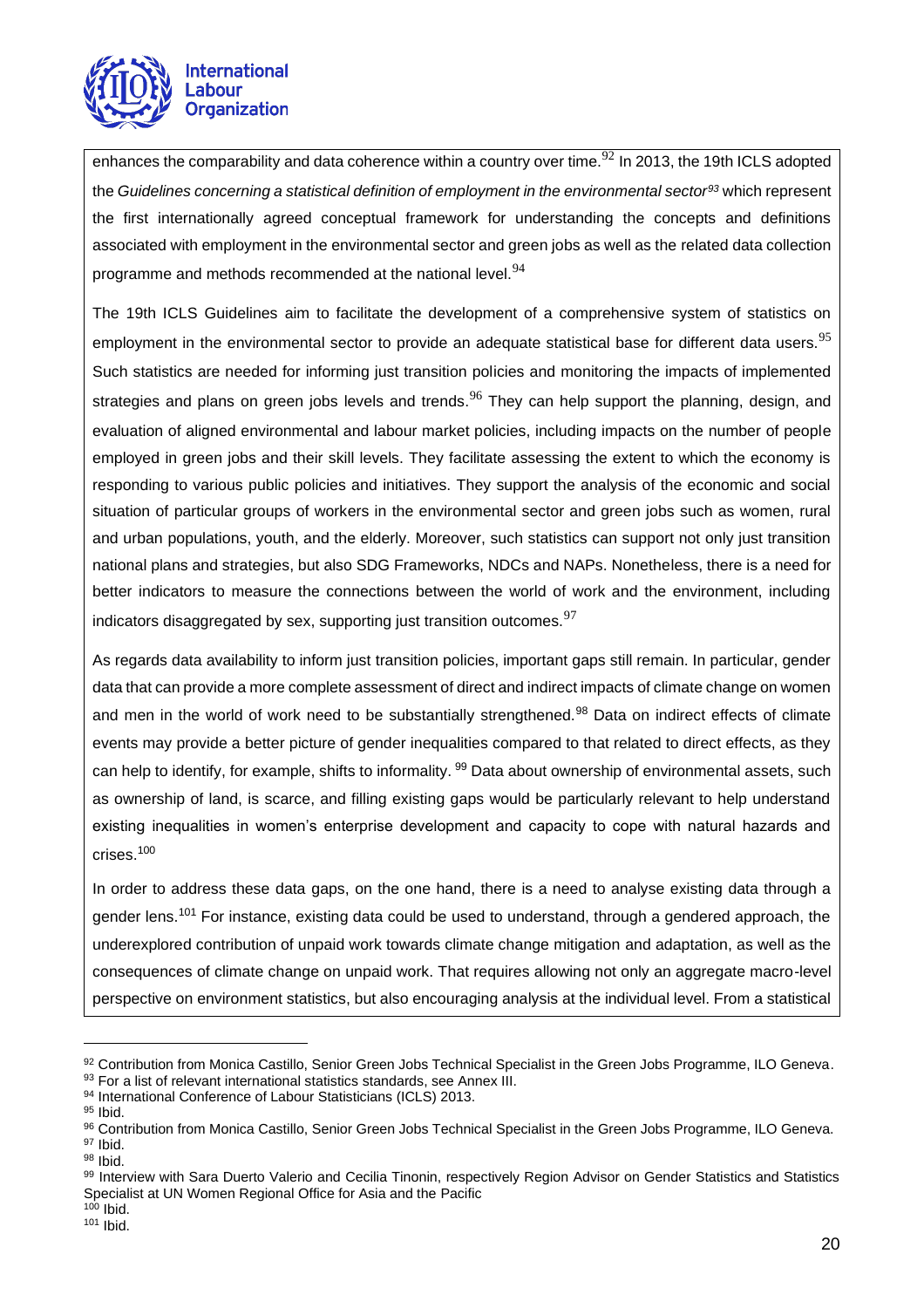

methodology perspective, it means measuring more elusive categories of workers, for example, waste pickers who are part of the circular economy and who are often excluded.<sup>102</sup> On the other hand, efforts are needed to collect new data on the nexus between gender and the environment. Considering this need, UN Women, in close consultation with FAO, ILO, IUCN, SPC, UNEP, UNDRR and UNESCAP, and in response to a request made by some Member States, developed the *Model questionnaire: Measuring the nexus between gender and environment*. <sup>103</sup> The questionnaire directly contributes to the first key priority area of the GAP (capacity-building, knowledge management and communication) as it strengthens the evidence base and understanding of the differentiated impacts of climate change on men and women, and their contributions to environmental conservation, degradation and climate change mitigation and adaptation.<sup>104</sup>

## *C. Women as agents of change: A fundamental force for ensuring a just transition for all*

<span id="page-20-0"></span>While being disproportionally hit by climate change's causes and consequences, <sup>105</sup> women contribute less to its causes than men yet often bring innovative solutions and responses.<sup>106107</sup> Women are central actors for environmental protection and own knowledge, capabilities, and effective networks to drive real solutions in a just transition as their roles across society influence production, consumption, and market sustainable solutions. Women are thus important agents of change towards a just transition and "their contribution and participation in green economic activities is essential for achieving equitable sustainable development".<sup>108</sup>

Women have demonstrated leadership in advocating, designing, and implementing just adaptation and mitigation measures that are particularly well-suited to the specific needs of their communities.<sup>109</sup> A UN Women study shows that women in local communities are leading innovative approaches to promote gender equality in sectors such as sustainable energy in Nigeria, South Africa, Uganda and United Republic of Tanzania; and in agroecology in Brazil, Cuba and Nicaragua, protecting local ecosystems based on indigenous knowledge. <sup>110</sup> These efforts need support from governments so that their models can be replicated at scale.<sup>111</sup> In the context of enterprises, a study comprising companies in industrialized economies<sup>112</sup> found that gender diversity within organisations can have a significant impact in combatting climate change. By contrasting firm-corporate governance characteristics with firm-level carbon dioxide  $(CO<sub>2</sub>)$  emissions over a ten-year period, the study

<sup>102</sup> Ibid.

<sup>103</sup> Ibid.

<sup>104</sup> UN Women 2022a.

<sup>105</sup> Interview with Txai Suruí.

<sup>106</sup> Intergovernmental Panel on Climate Change (IPCC) 2022.

<sup>&</sup>lt;sup>107</sup> Interviews with Txai Suruí and with ITUC representatives.

<sup>108</sup> International Labour Organization (ILO) 2015a.

<sup>109</sup> Ibid.; International Labour Organization (ILO) 2017.

<sup>110</sup> United Nations Women 2021.

 $111$  Ibid.

<sup>112</sup> The study covered 24 countries, namely, Austria, Belgium, Czech Republic, Denmark, Finland, France, Germany, Greece, Hungary, Ireland, Italy, Luxemburg, Netherlands, Norway, Poland, Portugal, Russia, Slovenia, Spain, Sweden, Switzerland, Turkey, United Kingdom and the United States of America.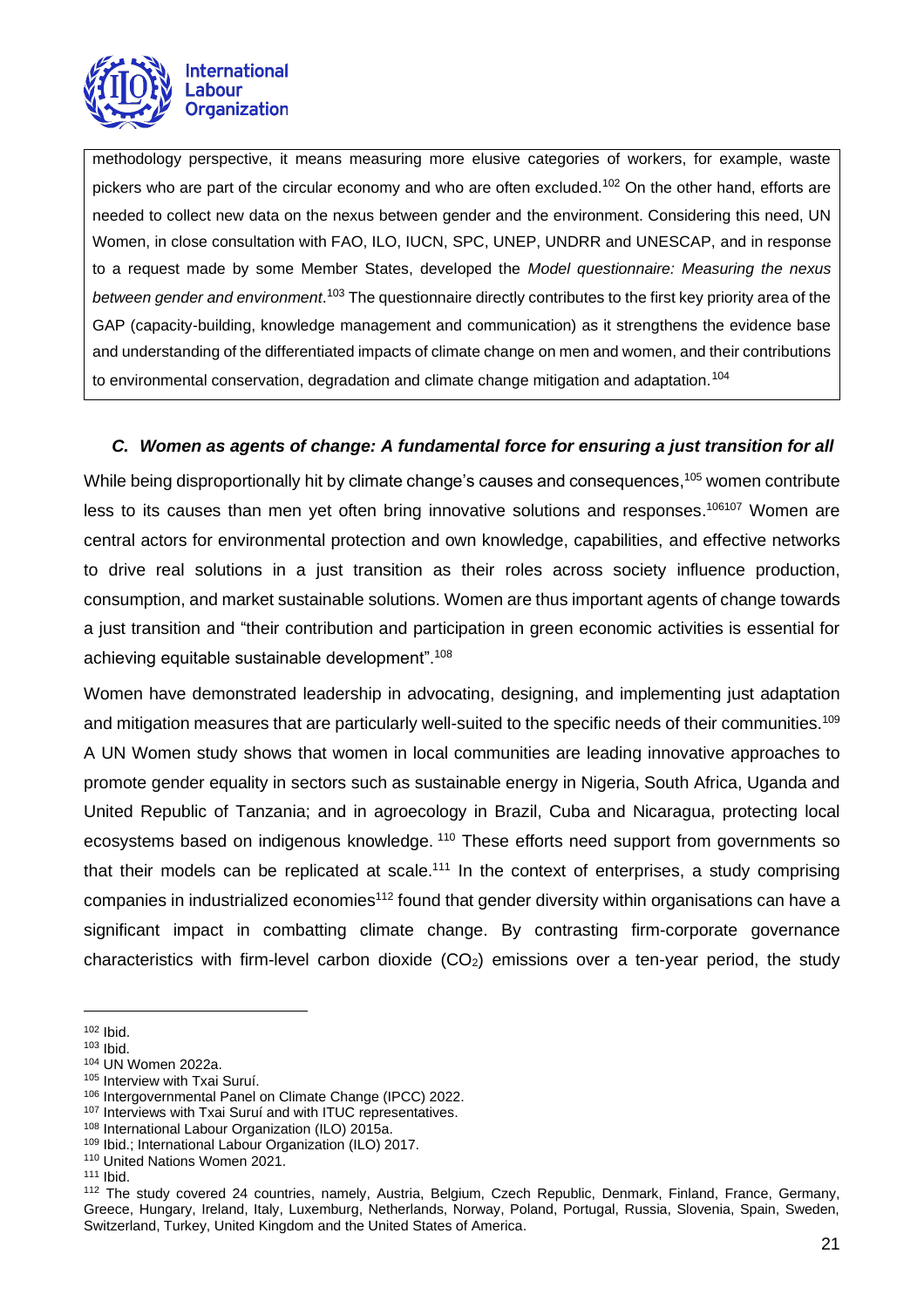

identified that an increase in the share of women managers was associated with a decrease in firms' CO<sub>2</sub> emissions. They also found that gender diversity at the managerial level had stronger mitigating effects on climate change if women are also well-represented in political institutions and civil society organizations.<sup>113</sup> These examples on women's role in climate action underscore the importance and benefits of including them as agents of change in just transition policy development and implementation. However, women's role as key stakeholders in climate action is still insufficiently acknowledged<sup>114</sup>.

At COP 26, important initiatives were announced towards a just transition. South Africa established a historic international partnership with the governments of France, Germany, the United Kingdom, the United States, and the European Union to support a just transition to a low-carbon economy in the country. The document includes a provision on the need to enable the protection of women and most vulnerable workers in a just transition, .<sup>115</sup> Also at COP26, parliamentary leaders from Latin American and Caribbean countries, Spain, and the United Kingdom, announced the creation of the Parliamentary Observatory on Climate Change and Just Transition (OPCC), an innovative initiative to strengthen inter-parliamentary cooperation so that policy makers can review and pass legislation relevant to the just transition to low-carbon economies.<sup>116</sup> The OPCC is to serve as a shared information tool on the state of environmental legislation and parliamentary procedures in the Latin America and the Caribbean region and beyond.<sup>117</sup> National and intergovernmental initiatives for a just transition are encouraged to include explicit language and gender transformative provisions, recognizing women's role as agents of change for a just transition and ensuring their representation, empowerment and leadership. The Just Transition Guidelines provide a vital pathway forward in this regard.

#### **Box 4. Women as agents of change in the national just transition strategy: the case of Spain**

Spain is an interesting example in including gender targeted provisions in the national just transition strategy. In 2020, the country adopted its Just Transition Strategy, which seeks to maximize the social gains of the ecological transition and to mitigate its negative impacts.<sup>118</sup> The document notes that policies to promote green jobs must ensure that women can take advantage of the opportunities provided by the transition and includes among its strategic objectives measures to reduce gender inequalities in the ecological transition (SO2). The strategy includes, for instance, a specific provision "to ensure the incorporation of women into green economy employment opportunities through gender mainstreaming" (E2).<sup>119</sup> It also provides for the

<sup>113</sup> Altunbas et al. 2021.

<sup>114</sup> Secretary General United Nations 2022.

<sup>&</sup>lt;sup>115</sup> Government of the Republic of South Africa 2021.

<sup>116</sup> Economic Commission for Latin America and the Caribbean (ECLAC) 2021.

<sup>117</sup> Parliamentarians of Latin America and the Caribbean 2021.

<sup>118</sup> Government of Spain 2020.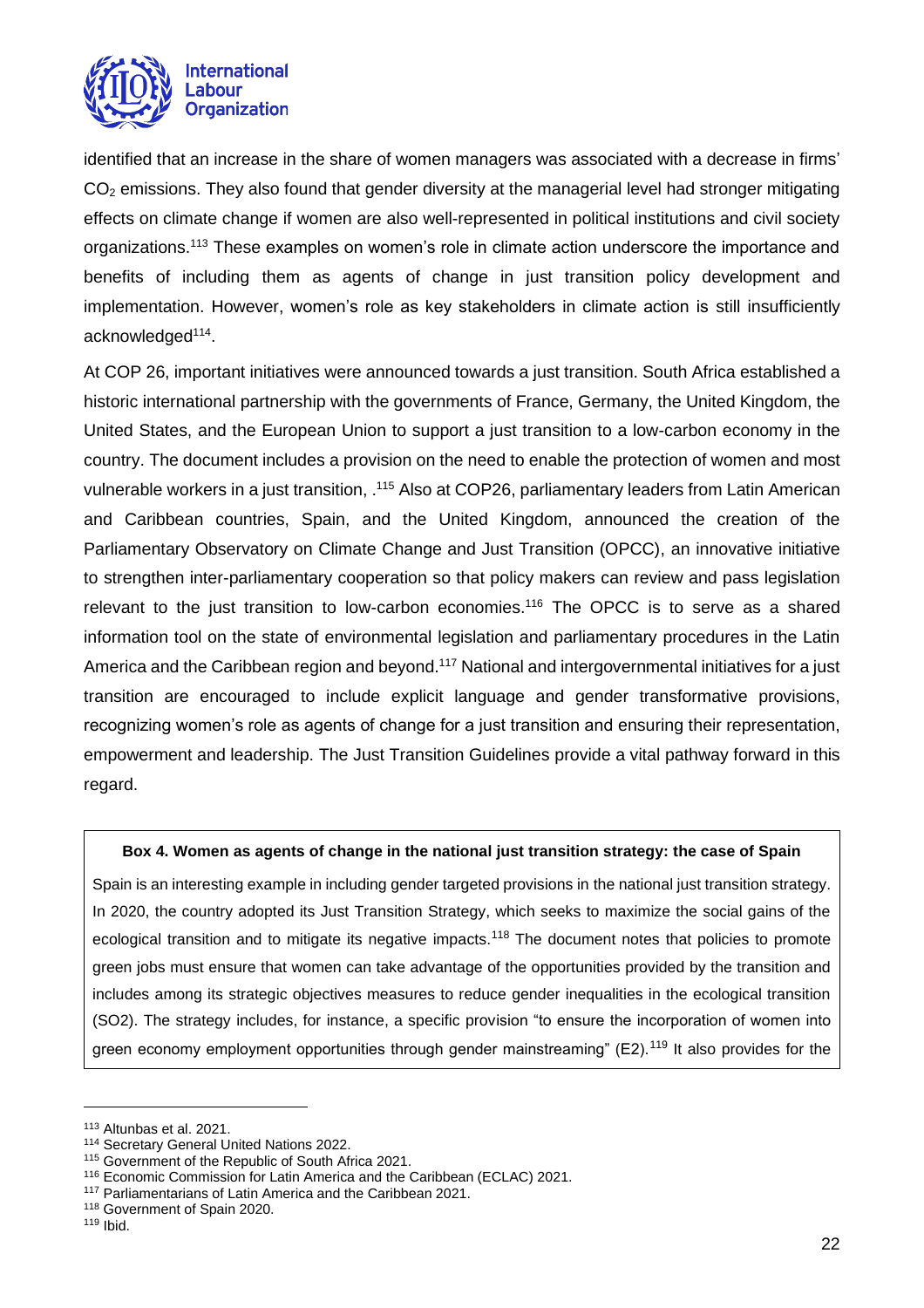

presentation of gender disaggregated data in the monitoring of the situation, trends, and evolution in the ecological transition of economic sectors (H1), and for specific support to the creation of green jobs in the rural areas, with particular attention to the promotion of youth and women's employment and entrepreneurship (A11).<sup>120</sup>

In 2021, the Women's Institute of Spain's Ministry of Equality and the Institute for Just Transition (ITJ) signed a protocol to jointly develop actions in the framework of the development of Just Transition Agreements, aiming to promote entrepreneurship and improve the employability and working conditions of women in the territories affected by the energy transition.<sup>121</sup> The protocol also gives visibility to the active and equal contribution of women as agents of change. While it is still early to assess the impacts of this partnership, this case demonstrates the relevance of including gender-specific provisions in just transition strategies, as well as the importance of establishing coordination and partnerships among governmental institutions to design implementation strategies that ensure women's participation. Hence it contributes to genderresponsive implementation of climate action (the fourth priority area of the GAP) by promoting gender equality and the empowerment of women in just transition policies and climate action.

While facing important barriers, women's participation in policy making – including young women – has the potential to bring more knowledge, diversity and equity to the negotiation table and contribute to the needed advancements in commitment to the climate agenda. Their effective participation in bottom-up processes is important to ensure the legitimacy and inclusiveness of the decision-making process and the design of socially just adaptation and mitigation actions. 122

<sup>120</sup> Ibid.

<sup>121</sup> Government of Spain 2021.

<sup>122</sup> Intergovernmental Panel on Climate Change (IPCC) 2022, 4–138.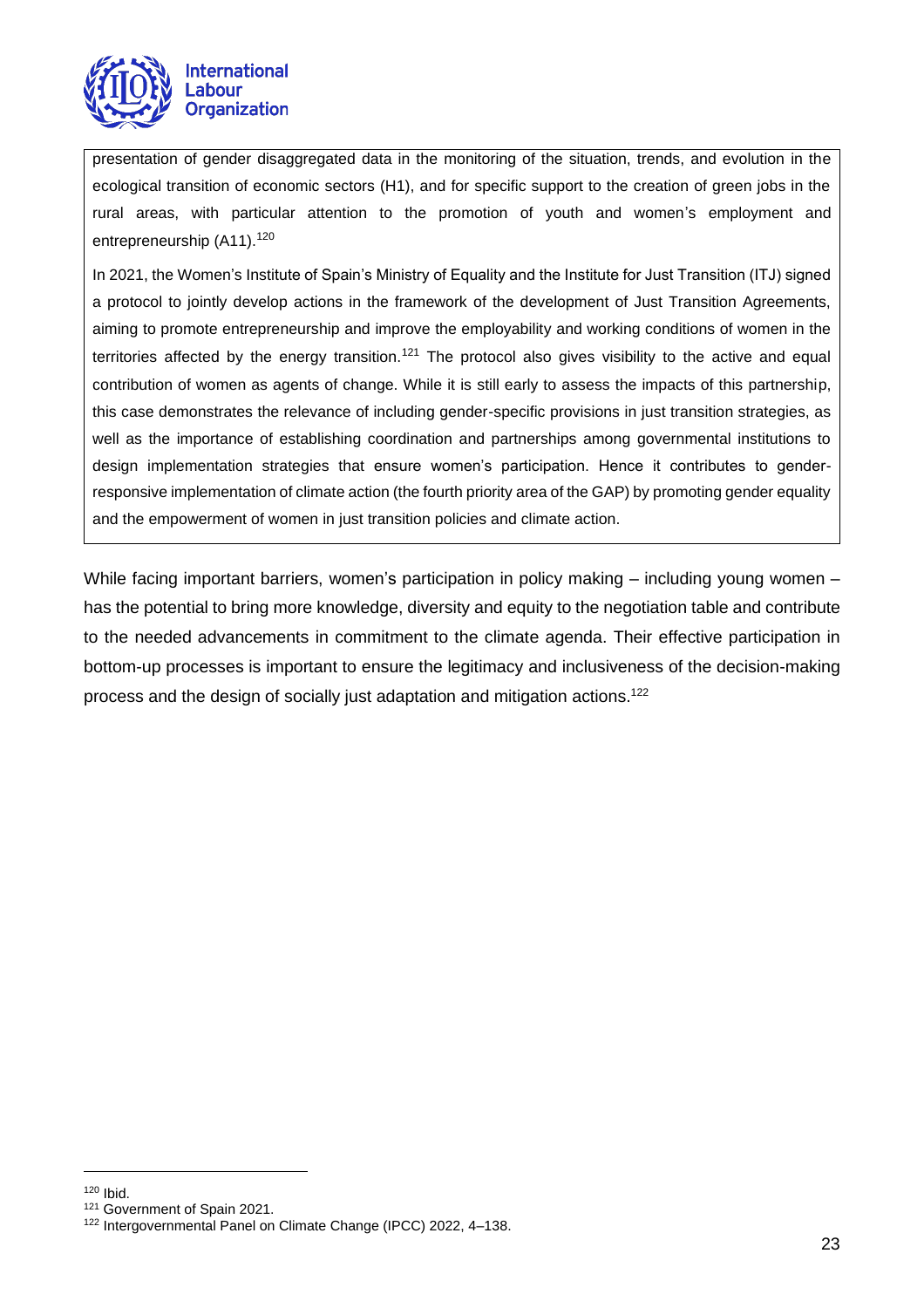

## <span id="page-23-0"></span>**IV. Charting pathways for a just transition for all**

A just transition to environmentally sustainable economies and societies offers significant opportunities for generating green jobs and opportunities for all and for achieving gender equality in the world of work if the right policies are formulated and implemented. There is potential for creating significant numbers of additional decent jobs for women and men in green sectors through investments in environmentally sustainable production and consumption and management of natural resources.<sup>123</sup> For instance, a circular economy that emphasizes the reuse, recycling, remanufacture and repair of goods could create a net total of 12 million new jobs for women $^{124}$  by 2030. $^{125}$ 

Just transition policies can yield improvements in job quality and incomes on a large scale from more productive processes, as well as greener products and services in sectors like agriculture, construction, recycling, and tourism.<sup>126</sup> For example, the adoption of more sustainable agricultural policies together with just transition measures can create decent job opportunities in medium and large organic farms and allow smallholders to diversify their sources of income through a transition to conservation agriculture.<sup>127</sup> Substantial improvements for women workers in agriculture, reforestation, and similar activities, can be realised in a just transition through addressing deep structural challenges such as land ownership and access, informality, precarious types of work, and entrenched gender inequality.<sup>128</sup> What is more, just transition can drive inclusion outcomes through, for example, improved access to affordable, environmentally sustainable energy and payments for environmental services. These changes are of particular relevance to women and residents in rural areas.<sup>129</sup> Moreover, such policies encourage the development of emerging green sectors, including in traditionally male-dominated sectors, such as energy and construction<sup>130</sup>, and address existing inequalities in time and income poverty.

Just transition strategies and policies support decent work for *all* and, by extension, contribute to building more equal and resilient societies and economies, which are equipped to respond to the climate emergency.<sup>131</sup> Just transition approaches, which include multi-stakeholder co-learning platforms, transboundary collaborations, community-based adaptation, and participatory scenario

<sup>123</sup> International Labour Organization (ILO) 2015b.

<sup>&</sup>lt;sup>124</sup> Advancing the circular economy increases employment chances for women, albeit not on a large enough scale to offset prevailing gender employment inequalities, and with the caveat that some of this equalizing tendency comes at the expense of net job losses for men (ILO 2019).

<sup>125</sup> International Labour Organization (ILO) 2019b.

<sup>126</sup> International Labour Organization (ILO) 2015b.

<sup>127</sup> International Labour Organization (ILO) 2018b.

<sup>128</sup> Smith and Koning 2021.

<sup>129</sup> International Labour Organization (ILO) 2015b.

<sup>130</sup> Smith and Koning 2021.

<sup>&</sup>lt;sup>131</sup> Interview with Marieke Koning, Policy Equality Adviser at ITUC.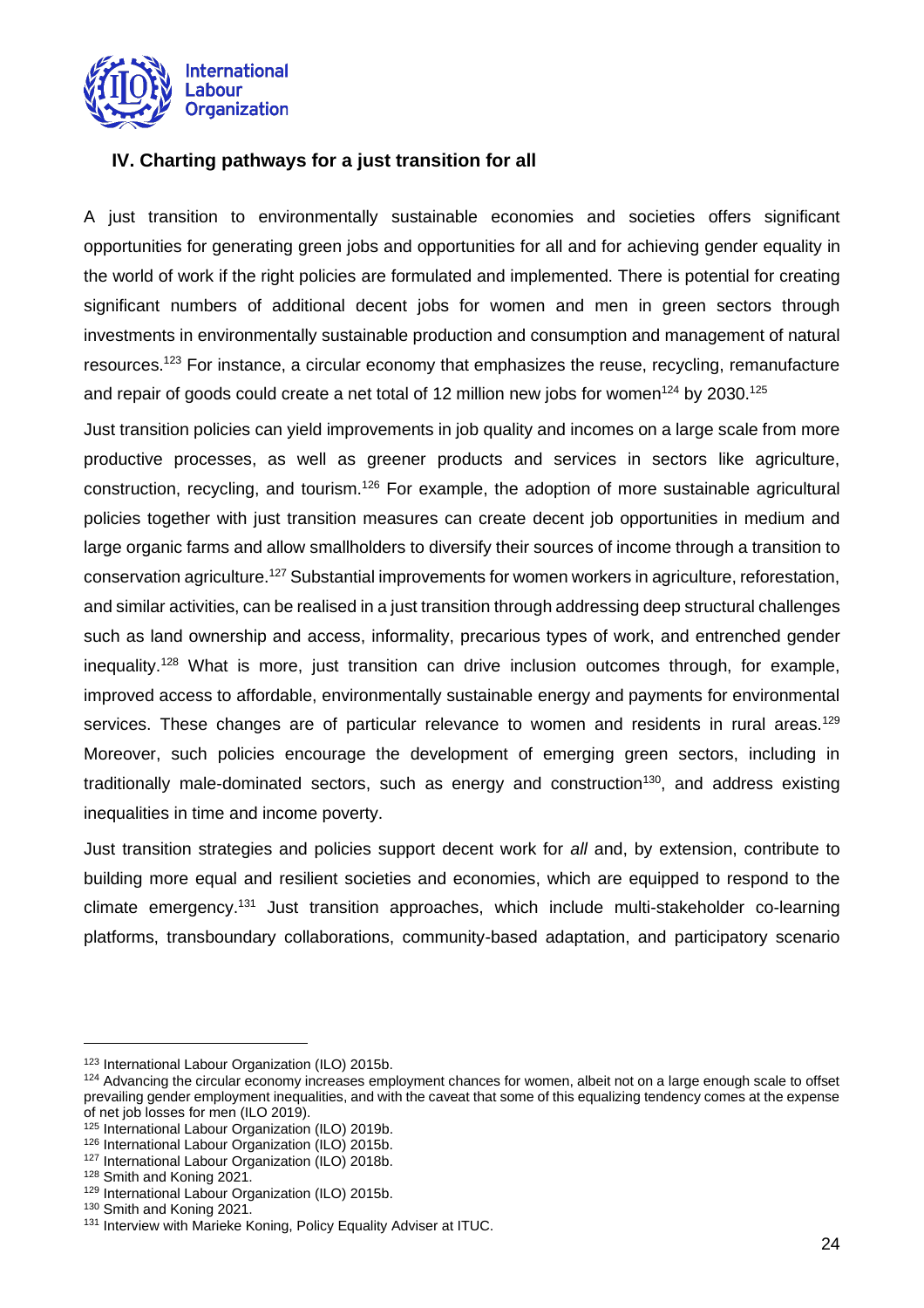

planning, focus on capacity-building, and meaningful participation of the most vulnerable and marginalised groups, and their access to key resources to adapt.<sup>132</sup>

In sum, the Just Transition Guidelines offer a highly relevant framework for designing policies, measures, and actions for green jobs opportunities for all women and men, reducing gender inequalities and leveraging women's empowerment and leadership. Actions across the nine policy areas identified in the Just Transition Guidelines are key to simultaneously addressing environmental, economic, and social sustainability.<sup>133</sup>

#### <span id="page-24-0"></span>*A. Leveraging gender equality through the nine just transition policy areas*

## <span id="page-24-1"></span>*a. Macroeconomic and growth policies*

In order to align with the Paris Agreement and ensure a just transition, macroeconomic and growth policies should promote sustainable production and consumption patterns, and place full and productive employment and decent work for all, particularly the most marginalized and vulnerable, at the centre of economic and social policies. If the right policy and institutional frameworks are in place, economic growth can be a major driver for the creation of green jobs, which are by definition decent  $j$ obs. $134$ 

To achieve these objectives, targeted fiscal policy measures, market-based instruments, public procurement, and investment policies can create frameworks for enterprises and investors to adopt or promote more innovative economic practices, which are grounded in the sustainable use of resources and lead to better access to economic opportunities and more inclusive labour markets.<sup>135</sup> It should be noted that policies that are not inclusive can have adverse income distribution effects, in particular in relation to energy poverty. Gender equality should hence be integrated in the design of macroeconomic policies aiming at sustainable growth.<sup>136</sup> Moreover, leveraging women's existing and potential contributions is essential for stimulating green growth.<sup>137</sup>

It is thus essential to design appropriate laws, regulations and policies aimed at environmental improvements that lead to resource and energy efficiencies, the prevention of environmental degradation and damaging labour market and social outcomes. In the path towards environmental sustainability, macroeconomic and fiscal policies should foster equity and stability.<sup>138</sup> They can align private incentives with public policy objectives and can be cost-effective in the long term. Legislative

<sup>132</sup> Intergovernmental Panel on Climate Change (IPCC) 2022, 31.

<sup>133</sup> International Labour Conference 2013; UNFCCC. Secretariat 2020, 202.

<sup>134</sup> International Labour Organization (ILO) 2018b.

International Labour Organization (ILO) 2015b.

<sup>136</sup> International Labour Organization (ILO) 2015a.

<sup>137</sup> International Labour Organization (ILO) 2017.

<sup>138</sup> International Labour Organization (ILO) 2021b.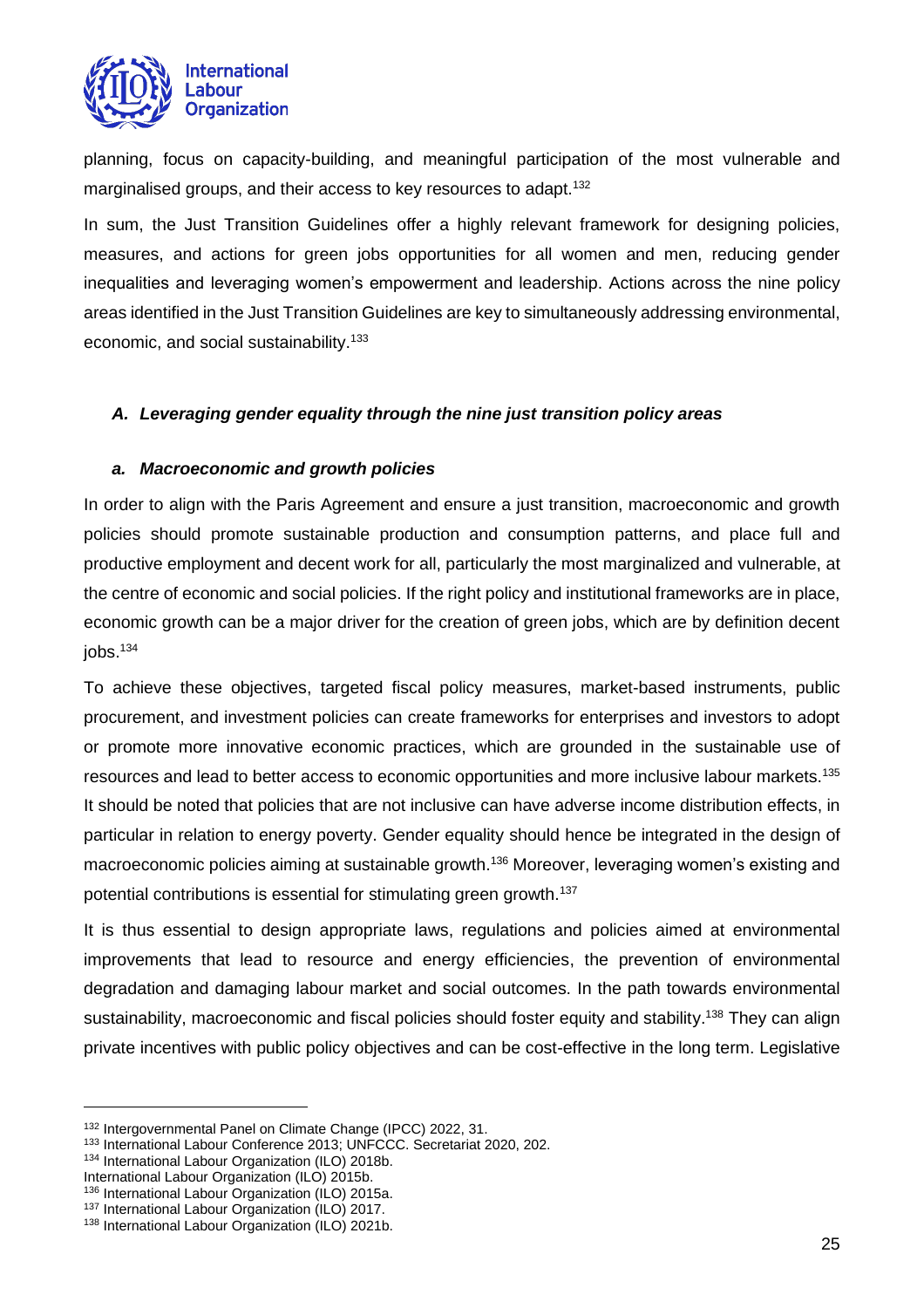

and regulatory certainty and the rule of law are key to promote environmental and social sustainability, while stimulating innovation and investments in human, social and environmental capital. These are the prerequisites for long-term competitiveness and economic prosperity, social cohesion, quality employment offering equal opportunity and treatment and better environmental protection for all.<sup>139</sup>

## <span id="page-25-0"></span>*b. Industrial and sectoral policies*

Many environmental challenges can be understood at the sectoral level, where the search for solutions and the adoption of policies also begins.<sup>140</sup> For instance, as regards mitigation proposals, the Glasgow Climate Pact focuses on the energy sector, as it "calls upon Parties to accelerate the development, deployment and dissemination of technologies, and the adoption of policies, to transition towards low-emission energy systems (…) while providing targeted support to the poorest and most vulnerable in line with national circumstances and recognizing the need for support towards a just transition".<sup>141</sup>

Numerous countries have used industrial policy to support the greening of their economies. Industrial and sector-related policies, public-public partnerships and, when appropriate, public–private partnerships, are effective ways to complement macroeconomic policies in helping to improve both the environmental and the employment performance of existing businesses, and in stimulating growth in green products and services.<sup>142</sup> Efforts need to focus on key sectors that are most relevant for environmental sustainability and job creation in the national economy such as agriculture, water management and sanitation, forestry, fisheries, energy, resource-intensive industries, recycling, waste management, buildings, and transport. In addition, targeted measures will be needed to formalize substandard, informal jobs in environment-related sectors, such as recycling and waste management, in order to transform them into decent jobs. Action is also needed, for instance, to ensure that formalization processes for women transport workers in the informal economy in the context of a just transition include action for gender equality.<sup>143</sup> Targeted policies and investments should cover women workers in the energy value chain, including clerical and service workers, and in energy regions more broadly. It has been noted that just transition pathways must be established to create decent jobs for women in care, energy, transport, agriculture and waste and water management.<sup>144</sup> Just transition actions must promote equal employment opportunities and treatment across all green sectors, targeting both horizontal and vertical gender equality by industry and occupation. These new jobs create opportunities for women to access decent work. <sup>145</sup>

<sup>139</sup> International Labour Organization (ILO) 2015b.

<sup>140</sup> Ibid.

<sup>141</sup> UNFCCC 2021a.

<sup>142</sup> International Labour Organization (ILO) 2015b.

<sup>143</sup> ITF Our Public Transport n.d.

<sup>144</sup> United Nations Women 2021.

<sup>145</sup> International Labour Organization (ILO) 2015a.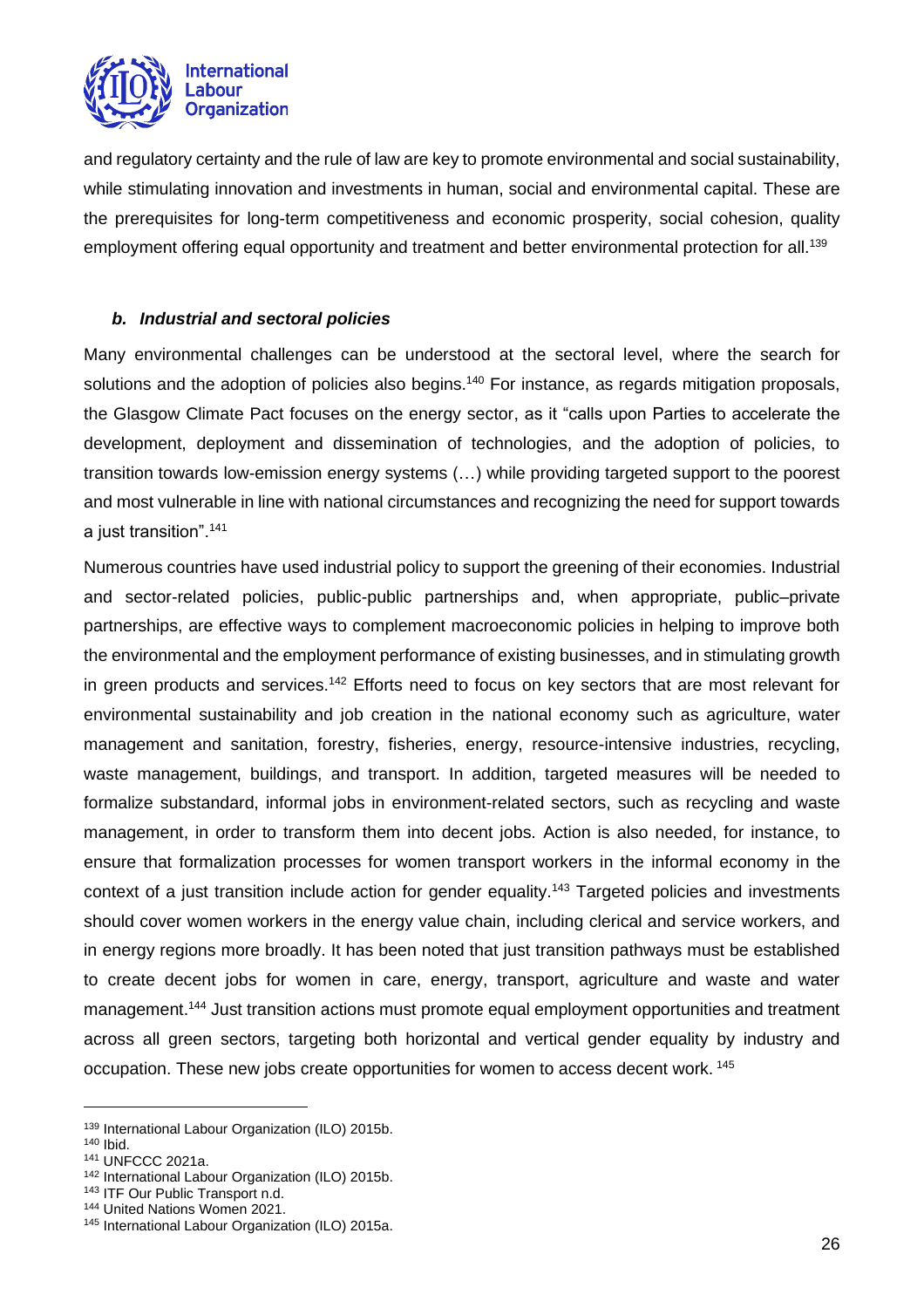

If the development of green sectors establishes the principles of equality of opportunity and treatment as a specific focus and goal from the beginning, there is significant potential for addressing gender inequalities and ensuring that occupational and sectoral segregation are dismantled.<sup>146</sup> Addressing gender inequality also has the potential of increasing productivity in lower productivity types of jobs and sectors.<sup>147</sup> Engaging in social dialogue at the sectoral level, often characterized by specific governance instruments and institutions, presents opportunities to pursue economic, environmental and social objectives in an effective way.<sup>148</sup>

#### **Box 5. Investing in the Care Sector: Key for ensuring more resilient economies and societies in a changing climate**

The COVID-19 pandemic has drawn attention to three interwoven crises that steadily undermine gender equality and threaten the survival of people and the planet: jobs, care, and climate.<sup>149</sup> Sectors where a majority of workers are women, such as care, continue to have poor wages, are precarious and often informal, and display worse working conditions than sectors dominated by men.<sup>150</sup> There is a pressing need for longterm policy to adapt the care sector considering climate change impacts, such as increasingly frequent heat waves and climate-related disasters.<sup>151</sup> Indeed, the demand for public care and health services intensifies due to climate change and disasters, and will lead to an increase of the time women spend on unpaid care and exacerbate resource poverty. For instance, in the Philippines, climate change is increasing the need for decent care jobs as the country experiences on average twenty typhoons in a year, most of which are very devastating.<sup>152</sup> Women are most likely to suffer from such disasters. Natural disasters are increasing women's unpaid care responsibilities in the Philippines, underscoring the need for investment in care work to be adequately integrated within the frameworks or approaches in disaster management.<sup>153</sup>

Investing in decent jobs in care at scale, and eliminating gender deficits at work, drives economic and social development and increases opportunities to raise household incomes.<sup>154</sup> An ILO study shows that addressing existing significant gaps in care services could generate nearly 300 million jobs and create a continuum of care that would help in alleviating poverty and encourage gender equality.<sup>155</sup> Similarly, the conclusions of the sixty-sixth session of the Commission on the Status of Women indicate that placing care at the centre of the just transition is critical.<sup>156</sup> Care infrastructure such as sanitation, water, and electricity, is essential to achieve an equitable green economy and to ensure a just transition for all workers and members of their families.<sup>157</sup>

<sup>146</sup> International Labour Organization (ILO) 2017.

<sup>&</sup>lt;sup>147</sup> Interview with Robert Marinkovic, Advisor at the International Organisation of Employers (IOE).

<sup>148</sup> International Labour Organization (ILO) 2015b.

<sup>149</sup> UN Women 2021.

<sup>150</sup> International Labour Organization (ILO) 2022.

<sup>151</sup> Reset.Vlaanderen 2021.

<sup>152</sup> Interview with Joy Quitain Hernandez, Communications and Advocacy Officer, ITUC - Asia Pacific.

<sup>153</sup> Ibid.

<sup>154</sup> Novello 2021; United Nations Women 2021; Resurección 2021; International Labour Organization (ILO) 2022; Commission on the Status of Women and Sixty-sixth session 2022.

<sup>155</sup> International Labour Organization (ILO) 2022.

<sup>156</sup> Commission on the Status of Women and Sixty-sixth session 2022.

<sup>157</sup> Smith and Koning 2021.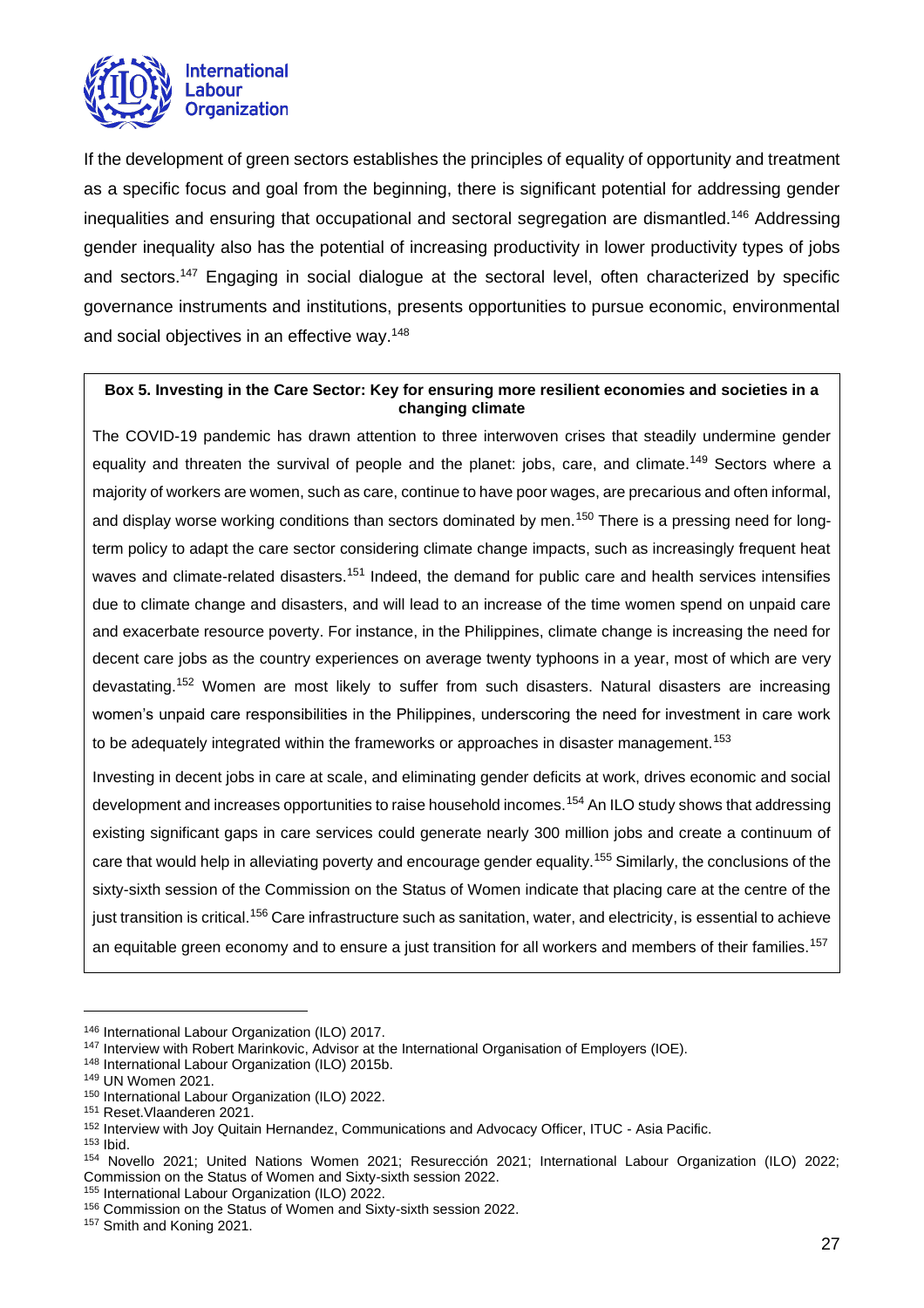

## <span id="page-27-0"></span>*c. Enterprise policies*

An important avenue for Parties to foster the greening of jobs is through comprehensive frameworks that support environmental, economic, and social sustainability while fostering business competitiveness, stimulating innovation and encouraging investments. These frameworks should provide an enabling environment for greening enterprises, and in particular assist micro, small and medium-sized enterprises (MSMEs), including cooperatives and entrepreneurs, towards making a just transition.<sup>158</sup> Enterprises are the main source of economic growth and employment, and have a central role in guiding and sustaining the transition to a low-carbon and resource-efficient economy considering their contributions to innovation, adoption of new technologies, financing, and know-how to address environmental challenges.<sup>159</sup> It is important to create an "enabling environment for businesses, particularly SMEs, which facilitates, accelerates and incentivises the creation of more resilient and sustainable enterprises that can achieve decarbonization objectives while creating quality employment and maintaining business needs".<sup>160</sup> ILO standards, such as the *ILO Tripartite Declaration of Principles concerning Multinational Enterprises and Social Policy (ILO MNE Declaration),* provide essential guidance to both governments and enterprises on aspects of inclusive economic growth and development. 161

Regulatory frameworks and institutions should be coupled with economic policies and incentives to support enterprises in adopting clean technologies, low-carbon production processes, and encourage investment in up-skilling and re-skilling of their workforce.<sup>162</sup> Such investments should be designed to reduce possible barriers for women to access capacity-building opportunities. For instance, work and personal-life balance should be prioritized, as women may have less possibilities to follow training after working hours due to care responsibilities. Other aspects, such as childcare and paid educational leave should also be considered. Workers and employers can work together towards building a just transition for their enterprises, including to promote gender equality. For instance, the International Trade Union Confederation (ITUC) launched the campaign Climate and Employment Proof our Work (#CEPOW), where workers around the world invited their employers to discuss plans for resilience and sustainable business – safety, jobs, emissions, and secure pathway for the future. <sup>163</sup> Just transition policies, including social dialogue, are essential tools for sustainable enterprises to ensure decent working conditions and opportunities.

The opportunities created via just transition enterprise development policies can substantially promote gender equality in the world of work. Hence, opportunities for women to become entrepreneurs by

<sup>158</sup> International Labour Organization (ILO) 2015b.

<sup>159</sup> International Labour Organization (ILO) 2018b.

<sup>160</sup> International Organisation of Employers (IOE) 2022.

<sup>161</sup> International Labour Organization (ILO) 2021a.

<sup>162</sup> International Organisation of Employers (IOE) 2020.

<sup>163</sup> Olsen and La Hovary 2021.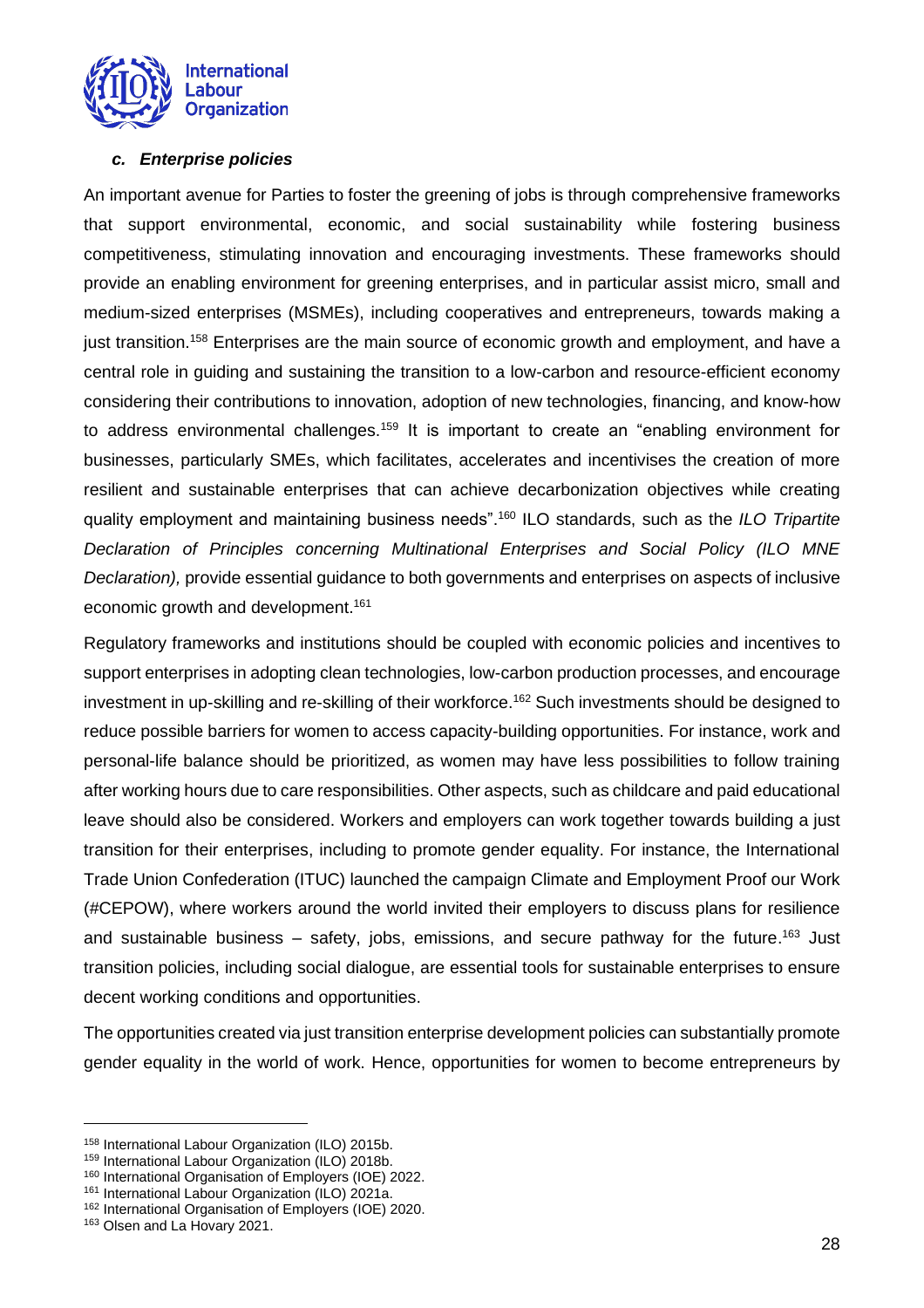

starting their own green businesses and becoming green employers should be fostered.<sup>164</sup> To that end, governments should ensure targeted incentives and funding, including through partnerships, to increase resilience and sustainability for both viable and vulnerable enterprises. <sup>165</sup> Furthermore, targeted programmes should be established in sectors where a significant proportion of enterprises are informal with a view to promote formalization.<sup>166</sup> In the context of the just transition, with a view to promoting gender equality, fostering the progressive formalization of enterprises in sectors such as waste management and recycling, amongst others<sup>167</sup>, will be crucial. The use of the cooperative model, among others, can be an effective tool for formalization.<sup>168</sup>

It is also essential to support access to new technologies and production methods that support green women entrepreneurs and can increase productivity, and to developing well-functioning markets and effective regulatory conditions that incentivise innovation and entrepreneurship.<sup>169</sup> Specific training programmes for women on green entrepreneurship, access to finance and resources, and skills development will be key to make sure that enterprises become greener and more gender equal, as well as to support the development of women-led enterprises. United Nations agencies and other multilateral institutions can play a particularly important role in this regard, offering technical capacitybuilding and coaching for women entrepreneurs in greening their businesses and contributing to the empowerment of women in the implementation of green policies, in accordance with priority area four of the GAP<sup>170</sup>. A case in point is that of the **Partnership for Action on Green Economy (PAGE)**, which brings together in joint collaboration UNEP, ILO, UNDP, UNIDO, and UNITAR, whose mandates, expertise, and networks combined can offer integrated and holistic support to countries on inclusive green economy, ensuring coherence and avoiding duplication.<sup>171</sup>

#### **Box 6. Training and advisory support infrastructure on green businesses for women entrepreneurs**  in Burkina Faso<sup>172173</sup>

Through the [Partnership for Action on Green Economy \(PAGE\),](https://www.un-page.org/) the ILO and other UN agencies provide integrated and holistic support to countries on eradicating poverty, increasing jobs and social equity, strengthening livelihoods and environmental stewardship, and sustaining growth. In 2019, the ILO and the Ministry of the Environment, Green Economy and Climate Change agreed to cooperate in the implementation of a project to set up a green entrepreneurship training and advisory support infrastructure in Burkina Faso. The project, implemented from October 2019 to December 2020, with the support of the *Maison de* 

<sup>164</sup> International Labour Organization (ILO) 2015a.

<sup>165</sup> International Organisation of Employers (IOE) 2022.

<sup>166</sup> International Labour Organization (ILO) 2015b.

<sup>167</sup> United Nations 2021d.

<sup>168</sup> International Labour Organization (ILO) 2015b.

<sup>169</sup> International Organisation of Employers (IOE) 2022.

<sup>&</sup>lt;sup>170</sup> Namely, gender-responsive implementation and means of implementation.

<sup>171</sup> PAGE n.d.

<sup>172</sup> Interview with Albert Compaore (ILO Burkina Faso) and members of the Maison de l'Entreprise Burkina Faso.

<sup>173</sup> Maison de l'Entreprise Burkina Faso 2020; International Labour Office 2019a.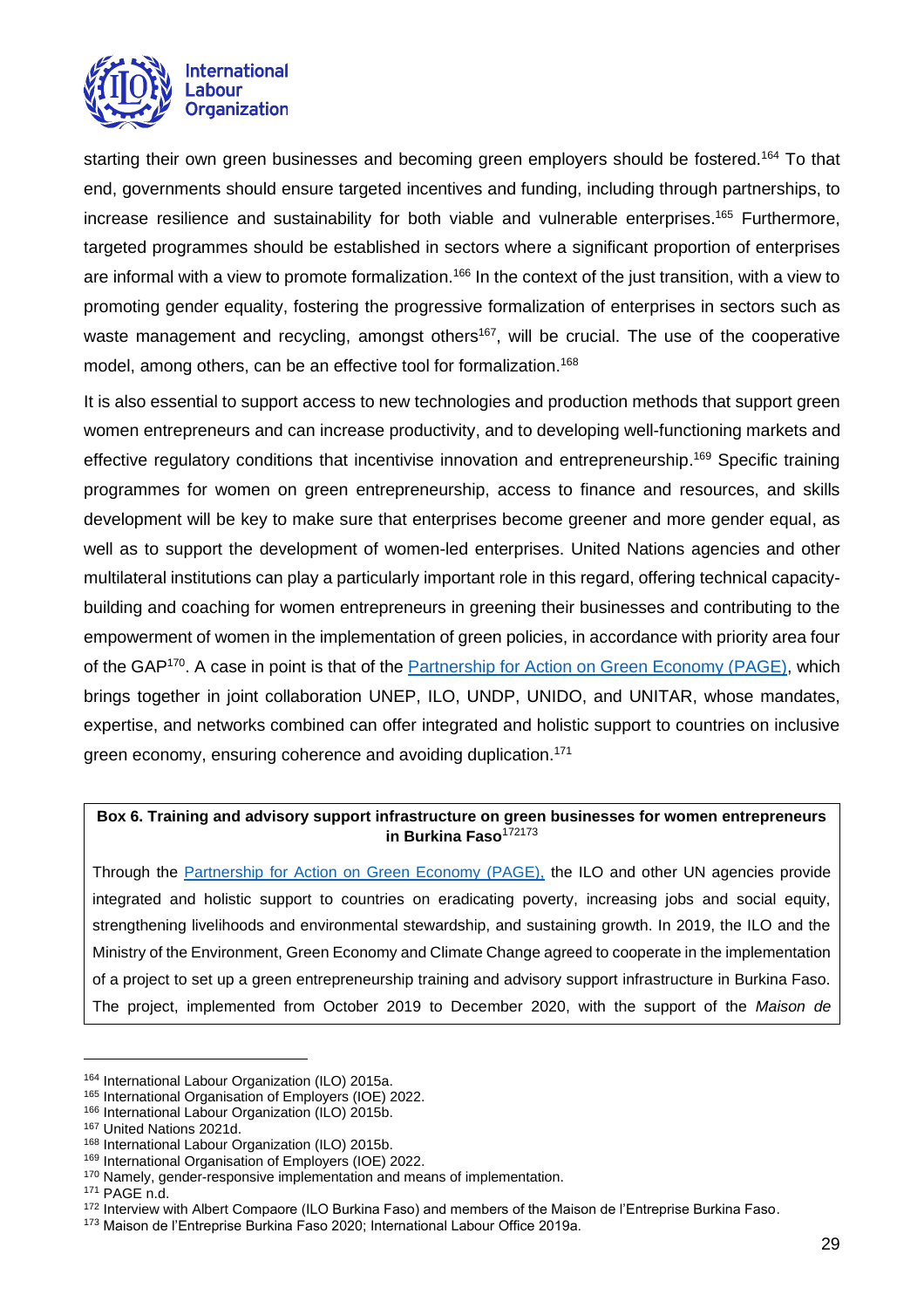

*l'Entreprise du Burkina Faso*, aimed at developing and implementing women entrepreneurs' capacities in green entrepreneurship. In total, nine women entrepreneurs in the region of Ouagadougou received training. The participants own small enterprises (between USD 25,000 and 50,000), and work in the agri-food processing sector (e.g. producing sweet potato flour, karité butter, attiéké, soap, soumbala, non-timber products, and fruit juice).

The five-day training consisted initially of clarifying green entrepreneurship concepts and understanding the green economy sectors in Burkina Faso, presenting case studies on green businesses, and subsequently analysing the particular case of each participants' enterprise. The coaching team provided advice and identified steps as to how participants could green their own production. The major outcome of the training was that each participant developed their own action plan on how to green their business process (*Le plan d'écologisation*) and established an ecological control list, in order to assess where improvements to make their processes greener could be implemented. The priority ecological measures were defined, as well as the timeline and the needed financial and technical resources to implement them.

Another important follow-up strategy was the creation of a Whatsapp group with all participant women, where relevant opportunities for their businesses could be shared. As many of the participant women are illiterate, Whatsapp offered a means of communication that allowed them to overcome this barrier. A couple of months after the training, a follow-up process took place, where trainers wanted to visit the companies and understand how changes were being implemented. Reportedly, this was the most challenging phase. Many women were reluctant to continue participating in the effort due to the difficulties in finding financial support to implement their action plan. According to the team, the absence of financial structures that are prepared to take up these projects and offer financing is the main challenge faced by women. Traditional structures for providing credit include barriers that discouraged the participation of the targeted women, often unable to provide the required credit guarantees.

An important outcome of the project is that it gives participant women a "reference". During the training, participants acquired specific competencies and participated in a network that they can continue to rely on. This demonstrates the importance of established institutions, such as the *Maison de l'Entreprise*, that serves as a network and a reference for beneficiaries even beyond the end of the project. Nevertheless, for the initiative to have a more impactful outcome, the follow-up phase should have been coupled with financial support to help implement the identified ecological opportunities.

<span id="page-29-0"></span>Moreover, it has been demonstrated that gender diversity within organisations can have a significant impact in combatting climate change.<sup>174</sup> To harness the power of women as agents of change towards a just transition within organisations, gender-inclusive policies are essential for achieving gender balance at all enterprise levels, including strategic senior management positions to develop and implement green private policies and practices. Active equal opportunity and gender inclusive policies such as flexi-time, maternity, paternity and parental leave, return-to-work programmes and measures to promote more balanced sharing of family responsibilities within households, can help to ensure

<sup>174</sup> Altunbas et al. 2021.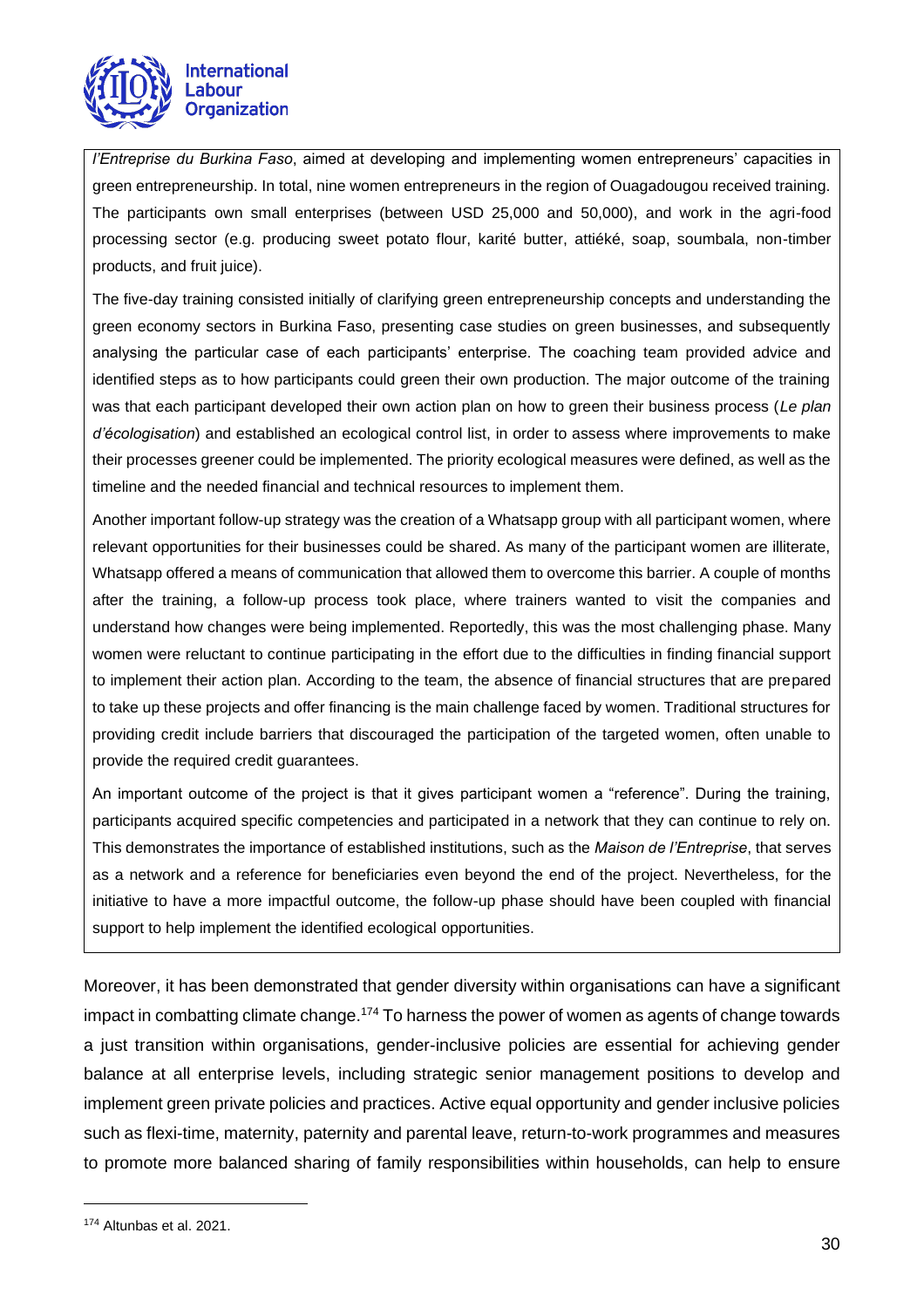

that women are not disadvantaged at work for having responsibilities at home. ILO standards such as the *Equal Remuneration Convention, 1951 (No. 100)*, the *Discrimination (Employment and Occupation) Convention, 1958 (No. 111)*, the *Workers with Family Responsibilities Convention, 1981 (No. 156),* the *Maternity Protection Convention, 2000 (No. 183)<sup>175</sup>* and the *Violence and Harassment Convention, 2019 (No. 190),* provide relevant frameworks to promote gender equality in the workplace. While enterprises cannot single-handedly dismantle society-wide gender bias, they can challenge it by recognizing its existence and addressing it within their workplace culture. For instance, mentoring programmes, awareness campaigns and transparency policies are effective tools for tackling wider gender bias.<sup>176</sup>

## *d. Skills development*

Just transition policies on skills development are essential to supporting workers and businesses in the transition to a green economy and should involve engagement from governments, workers', and employers' organisations in their formulation and implementation. Access to training can assist workers and enterprises in transitioning to new green jobs, or work with new materials, processes, and technologies that support greening existing jobs. Initiatives to develop skills that support entrepreneurship, resilience, innovation in enterprises (including MSMEs), and their transition to sustainable practices are critical factors for success.<sup>177</sup> The successful reallocation of workers and the filling of new jobs in the green and blue economy in a gender-equal manner is dependent on workforce access to training and related policy measures.<sup>178</sup> Including gender considerations in the skills policy response, particularly for skills development to meet the demands of new jobs, could promote equal opportunity and treatment in the emerging green jobs and could alleviate the gender imbalance in the affected occupations.<sup>179</sup> For instance, investment and targeted programmes in areas where women are underrepresented, such as science, technology, engineering, and mathematics (STEM) are needed.<sup>180</sup> In addition, action is needed to recognize and develop indigenous women's traditional knowledge and skills, which are vital for climate mitigation and adaptation.<sup>181</sup>

Education and training for green jobs requires a comprehensive lifelong learning approach. National skills development and employment policies linked to broader development plans need to incorporate education for environmental awareness with coherent skills strategies to prepare women and men

<sup>175</sup> For a full list of relevant international labour standards and resolutions, see Annex II.

<sup>176</sup> Activities (ACT/EMP) 2019.

<sup>177</sup> International Labour Organization (ILO) 2015b.

<sup>178</sup> International Labour Organization (ILO) 2018b; International Organisation of Employers (IOE) 2020.

<sup>179</sup> International Labour Organization (ILO) 2019b.

<sup>180</sup> United Nations Children's Fund (UNICEF) and ITU 2020.

<sup>181</sup> Ahern, Oelz, and Dhir 2019; Chianese 2016; International Labour Organization (ILO) 2017; Intergovernmental Panel on Climate Change (IPCC) 2014; Intergovernmental Panel on Climate Change (IPCC) 2022; Food and Agriculture Organization of the United Nations (FAO) and Fondo para el Desarrollo de los Pueblos Indígenas de América Latina y El Caribe (FILAC) 2021.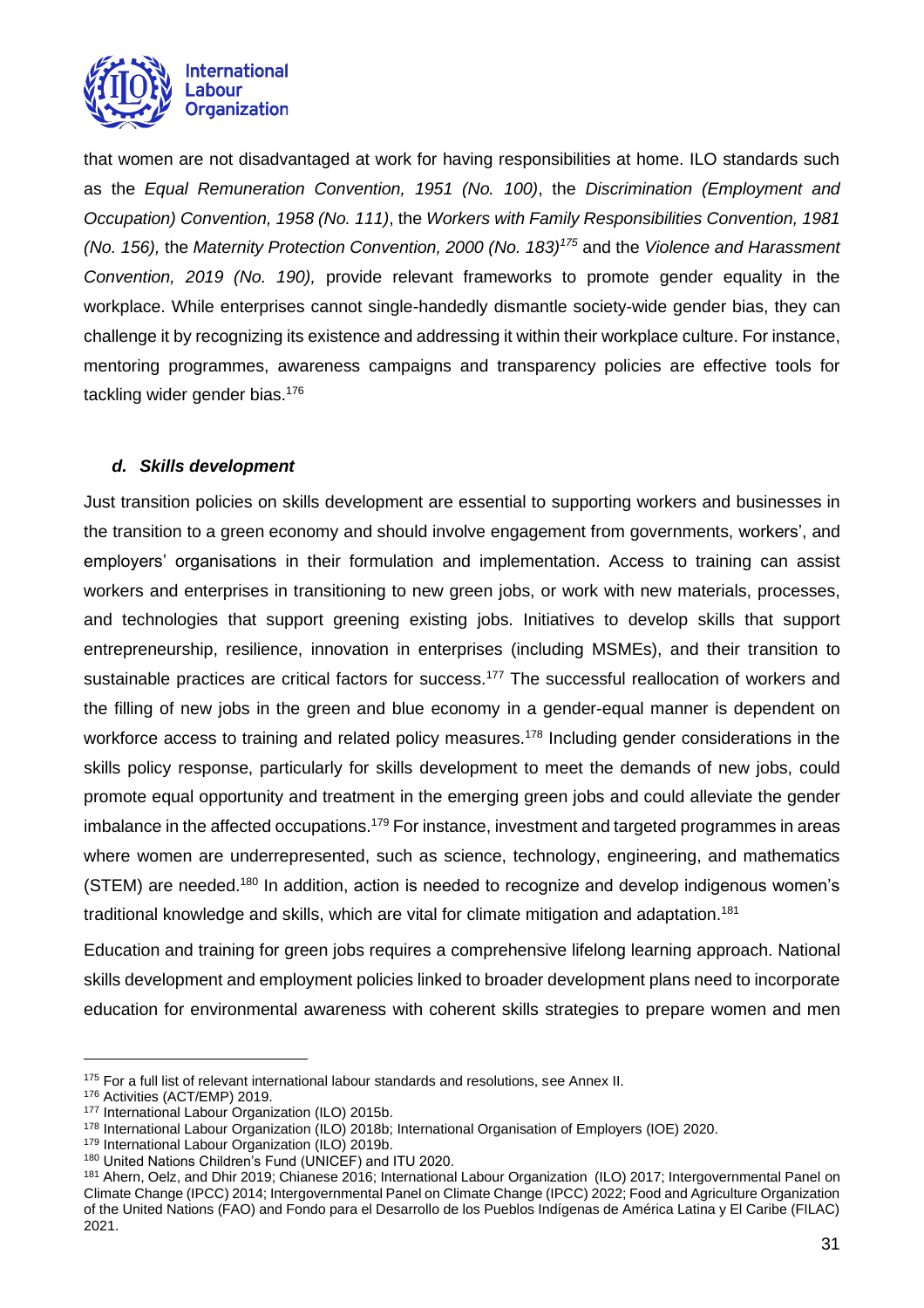

workers, in particular young people, for a more sustainable world of work. Training programmes need to target displaced workers and those who lost jobs because of greening to ensure their swift re-entry into the labour market.<sup>182</sup> Gender mainstreaming in skills development could empower women to move from low-skill and entry-level positions to high-skilled jobs, supporting growth of their sustainable enterprises. Curricula should take a gender-transformative and intersectional approach, and education efforts should be targeted at empowering women and girls and fostering their preparedness to participate in climate discussions.<sup>183</sup> The ILO *Human Resources Development Recommendation, 2004 (No. 195)<sup>184</sup>*, is a key instrument regarding education, training, and lifelong learning in general.

Furthermore, countries need to be equipped with the anticipation, forecasting, and monitoring tools needed to respond to the demand for skills for green jobs and to assess progress in respect of gender mainstreaming.<sup>185</sup> A large number of countries recognise the importance of capacity development and climate change literacy in their NDCs. Nevertheless, a 2019 study showed that "less than 40 per cent of NDCs globally include any plans for skills training to support their implementation, and over 20 per cent do not plan any human capital related activities at all".<sup>186</sup> Therefore, there is a clear need to enhance the visibility of just transition skills policies in national climate plans to support gender equality in the emerging green economy. Without conscious efforts, women's participation in the green economy will not increase quickly enough to close the existing gender gap.<sup>187</sup>

#### **Box 7. Skills for Resilience project: Disability- and gender- inclusive climate-smart agriculture in Malawi**<sup>188</sup>

The Skills for Resilience project aims to protect the livelihoods of young smallholder farmers in rural Malawi from increasing climate change induced natural hazards. The project is implemented by private sector entities, local government, and local associations, and brings together national and international experts in the field of vocational training, social inclusion, and climate-smart agriculture. The Skills for Resilience Project aims to educate 5,000 young smallholder famers in climate-smart agriculture, who will become more resilient in the face of natural hazards. As of March 2021, the project had trained more than 3,000 smallholder farmers in practical climate-smart agriculture among whom 65 per cent are women and 10,3 per cent are persons with disabilities. By ensuring that young women, including women with disabilities, enhance their skills in climate-smart agriculture, the project contributes to priority area four of the GAP.

<sup>182</sup> International Labour Organization (ILO) 2015b.

<sup>183</sup> Hopgood 2022.

<sup>184</sup> See Annex II.

<sup>185</sup>International Labour Organization (ILO) 2019b.

<sup>186</sup> Ibid.

<sup>187</sup> International Labour Organization (ILO) 2018b. 188 NAD - The Norwegian Association of Disabled n.d.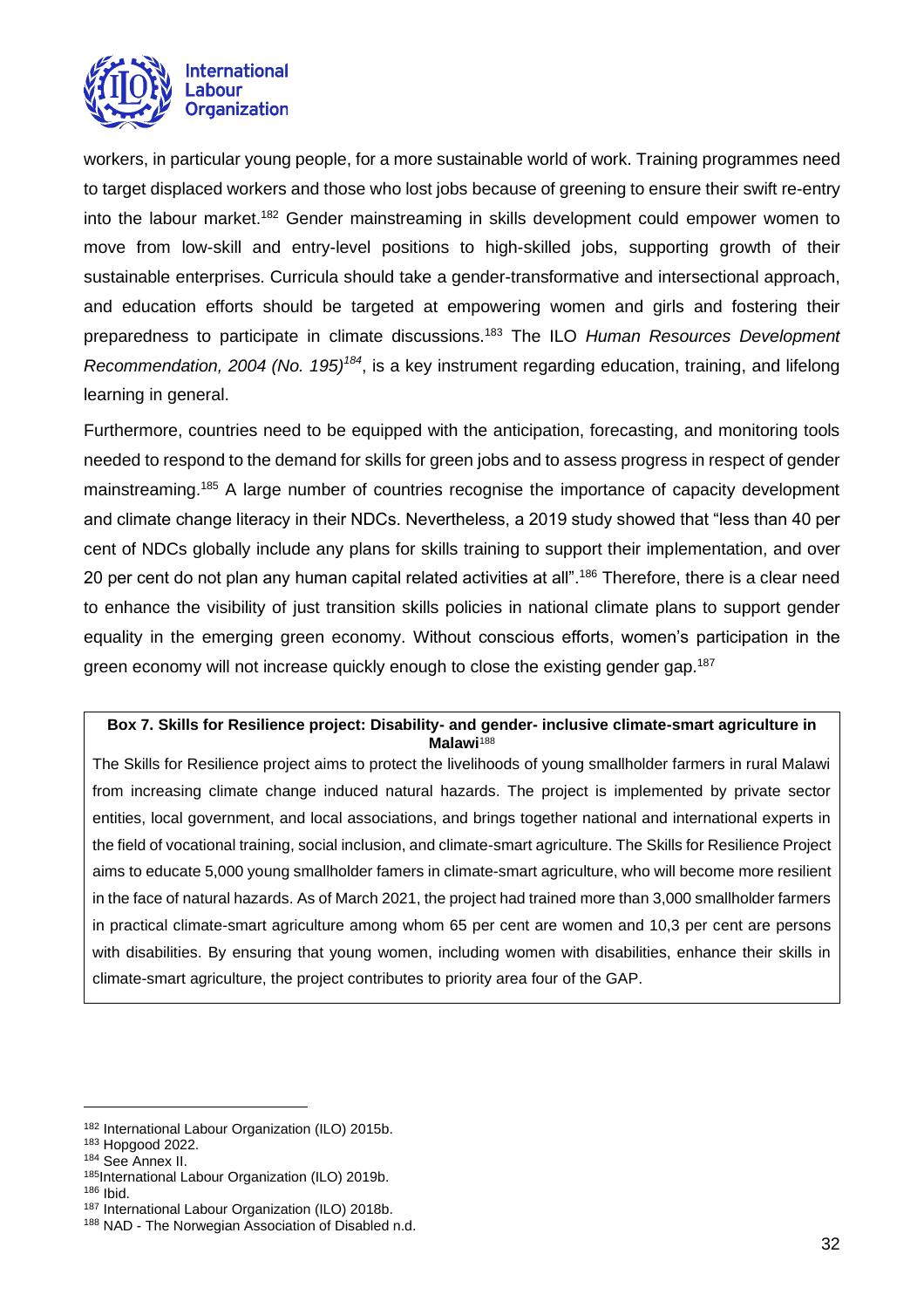

#### <span id="page-32-0"></span>*e. Occupational safety and health*

Extreme heat and cold temperature waves have been linked to an augmented risk of occupational injuries and fluctuations in labour productivity.<sup>189</sup> Several economic activities for environmental sustainability present health and safety risks related to minerals, chemicals, and pesticides, among others. Local air, water and soil pollution and other forms of environmental degradation negatively affect workers' health, income, food, and fuel security. Currently, segregated employment by industry and occupation in which men in developing countries are more often engaged in construction and heavy manufacturing while women are more heavily concentrated in agriculture and service sectors suggests that men and women face differentiated occupational safety and health risks at work. Both excessive heat in the workplace and extreme weather events, can have disproportionate impacts on women in the labour market where they already face barriers to accessing decent work.<sup>190</sup>

Such negative impacts can be reduced by the adoption of specific just transition occupational safety and health legal and policy measures, sustainable social protection policies and other actions designed to adapt to a changing environment.<sup>191</sup> ILO standards, such as the *Occupational Safety and Health Convention, 1981 (No. 155)<sup>192</sup>*, provide a solid basis to develop just transition legal and policy measures. Such just transition measures ensure that new jobs in the green and blue economy are decent, safe, and healthy. Switching from fossil fuels to renewables, for instance, entails changes in the occupational safety and health risks. Occupational safety and health standards and training are an essential component of all skills training for women and men. Regulations and guidance should be provided by national government occupational safety and health authorities, in alignment with international labour standards, with practical prevention measures adopted at the sectoral and enterprise level based on risk assessment and the principles of elimination and control of hazards. Policies and programmes under national systems for occupational safety and health should be continuously improved considering new challenges to ensure that green jobs are safe and promote the principle of equal treatment. Adequate capacity of the labour inspectorate, including gendertransformative capacity-building, is key to ensuring compliance with these standards.<sup>193</sup>

Furthermore, violence and harassment at work, including gender-based violence and harassment, is likely to increase due to climate change impacts, such as heat stress.<sup>194</sup> Further, when women enter occupations that are traditionally dominated by men, they may be more exposed to discrimination and sexual harassment at work than their male counterparts.<sup>195</sup> Hence, for the transition to be just, occupational safety and health regulation should address violence and harassment at work, as well

<sup>189</sup> Intergovernmental Panel on Climate Change (IPCC) 2022.

<sup>190</sup> International Labour Organization (ILO) 2017.

<sup>191</sup> International Labour Organization (ILO) 2018b.

<sup>192</sup> See Annex II.

<sup>193</sup> International Labour Organization (ILO) 2015b.

<sup>194</sup> Hoffner et al. n.d.

<sup>195</sup> International Labour Organization (ILO) 2009, 4.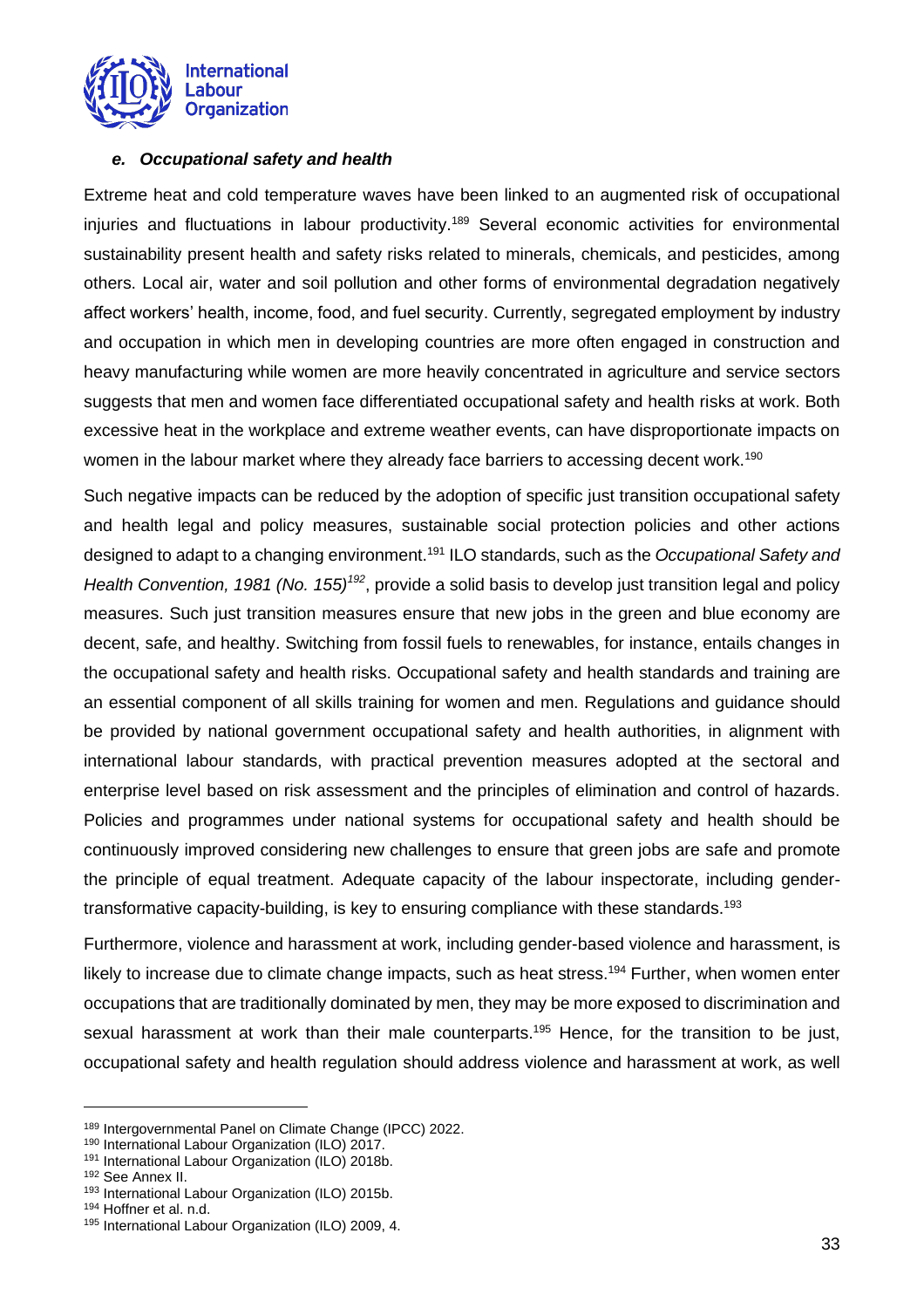

as their associated psychological risks, and develop specific measures to target this issue. Such measures will ensure safer and healthier workplaces for all and have the potential for enhancing gender equality in the world of work.

## <span id="page-33-0"></span>*f. Social protection*

The IPCC noted that "integrating climate adaptation into social protection programmes, including cash transfers and public works programmes, is highly feasible and increases resilience to climate change, especially when supported by basic services and infrastructure", having "strong co-benefits with development goals such as education, poverty alleviation, gender inclusion and food security".<sup>196</sup> Sound, comprehensive and sustainable social protection schemes are an integral part of the strategy for just transition towards sustainable development, built on principles of decent work, social justice, and social inclusion. Firstly, social protection can support adaptation efforts when it is used to protect populations who are at heightened risk of climate-related hardship. Secondly, it is a key tool to support individuals and households that are negatively affected by the unintended impacts of green policies.<sup>197</sup> Universal social protection facilitates the global shift towards a carbon-free world by ensuring the provision of essential guarantees against social risks affecting income and health in the context of climate change, thus favouring social acceptability of green policies.<sup>198</sup> Social protection policies should provide workers displaced by technological change or those affected by natural disasters with income support as well as access to health care and basic services (e.g. energy, transportation, and housing) during the transition, and thereby reduce inequality while supporting gender equity. Targeted assistance to groups, regions and occupations affected by the transition is essential. The *Social Security (Minimum Standards) Convention, 1952 (No. 102)* and the *Social Protection Floors Recommendation, 2012 (No. 202)<sup>199</sup>* provide essential frameworks to develop such policies.

Furthermore, adequate care services and gender-transformative social protection make it possible for more women to participate in the formal economy and to engage in decent work, as they help promote employment and increase women's bargaining power. Thus, a just transition to a low-carbon economy is an opportunity to enhance social protection, while transforming gender norms and, in parallel, to recognize, reduce and redistribute care work.<sup>200</sup> Social protection systems need to be adequately designed in terms of inclusion and gender responsiveness, particularly as regards climaterelated risks. <sup>201</sup> A focus on social protection, considering its strong links with the gender dimension, is particularly necessary for policies to address adaptation and loss and damage.<sup>202</sup> Moreover, social

<sup>196</sup> Intergovernmental Panel on Climate Change (IPCC) 2022, 26.

<sup>197</sup> International Labour Office 2021.

<sup>198</sup> Pal and Cotinguiba 2019.

<sup>199</sup> See Annex II.

<sup>200</sup> International Labour Organization (ILO) 2017.

<sup>&</sup>lt;sup>201</sup> International Labour Office 2021.

<sup>202</sup> Interview with Bert de Wel, Climate Policy Officer at ITUC.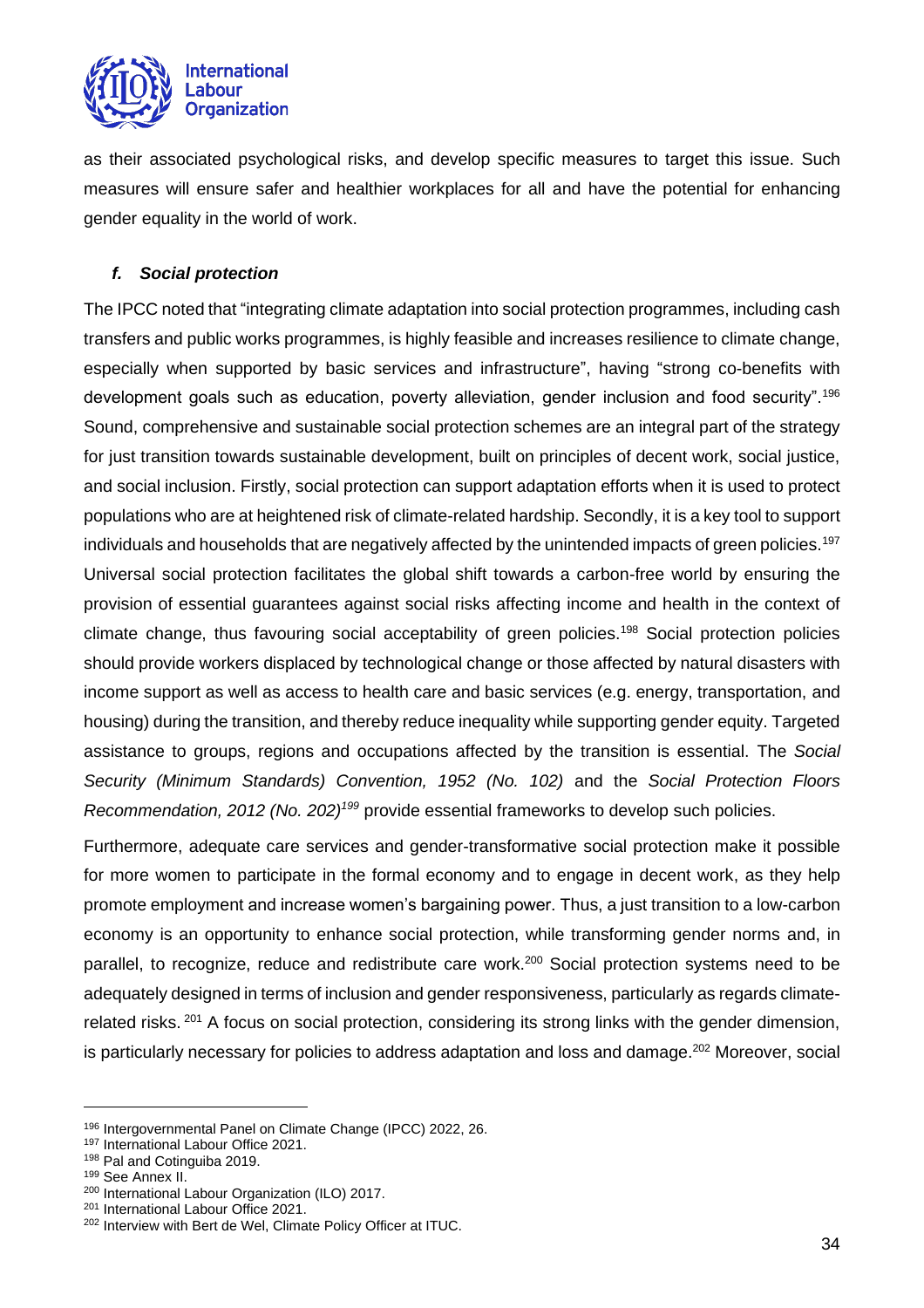

protection policies should be coordinated with vocational training and active labour market policies to ensure the social dimension of a sustainable economy.<sup>203</sup>

The COVID-19 pandemic underscored the need to expand social protection as a key tool to combat poverty and inequalities and strengthen social cohesion in times of crisis, including the climate crisis. Societies with robust social protection systems demonstrably had the ability to protect their populations against adverse impacts more effectively and rapidly during the COVID-19 crisis.<sup>204</sup> In particular, improving social protection provision for women, taking account of their diversity and diverse needs, remains a paramount goal to ensure that crises do not worsen patterns of inequality, discrimination, and structural disadvantages. Parties should use the unique policy opportunity created by the COVID-19 pandemic to pursue the high road towards universal social protection.<sup>205</sup> This will pave the way for social justice for all women and men and will empower societies to be more resilient to crises, including successfully meeting challenges stemming from environmental degradation and climate change.<sup>206</sup>

## **Box 8. Just transition social protection policies: supporting women in the face of climate challenges**

The Green Climate Fund (GCF) funded [Poverty, Reforestation, Energy and Climate Change Project](https://www.greenclimate.fund/sites/default/files/document/gender-action-plan-fp062-fao-paraguay.pdf)  [\(PROEZA\),](https://www.greenclimate.fund/sites/default/files/document/gender-action-plan-fp062-fao-paraguay.pdf) implemented by the Government of Paraguay in partnership with the FAO, promotes incentives to mitigate climate change in an environmentally friendly and socially responsible way. PROEZA's adaptation strategy consists of supporting poor and extremely poor rural vulnerable households to increase their resilience to climate change through the diversification of production through intensive social and technical assistance for the establishment of climate-smart agroforestry production systems and/or multifunctional "Close-to-Nature" planted forests.<sup>207</sup> The beneficiaries are 87,210 people living in poverty and extreme poverty in an area affected by climate change, of which 43,600 are women and 14,800 are indigenous. In its [Gender Action Plan,](https://www.greenclimate.fund/sites/default/files/document/gender-action-plan-fp062-fao-paraguay.pdf) the project includes specific indicators targeting women's social protection. For instance, among its targets, it establishes that "Women from 17,100 households receive financial support (…) to ensure food security until agroforestry models begin to generate incomes" and "Women of beneficiary's households receiving financial support from the social Tekoporã programme".<sup>208</sup> While being an interesting example of how gender-transformative social protection can be included at the outset of a climate change adaptation project, its results remain to be assessed, as the project is still in its [inception phase](https://www.greenclimate.fund/project/fp062#investment) and has so far only received a small percentage of funding.<sup>209</sup>

<sup>205</sup> Ibid.

<sup>208</sup> Ibid.

<sup>203</sup> International Labour Organization (ILO) 2015b.

<sup>204</sup> International Labour Office 2021.

<sup>206</sup> International Labour Office (ILO) 2021.

<sup>207</sup> Green Climate Fund 2018b.

<sup>209</sup> Green Climate Fund 2018a.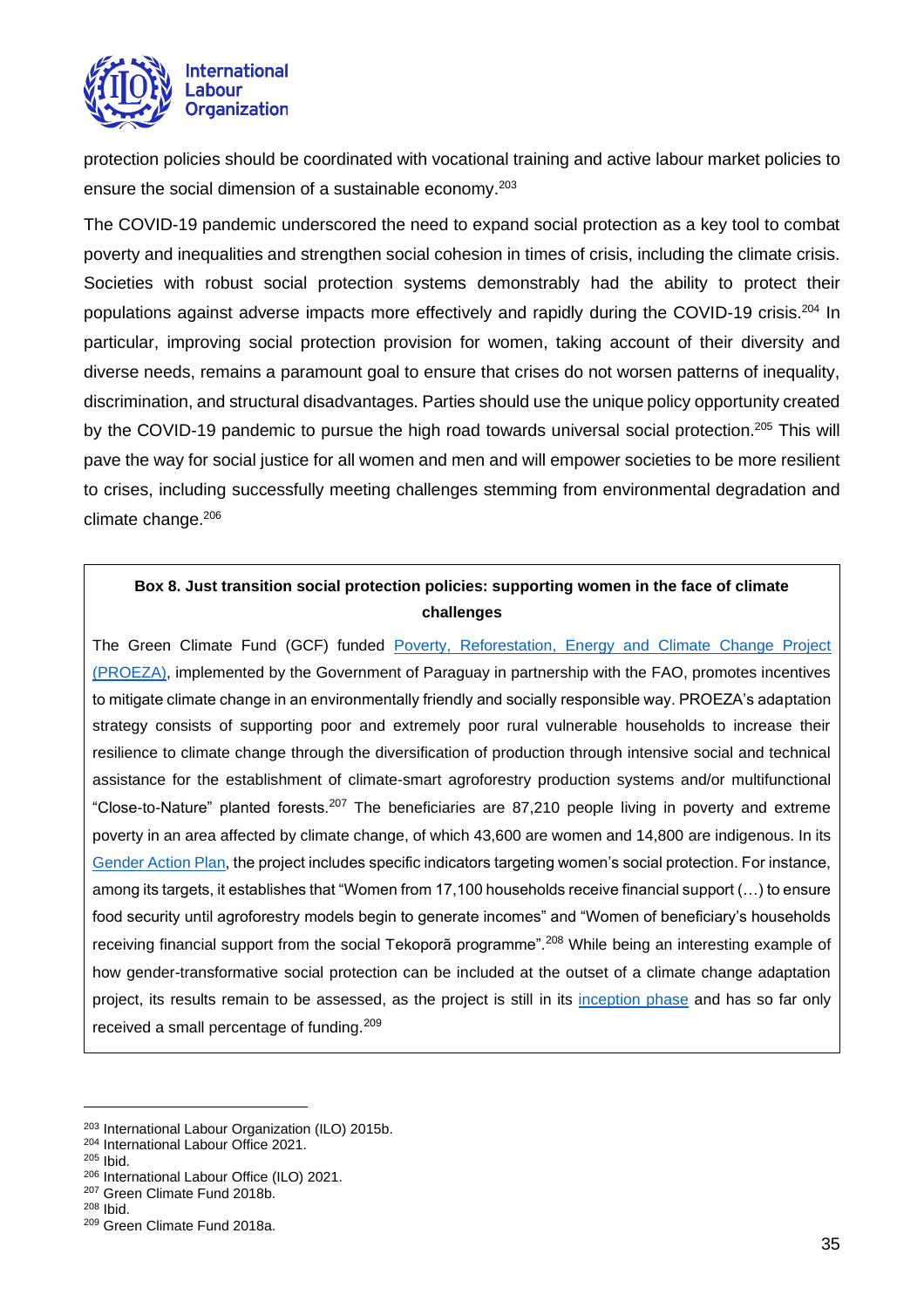

An example of a more established programme, which has been the subject of numerous studies, is that of the Mahatma Gandhi National Rural Employment Guarantee Act (MGNREGA) in India. Introduced in 2006, this is one the largest and most ambitious public works programmes in the world, with 128.5 million registered households across 685 districts in India.<sup>210</sup> It legally entitles all rural adults to 100 days of work in public works per household per year, at minimum wages.<sup>211</sup> The work is mainly related to natural resource management activities, including soil and water conservation.<sup>212</sup> The programme increased person-days of female employment and includes key gender-sensitive provisions. For instance, at least one-third of work offerings at the worksites are reserved for women, equal wages between men and women, specific work activities for pregnant and lactating women, reserved spaces for women on central and state employment guarantee councils, and a provision of crèche and childcare facilities on the worksite.<sup>213</sup> Both cases underscore options for combining gender equality in the implementation of social protection measures in the context of climate change adaptation and environmental conservation policies, contributing to priority area four of the GAP (*gender-responsive implementation and means of implementation*).

#### <span id="page-35-0"></span>*g. Active labour market policies*

The transition to a green economy poses challenges similar to those of earlier transitions caused by technological revolutions and globalization. Just transition-linked active labour market policies can help enterprises and workers, as well as unemployed persons, face these challenges. The anticipation of changing labour market demands towards a greener economy, through sound labour market information and data collection systems, as well as social dialogue, is essential to helping governments, employers, workers, and education and training systems identify the skills in demand and take appropriate measures to provide timely training. Employment services can help facilitate the match between labour demand and supply in the workforce transition to green occupations.<sup>214</sup>

Considering women's overrepresentation in the informal economy and guided by the *ILO Transition from the Informal to the Formal Economy Recommendation, 2015 (No. 204), policymakers should* include in the design of just transition policies a transformation of precarious, informal work into decent jobs that are environmentally sustainable, thus reducing women's and families' vulnerabilities to climate change.<sup>215</sup> There is also an opportunity to incentivize the formalization of informal enterprises, including women-led businesses in the informal economy, while integrating climate and gender considerations in the process.<sup>216</sup>

<sup>210</sup> Curry 2019.

<sup>211</sup> Ibid.

<sup>&</sup>lt;sup>212</sup> Has India's Employment Guarantee Program Achieved Intended Targets? - A. Amarender Reddy, Namrata Singha Roy, Divya Pradeep, 2021 n.d.

 $213$  Ibid.

<sup>214</sup> International Labour Organization (ILO) 2015b.

<sup>215</sup> Joy Hernandez, ITUC.

<sup>216</sup> Interview with Robert Marinkovic, IOE.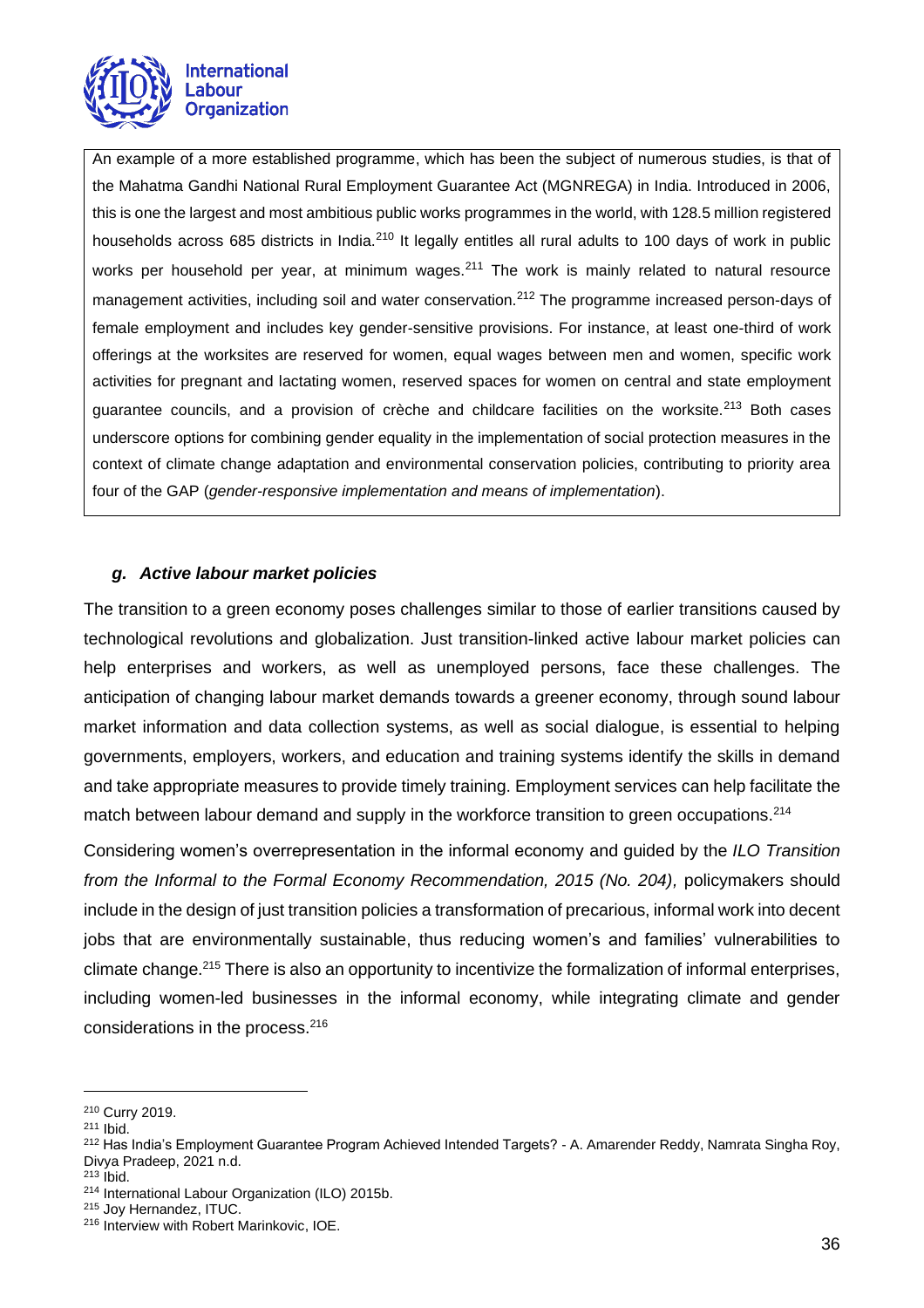

## <span id="page-36-0"></span>*h. Rights*

Along with human rights treaties, such as the as the Universal Declaration of Human Rights and the Convention on the Elimination of All Forms of Discrimination against Women<sup>217</sup>, international labour standards offer robust tools within the Just Transition framework for addressing the challenges in the world of work connected with achieving a greener and more gender-equal economy.<sup>218</sup> These standards provide clear rules for the just transition framework to ensure that a transition towards a greener and more gender-equal economy would go hand in hand with social justice, prosperity and peace for all. International labour standards are legal instruments drawn up by the ILO's constituents (governments, employers and workers) setting out basic principles and rights at work. Standards are adopted by a two-thirds majority vote of ILO constituents and are therefore an expression of universally acknowledged principles. In most cases, international labour standards have universal value and apply to all workers and all enterprises.<sup>219</sup> Due to the fact that many standards cover specific industries or groups of workers, they offer a social pillar for the green economy and are key in ensuring that emerging sectors offer decent working conditions.<sup>220</sup> A list of international labour standards and resolutions that may be relevant to a just transition framework is provided in *Annex II.* For instance, ILO *Employment and Decent Work for Peace and Resilience Recommendation, 2017 (No. 205)* provides guidelines regarding the need to include just transition considerations in building the response to crisis situations.

## **Box 9. Recommendation No. 205: incorporating just transition considerations in crisis response**<sup>221</sup>

In its article 7 (f) and (j), Recommendation No. 205 highlights that when taking measures on employment and decent work in response to crisis situations arising from conflicts and disasters, and with a view to prevention, Members should consider the need for a just transition and to combat discrimination, including gender-based discrimination. Furthermore, article 8 (c) establishes that Members should adopt a phased multi-track approach implementing coherent and comprehensive strategies for promoting peace, preventing crises, enabling recovery, and building resilience that include promoting a just transition towards an environmentally sustainable economy. Article 11 (e) states that Members should, in consultation with the most representative employers' and workers' organizations, adopt inclusive measures in order to promote full, productive, freely chosen employment and decent work and income-generation opportunities through, as appropriate, facilitating a just transition towards an environmentally sustainable economy as a means for sustainable economic growth and social progress, and for creating new jobs and income-generation opportunities.

<sup>217</sup> United Nations Human Rights Council 2019.

<sup>218</sup> International Labour Organization (ILO) 2015b.

<sup>219</sup> International Labour Office 2019b.

<sup>220</sup> International Labour Organization (ILO) 2018b.

<sup>&</sup>lt;sup>221</sup> General Conference of the International Labour Organization n.d.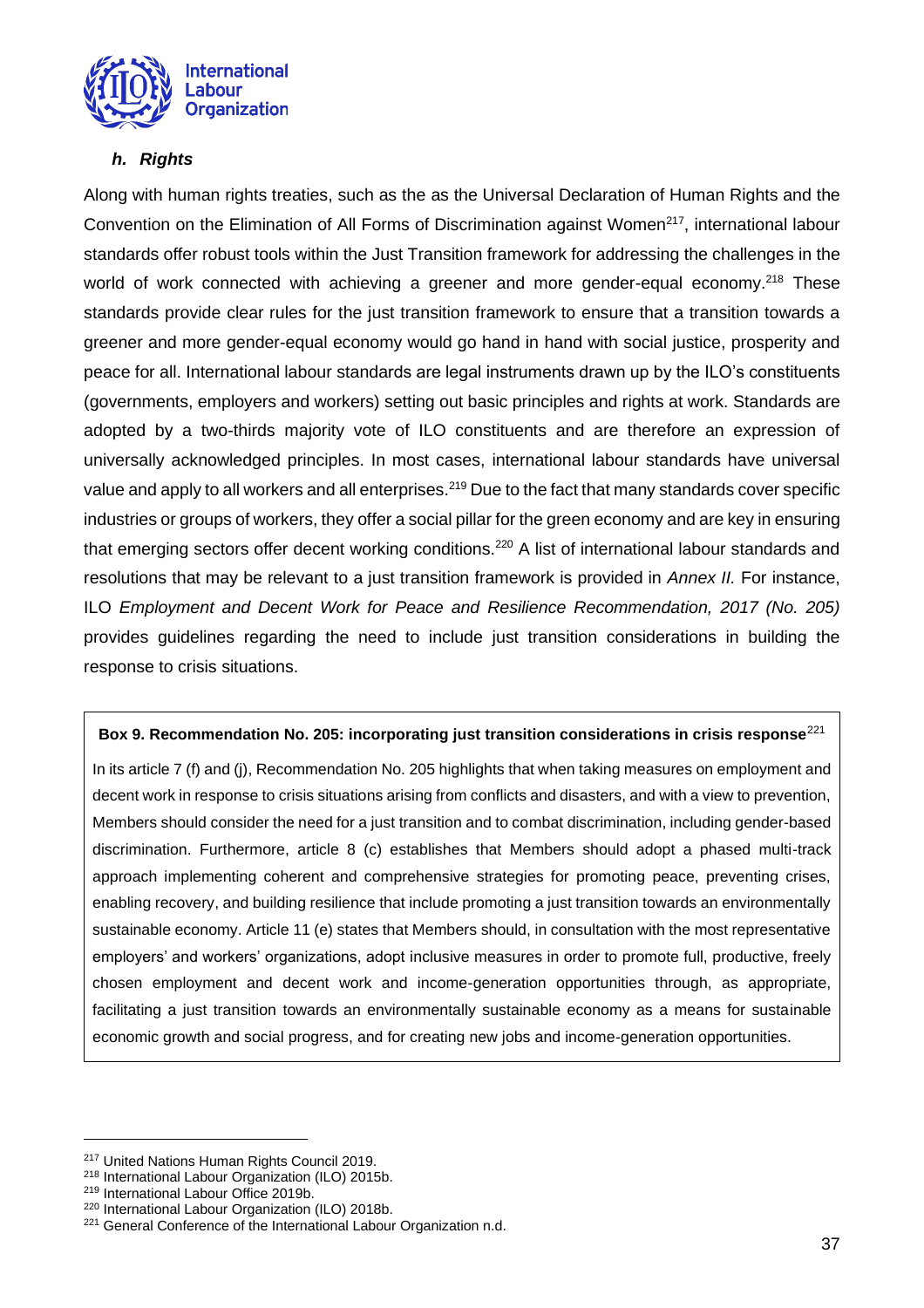

Furthermore, ILO standards on occupational safety and health are also relevant as they not only offer a framework to safer and healthier workplaces, but also include provisions that contribute to the preservation of the environment. While environmental concerns are primarily addressed through the lens of worker protection, environmental protection has increasingly become an objective in its own right in these standards, through rules on environmentally sound management of pollution and waste disposal, hazard control and accident prevention, and the protection of the environment in specific sectors.<sup>222</sup> The *Indigenous and Tribal Peoples Convention, 1989 (No. 169)<sup>223</sup>* also addresses environmental protection, requiring environmental impact assessments to be carried out in relation to development activities that may affect indigenous peoples.<sup>224</sup> What is more, ILO Convention No. 169 is a key framework to ensure indigenous women's participation in decision-making processes that affect them, including climate policy.<sup>225</sup> This instrument focuses on equality of opportunity and treatment for indigenous women and stresses participation in decision-making as essential for tackling discrimination and inequality.<sup>226</sup>

**Box 10. ILO Convention No. 169: a key framework for ensuring indigenous women's participation in climate policy making**

Peru ratified the Indigenous and Tribal Peoples Convention, 1989 (No. 169) in 1994. On April 2nd, 2018, the country passed its Framework law on Climate Change (Law 30,754), which directly references ILO Convention No. 169 in its section on indigenous participation.<sup>227</sup> This legislation expressly acknowledges the role of indigenous peoples in the response to climate change and provides a framework for their participation in designing and implementing mitigation and adaptation strategies.<sup>228</sup> Indigenous women organizations participated actively in the process of formulation of a Regulation for implementation Law 30,754, where the duty of consultation and the right of participation of indigenous peoples, as enshrined in ILO Convention No. 169, are reinforced.<sup>229</sup> In 2020, the Indigenous Peoples' Platform to Combat Climate Change (*[Plataforma de](https://www.gob.pe/institucion/minam/campañas/5066-plataforma-de-los-pueblos-indigenas-para-enfrentar-el-cambio)  [los Pueblos Indígenas para enfrentar el Cambio Climático](https://www.gob.pe/institucion/minam/campañas/5066-plataforma-de-los-pueblos-indigenas-para-enfrentar-el-cambio)*) <sup>230</sup> was created in response to a demand made by indigenous peoples' organizations.<sup>231</sup> The platform is composed of representatives of the seven national indigenous organizations in Peru, among which are two national indigenous women organizations.<sup>232</sup> The participation of indigenous women's organizations in the consultation process contributed to the inclusion of a gender, intersectional and intergenerational perspective, and represents an important contribution to GAP priority area two, namely, gender balance, participation and leadership in climate policy.

<span id="page-37-0"></span><sup>222</sup> International Labour Organization (ILO) 2018b.

<sup>223</sup> See Annex II.

<sup>224</sup> International Labour Organization (ILO) 2018b.

<sup>225</sup> Interview with Txai Suruí, Brazilian indigenous youth leader.

<sup>226</sup> International Labour Organization (ILO) 2021a.

<sup>227</sup> Peru 2018.

<sup>228</sup> Ibid.

<sup>229</sup> ONAMIAP 2019b; ONAMIAP 2019a; ONAMIAP 2021.

<sup>230</sup> Ministerio del Ambiente, Peru 2021.

<sup>231</sup> Ministerio de Cultura de Perú 2020.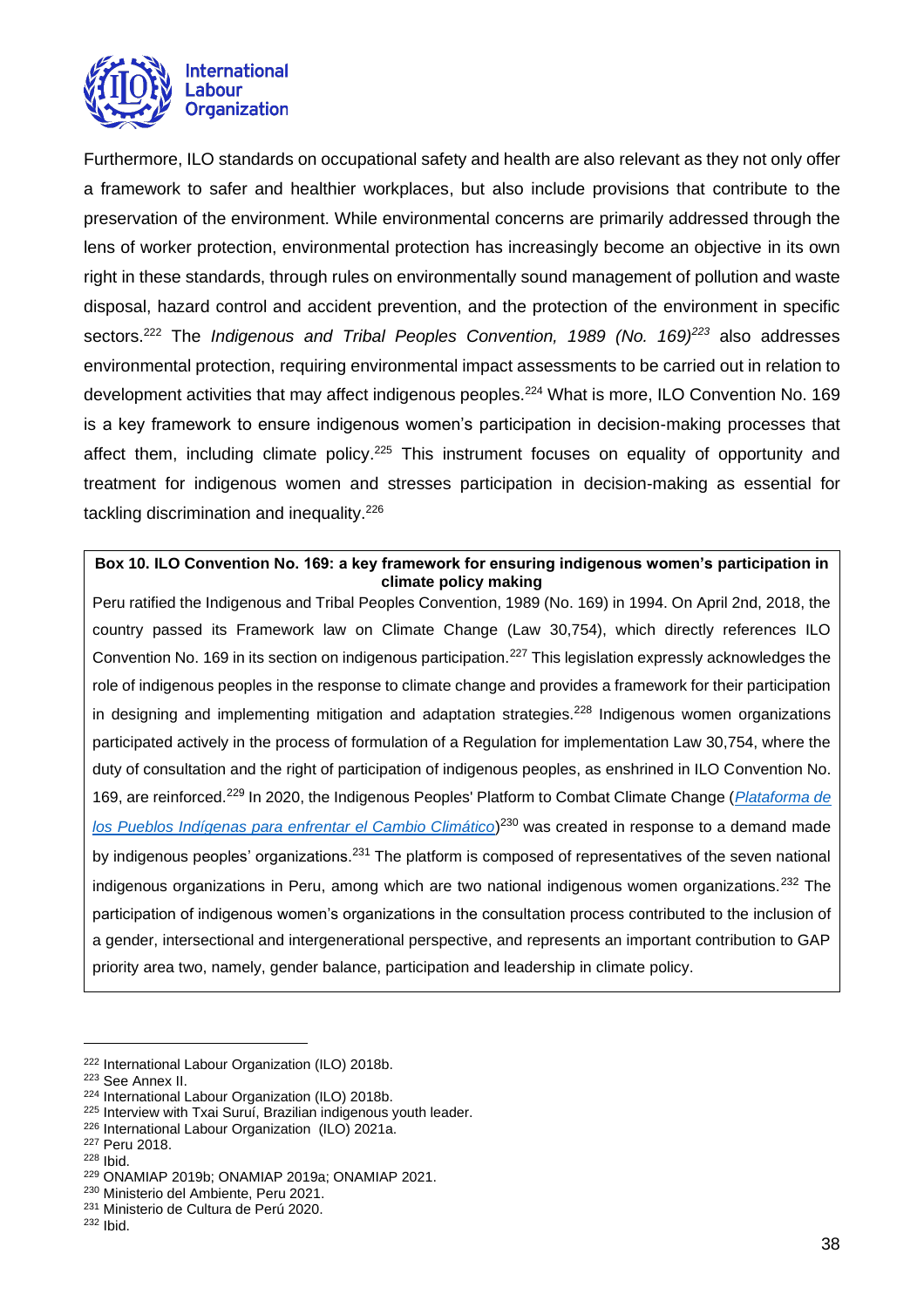

## *i. Social dialogue and tripartism*

One of the guiding principles of the ILO Guidelines is the need for strong social consensus on the goal and pathways to sustainability. Social dialogue has to be an integral part of the institutional framework for policymaking and implementation at all levels. Social dialogue is defined by the ILO to include all forms of "negotiation, consultation or simply exchange of information between, or among representatives of governments, employers and workers, on issues of common interest".<sup>233</sup> It can exist both as a tripartite process with the government as an official party to the dialogue, or as bipartite relations only between trade unions and employers' organizations, with or without indirect government involvement.<sup>234</sup> A social dialogue process may be "informal or institutionalized and is often a combination of the two. It can take place at the national, regional or at enterprise level. It can be sectoral, inter-professional or a combination of these".<sup>235</sup>

The main purpose of social dialogue is "to promote consensus building and democratic involvement among the main stakeholders in the world of work"<sup>236</sup>. The ILO Guidelines include specific roles and responsibilities of governments, workers' and employers' organizations at different levels. They also call on consultation with other stakeholders where necessary, including women's organizations. Social dialogue is "an indispensable building block of sustainable development and must be at the centre of policies for strong, sustainable and inclusive growth and development"<sup>237</sup>.

While continuous improvements are made in women's representation in trade unions and employer's organizations, social dialogue is an invaluable tool to ensure women's participation and representation.<sup>238</sup> For instance, collective bargaining ensures improved pay and working conditions and provides essential support in just transition policies for reskilling and redeployment.<sup>239</sup> Achieving social dialogue with all the social partners involved and broader stakeholder consensus with environmental organizations and other civil society organizations, is a central element towards balanced climate decisions.<sup>240</sup> The Just Transition Guidelines are a concrete instrument to involve civil society in decision making to ensure support and social acceptance of climate policies. The social dialogue process aspects of just transition policies are thus essential; they need to be gender inclusive and integrate all people in society.<sup>241</sup>

<sup>233</sup> Olsen and La Hovary 2021, 18.

<sup>234</sup> Olsen and La Hovary 2021.

<sup>235</sup> Ibid., 18.

<sup>236</sup> Ibid.

<sup>237</sup> International Labour Organization (ILO) 2015b.

<sup>&</sup>lt;sup>238</sup> Interview with Bert de Wel, Climate Policy Officer at the International Trade Union Confederation (ITUC).

<sup>239</sup> Smith 2017.

<sup>&</sup>lt;sup>240</sup> Interview with Josdeny Alely Alarcón González, Deputy Director for Climate Change at Mexico's General Direction for Global Affairs.

<sup>&</sup>lt;sup>241</sup> Interview with Bert de Wel, Climate Policy Officer, ITUC.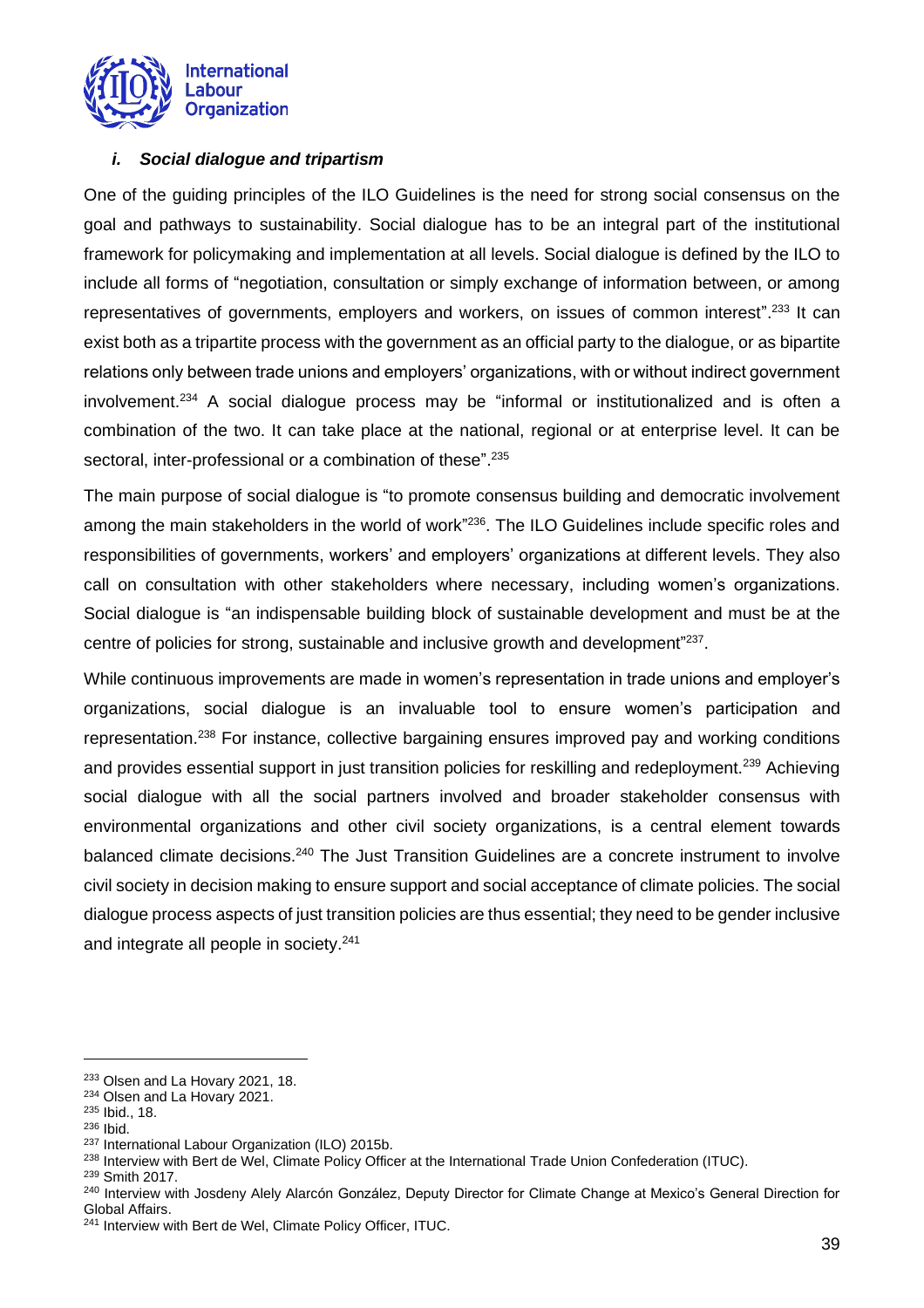

## **Box 11. Improving access to clean energy for workers in the informal economy through social dialogue: the case of the Self-Employed Women's Association (SEWA) in India**<sup>242</sup>

The Self-Employed Women's Association (SEWA) organizes workers in the informal economy in several states in India and currently has 2.1 million members, including waste pickers, small farmers, and salt pan farmers. Salt pan farmers are independent workers, more than 95 per cent of whom are women, whose work is exposed to weather variations and is strongly affected by rains. They have long been neglected by public policies and are facing increasing hardships. Rising energy prices have a direct effect in salt production, as workers need to pump water into the pans to harvest the salt. Traditionally, farmers burned diesel to provide energy to such pumps, leading to high levels of CO<sub>2</sub> emissions. Through SEWA initiatives towards green energy and just transition, diesel pumps were replaced with over 4,500 solar pumps. On an annual basis, the use of this equipment has the capacity of reducing the common carbon emission by at least 40,000 tons. So far, cumulative savings on carbon emissions amounted to over 200,000 tons and there was an increase in production of salt from 600 tons to over 800 tons. Salt pan farmers use these panels for around six months, from October to March, to support salt production. After negotiations with the government, it has been agreed that these solar panels can be installed in a solar panel park for the remaining six months, generating green energy and income for the women working in the sector. Thus, the women have an additional source of income and are becoming more resilient to impacts stemming from climate change and unseasonal rain.

Social dialogue has played a crucial role in ensuring that the needs of salt pan farmers were met, and that appropriate policies were implemented. Women participated in the process of designing the response to the problem and were also involved in the implementation of the strategy. The organization of women in the association provided a platform to engage in dialogue with policymakers and ensure that solar panel parks could be leveraged to reduce costs and emissions in salt production, while also providing an additional source of income for the women.

## <span id="page-39-0"></span>*B. Incorporating just transition targets as a vehicle to gender equality in NDCs and NAPs*

The previous section demonstrates that just transition policies covering all nine policy areas can yield meaningful improvements towards gender equality and women's empowerment in a changing world of work. While there are signs of marginal improvements in the inclusion of just transition considerations and the gender dimension in NDCs, the inclusion of just transition as a vehicle for gender equality in the transition to green economies is lacking as regards NAPs. A report released by the UNFCCC secretariat in 2021 suggests that a higher number of Parties provided information on their consideration of just transition in updated NDCs as compared to the previous round of NDCs.<sup>243</sup> The report also indicates that the share of Parties referring to gender – independently of just transition — in their new or updated NDCs has increased significantly: currently, only 14 per cent of Parties *do not* refer to gender, while 65 per cent *did not* do so in previous NDCs. This represents a significant

<sup>&</sup>lt;sup>242</sup> Interview with SEWA representatives.

<sup>243</sup> UNFCCC 2021b.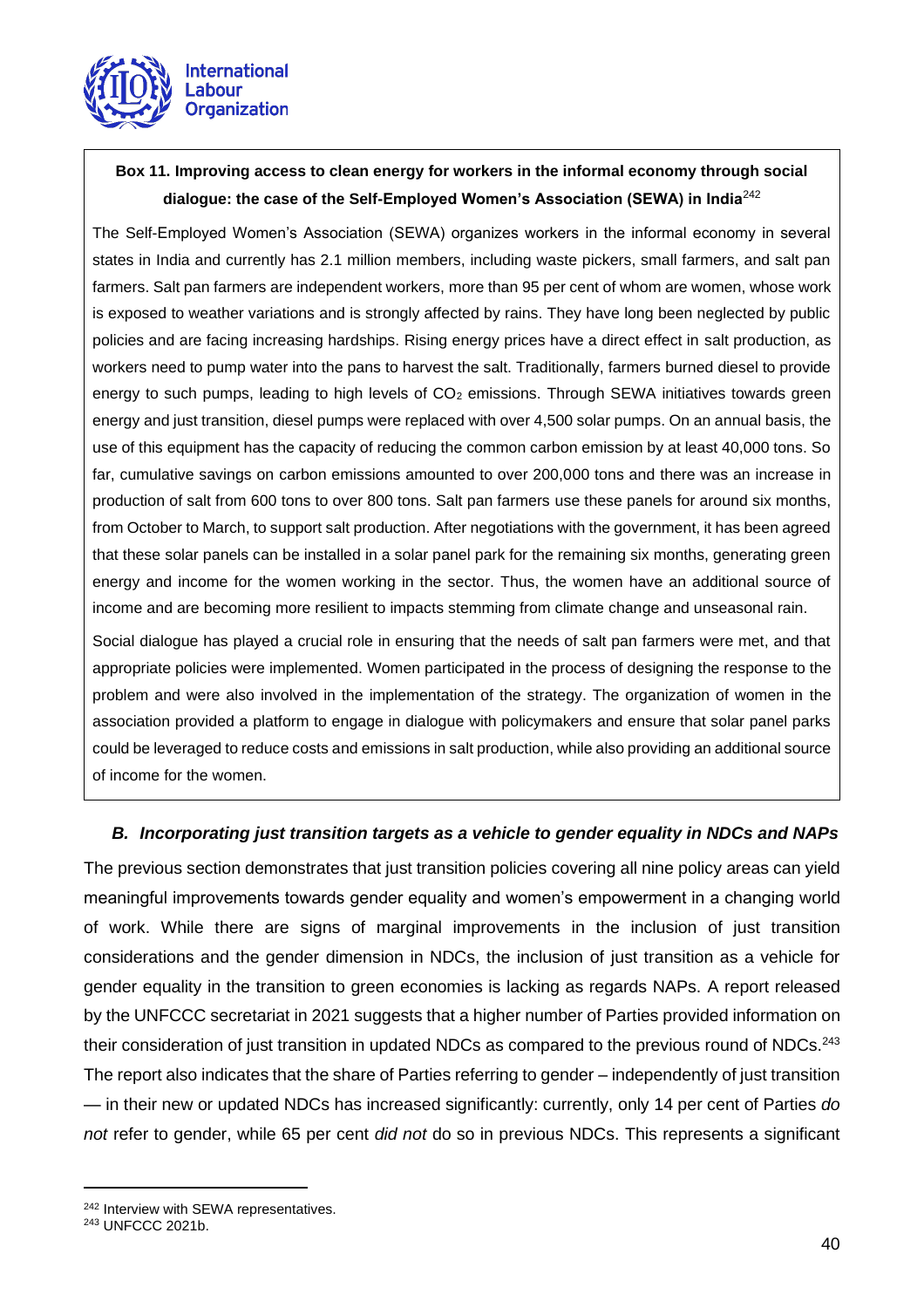

advance and testifies to the results of efforts to mainstream gender in the context of the international climate change regime.<sup>244</sup> Nevertheless, only 28 per cent of Parties referred to gender in their NDCs as a cross-cutting issue to be addressed across adaptation and mitigation plans.<sup>245</sup> Also in 2021, the UNFCCC secretariat released a note indicating that gender considerations had been included in all new NAPs presented that year.<sup>246</sup> The note does not make any reference to the inclusion of a just transition in NAPs.<sup>247</sup>

The incorporation of gender and just transition considerations in some NDCs has been the result of coordinated work among UN agencies and national governments. As the case studies presented below show, through the NDC Partnership<sup>248</sup> and UNDP's Climate Promise<sup>249</sup>, international organizations have been strengthening capacity-building efforts to support governments in mainstreaming gender and just transition considerations in their NDCs, in line with the GAP's priority area one (*capacity-building, knowledge management and communication*)*.*

Despite the progress made, there is still an urgent need to build capacity to recognize the crucial value of just transition policies for supporting gender-transformative climate action and design targeted action in this regard.<sup>250</sup> Just transition and gender-transformative climate actions are crosscutting and mutually reinforcing issues which are central to pave the way for fair and equitable lowcarbon economies. Furthermore, there is a clear need to better include data and encourage data production supporting just transition policies in NDCs and NAPs including sex disaggregated indicators. Just transition objectives outlined in these documents should ideally include a specific timeline for their implementation and ensure adequate budget allocations.

#### **Box 12. Multistakeholder support to NDC formulation and implementation**

Through the [Climate Promise](https://climatepromise.undp.org/what-we-do) programme, the UNDP has supported 120 countries in revising and enhancing their NDCs. UNDP's Climate Promise includes UN partners, such as the ILO, as well as multilateral banks, intergovernmental and international organizations, and civil society groups.<sup>251</sup> Of the 94 Climate Promise countries that submitted enhanced NDCs in 2020-21, 90 integrated gender dimensions (compared to just 45 in the initial round of NDCs in 2015). 39 percent of NDC revisions involved multistakeholder consultations including gender perspectives, compared to 2 percent in 2015.<sup>252</sup> In partnership with the ILO and its Climate

<sup>251</sup> UNDP n.d.; UNDP n.d.

<sup>252</sup> UNDP 2022.

<sup>244</sup> Ibid.

<sup>245</sup> Ibid.

<sup>246</sup> UNFCCC 2021c.

<sup>247</sup> Ibid.

<sup>&</sup>lt;sup>248</sup> NDC Partnership n.d.; NDC Partnership n.d.; The Government of Belize 2021; The Government of Antigua and Barbuda 2021.

<sup>249</sup> UNDP n.d.; United Nations Development Programme (UNDP) 2022; Svenja Viebe et al. n.d.; Svenja Wiebe, Simas, and Harsdorff 2021.

<sup>&</sup>lt;sup>250</sup> Interview with representative of Josdeny Alely Alarcón González, Deputy Director for Climate Change at Mexico's General Direction for Global Affairs. She highlighted that capacity-building initiatives should be developed in an inclusive manner and be made available in different languages.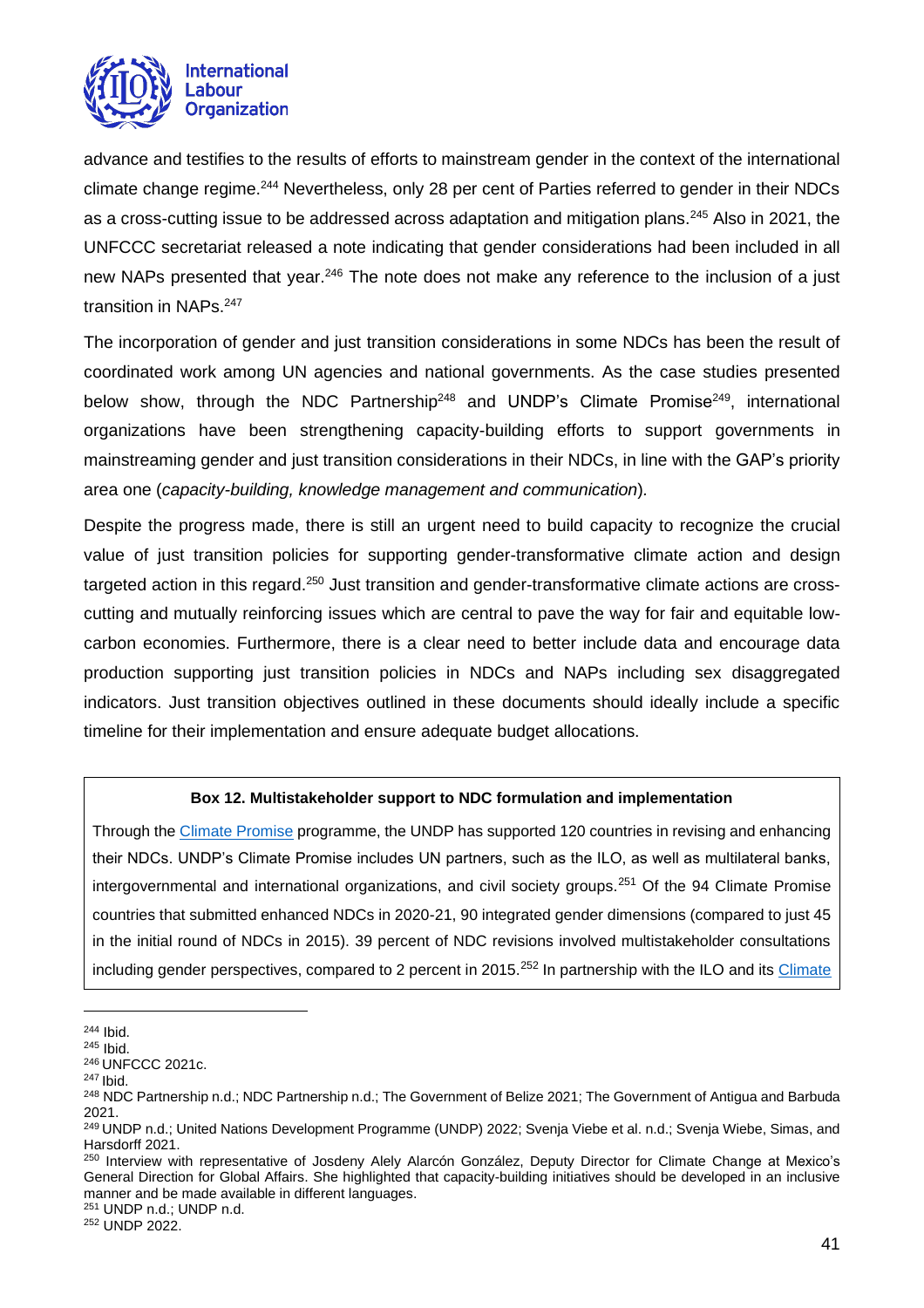

[Action for Jobs Initiative,](https://www.climateaction4jobs.org/) UNDP supported NDC development and implementation in several countries. The following cases represent particularly good examples of achieving gender-transformative climate action through a just transition. 253

In [Zimbabwe](https://www.ndcs.undp.org/content/ndc-support-programme/en/home/impact-and-learning/library/zimbabwe-green-jobs-assessment-just-transition.html)<sup>254</sup> and [Nigeria](https://www.ndcs.undp.org/content/ndc-support-programme/en/home/impact-and-learning/library/nigeria-green-jobs-assessment-report.html)<sup>255</sup>, the ILO and UNDP support just transition policymaking through evidencebased green jobs assessments that measure the impact of priority NDC measures on Gross Domestic Product (GDP), employment, skills, income distribution, and gender equality, and help lay the groundwork for a just transition. With technical support from the ILO and UNDP, both countries have built nationally owned macroeconomic models, called Green Jobs Assessment Models (GJAM) and analysed 12 NDC policy scenarios against the economic multiplier and job creation potentials.<sup>256</sup> The GJAM were further complemented by qualitative assessments of just transition entry points conducted by ILO country offices. Findings of both assessments have been reflected in the updated NDCs with clear reference to each government's commitment to achieve just transition that supports gender equality in the world of work. For instance, among the adaptation measures listed in its updated NDC, Zimbabwe committed to promoting "the use and roll-out of gender sensitive climate-smart agriculture technologies and practices".<sup>257</sup> In its NDC, Nigeria included the aim to "provide access to loan and microcredits for women to engage in small-scale waste management projects".<sup>258</sup> The policy recommendations on leveraging job opportunities and achieving just transition will be further realized through ILO and UNDP's country work programmes that support green enterprise development, jobs upskilling/reskilling, and the design of accompanying industrial and social protection policies. The national research team consisting of national research institutes, national statistics office, and local consultants will also receive capacity building support to be able to use the model for future policy planning.<sup>259</sup>

Another important initiative is the [NDC Partnership](https://ndcpartnership.org/about-us) that includes among its members several countries, UN organizations, regional international organizations, civil society organizations as well as multilateral banks.<sup>260</sup> Through the partnership, members can leverage their resources and expertise to provide countries with the tools they need to implement their NDCs and combat climate change to build a better future.<sup>261</sup> The NDC Partnership supported the development of [Antigua and Barbuda's NDC](https://www4.unfccc.int/sites/ndcstaging/PublishedDocuments/Antigua%20and%20Barbuda%20First/ATG%20-%20UNFCCC%20NDC%20-%202021-09-02%20-%20Final.pdf) which includes specific targets for a just transition supporting gender-transformative action, including specific targets at the intersection of both.<sup>262</sup> For instance, in the realm of social inclusion and social protection it anticipates, by 2030, a "50% reduction in the average annual preparation costs for hurricanes on single-parent households". It also expects that, by

<sup>&</sup>lt;sup>253</sup> Interview with Verania Chao and Sangii Lee, respectively Programme Specialist - Climate, Gender and Inclusion and Climate Change and Green Economy Technical Specialist at UNDP's Climate Promise Programme and written contribution by UNDP.

 $^{54}$  Svenia Viebe et al. n.d.

<sup>&</sup>lt;sup>255</sup> Svenja Wiebe, Simas, and Harsdorff 2021.

<sup>&</sup>lt;sup>256</sup> Svenja Viebe et al. n.d.; Svenja Wiebe, Simas, and Harsdorff 2021.

<sup>&</sup>lt;sup>257</sup> Government of Zimbabwe 2021, 15.

<sup>258</sup> The Federal Government of Nigeria 2021, 29.

<sup>259</sup> Interview with Verania Chao and Sangji Lee, respectively Programme Specialist - Climate, Gender and Inclusion and Climate Change and Green Economy Technical Specialist at UNDP's Climate Promise Programme and written contribution by UNDP.

<sup>&</sup>lt;sup>260</sup> NDC Partnership n.d.; NDC Partnership n.d.

<sup>261</sup> NDC Partnership n.d.; NDC Partnership n.d.

<sup>&</sup>lt;sup>262</sup> The Government of Antigua and Barbuda 2021.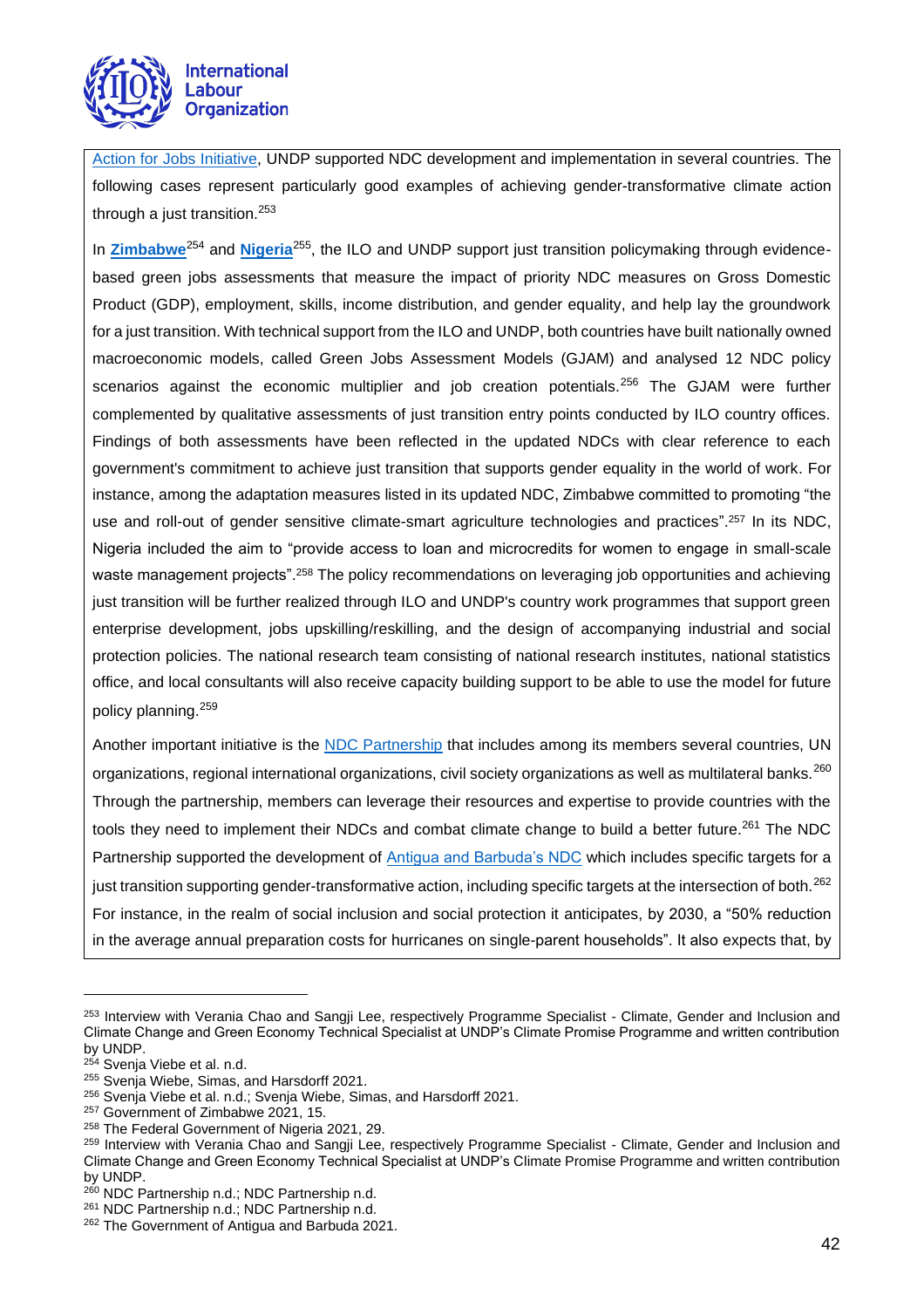

2030, "100% of female-headed households have all barriers removed to access back-up renewable energy generation and storage systems (i.e., 20,000 homes)" and a "20% increase in the number of women-led businesses implementing renewable energy and adaptation interventions".<sup>263</sup> In addition, it targets the development of a gender-responsive green business development programme by 2025, and that by 2030 "100% of community businesses and organizations that support women in their post-extreme weather event recovery are identified and provided with support for their efforts to facilitate women's ability to resume work/livelihoods". It also aims to develop, by 2030 a gender-responsive approach to the just transition in the energy and construction sectors (*Baseline: currently approximately 95% men in these sectors*).<sup>264</sup>

## <span id="page-42-0"></span>*C. Climate finance for a just transition: supporting gender equality in the world of work*

One of the main challenges for the sustainability and scaling up of just transition initiatives that leverage gender equality is access to financial resources, as underscored by the example of the PAGE project in Burkina Faso. Expanding climate finance for just transition at scale is key for supporting gender equality in the emerging green economy and should reach and strengthen women's organizations, enterprises, and cooperatives.<sup>265</sup> Climate finance that supports a just transition, can enhance climate resilience, reduce emissions, and advance gender equality and women's enjoyment of their human rights. Both adaptation and mitigation strategies need to be carefully managed through just transition policies and processes, to avoid economic changes resulting in increased gender inequality.<sup>266</sup> Climate finance should be directed toward just transition projects, which directly benefit women and are designed, decided, and implemented with their full and effective participation, considering women in all their diversity as well as the particular challenges faced by them<sup>267</sup>, including due to social norms that limit their access to productive assets, such as land.<sup>268</sup>

Recently, some initiatives emerged aiming at financing a just transition. At COP 26, multilateral development banks (MDBs) jointly committed to supporting a just transition through the [MDB Just](https://www.isdb.org/news/mdb-just-transition-high-level-principles)  [Transition High-Level Principles.](https://www.isdb.org/news/mdb-just-transition-high-level-principles) The principles highlight the centrality of deploying a gender-lens to mitigate negative socio-economic impacts and increase opportunities associated with the transition to a green economy and include provisions for inclusive planning, implementation and monitoring of just transition policies, aiming to advance gender equality.<sup>269</sup> Also at COP 26, the Climate Investment Funds (CIF) launched the Accelerating Coal Transition (ACT) investment program, an effort to

<sup>263</sup> Ibid.

<sup>264</sup> Ibid.

<sup>265</sup> UN Women 2022b.

<sup>266</sup> International Labour Organization (ILO) 2021d.

<sup>&</sup>lt;sup>267</sup> For instance, ITUC representatives highlighted that financing options that use conditional financing models might be inaccessible for many women, as they demand for cash or asset guarantees that beneficiary women are often unable to provide.

 $268$  Ibid.

<sup>269</sup> Islamic Development Bank 2021.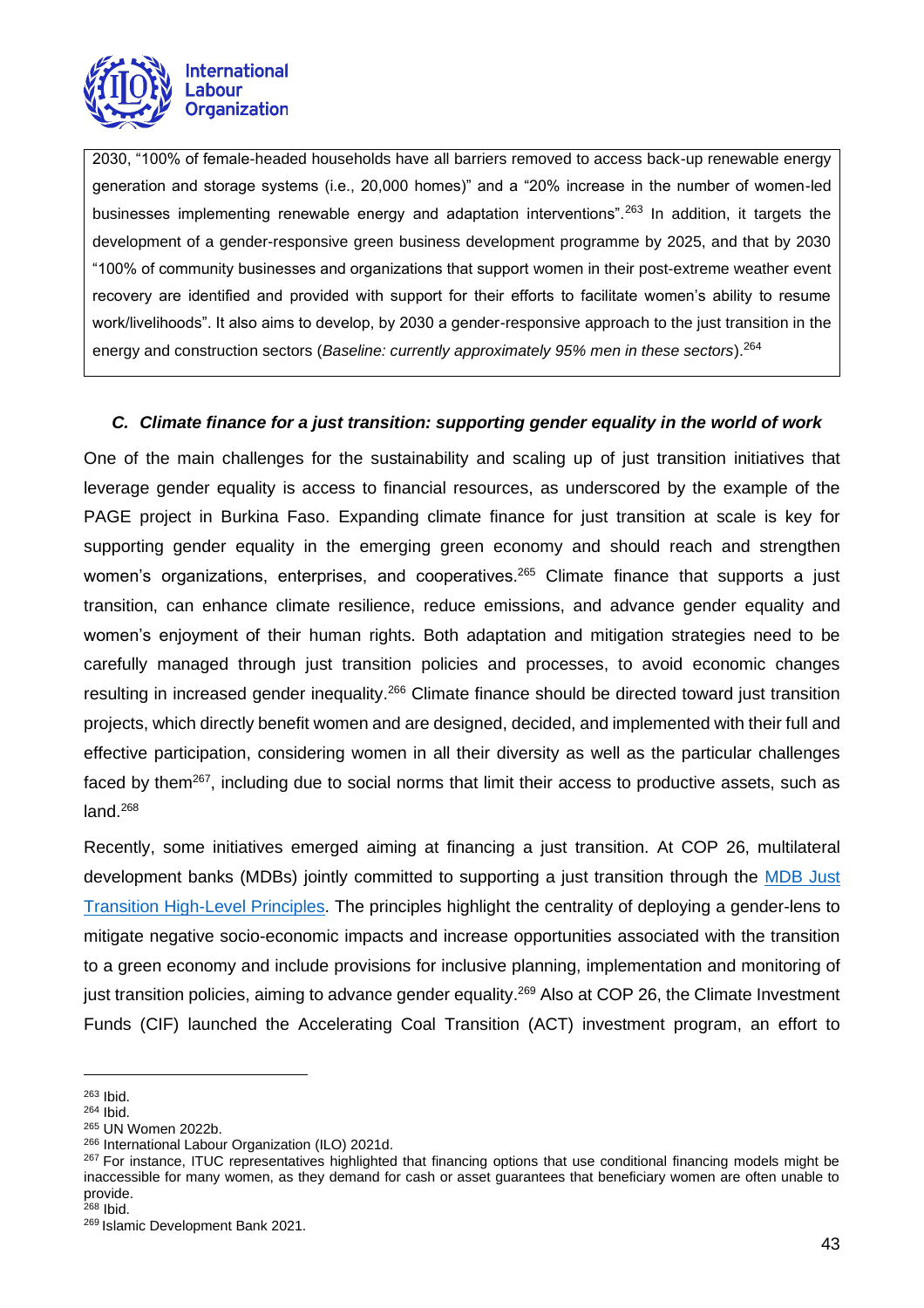

advance a just transition from coal power to clean energy in emerging economies, which however does not include a gender-lens.<sup>270</sup> In 2020, the EU launched its Just Transition Mechanism, which offers targeted support to help mobilise funds to alleviate socio-economic impacts of the transition.<sup>271</sup>

At the same time, an increasing number of climate funds are recognising the importance of the gender dimension of climate investments. The Green Climate Fund (GCF), the main multilateral climate fund for the implementation of the Paris Agreement, has a mandate to integrate a gender approach into its policy frameworks and funding operations from the outset.<sup>272</sup> Through its Gender Policy, the GCF pledged to "consistently mainstream gender issues in its implementation arrangements and frameworks for its projects".<sup>273</sup> The attention placed by these funds on gender-equality resulted in important fund structure and policy improvements.<sup>274</sup> Nevertheless, the linkages between the just transition and gender-transformative climate action need to be made clearer in investment policies to ensure that climate finance and the projects or initiatives supported by it do not exacerbate gender inequalities in the world of work, and instead support a just transition for all. The case presented in the box below represents an example of promoting gender equality through investment in green jobs for women.

## **Box 14. Promoting Green Jobs for Women: European Investment Bank Financing in the Pune and Bangalore Metro Lines in India**

The European Investment Bank (EIB) is stepping up its efforts on gender responsive public and private climate finance and just transition through its Climate Bank Roadmap.<sup>275</sup> EIB is also a member of the  $2X$ [Collaborative](https://www.2xcollaborative.org/) initiative, a global industry body that convenes various investors to promote gender and climate responsive investing.<sup>276</sup>

EIB financed two metro lines in Pune and Bangalore, in India.<sup>277</sup> The lines are estimated to save 29 million hours in travel time, while reducing GHG emissions and improving air quality in both cities. Provisions to make the metro a more inclusive workplace were included in the design of the investment.<sup>278</sup> In that sense, 33 per cent of the positions as drivers and station controllers will be filled by women and specific skills trainings were provided for them to become drivers.<sup>279</sup> Crèche facilities were provided for employees and women drivers are scheduled to work at stations close to where they live. Working schedules are also

<sup>270</sup> CIF Action 2021.

<sup>271</sup> European Commission n.d.

<sup>272</sup> Schalatek 2020.

<sup>273</sup> Green Climate Fund 2019.

<sup>274</sup> Schalatek 2020.

<sup>&</sup>lt;sup>275</sup> European Investment Bank (EIB) 2020.

<sup>276</sup> 2X Collaborative n.d.

<sup>&</sup>lt;sup>277</sup> 2X Collaborative n.d.

<sup>&</sup>lt;sup>278</sup> Interview with Moa Westman and Sladjana Cosic, respectively Gender Specialist and Senior Social Development Specialist at EIB.

<sup>&</sup>lt;sup>279</sup> 2X Collaborative n.d.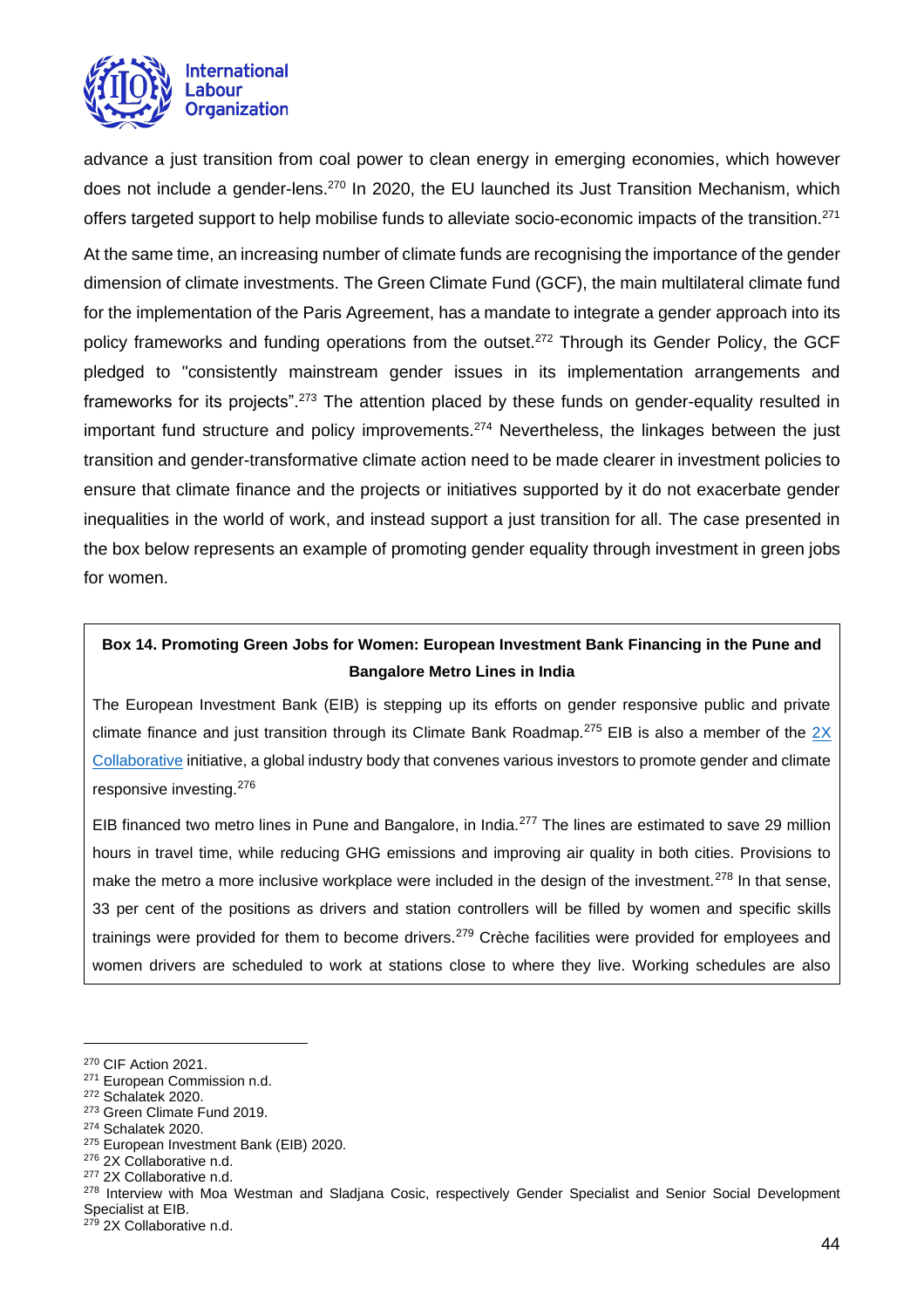

designed to be respectful of women's needs.<sup>280</sup> For instance, women with small children who are not able to perform night shifts, have priority to take up morning or afternoon shifts.<sup>281</sup> The project is still in its implementing phase, so results are yet to be assessed.

Although some initiatives to finance the just transition are emerging, "actual delivery remains at an early stage and action in 2022 needs to intensify as part of efforts to keep global warming to 1.5 $^{\circ}$ C".<sup>282</sup> Similarly, the pace of gender integration in climate investment is slow and its impact is fragmented.<sup>283</sup> There is a need for adequate and increased investment in a just transition<sup>284</sup> and for better coordinating finance frameworks and investment strategies in support of gender equality in the greening of the economy. In addition to stepping up government action towards a just transition, an "acceleration in investor action to support the just transition is now needed (…), particularly to ensure a convergence around common approaches and to deliver real results on the ground".<sup>285</sup> Action is also needed for better integrating just transition budgeting into national plans to advance gendertransformative climate policies, plans, strategies, and action. Also, as developing nations struggle to respond to the effects and impacts of both the climate crisis and the pandemic, there is a need for climate finance to scale up much more rapidly, and do so equitably, with the objective to provide decent work opportunities to women and vulnerable groups<sup>286</sup> in the emerging green economy thus ensuring a just transition for all.

<sup>&</sup>lt;sup>280</sup> Interview with Moa Westman and Sladjana Cosic, respectively Gender Specialist and Senior Social Development Specialist at EIB

<sup>281</sup> Ibid.

<sup>282</sup> Robins and Mueller 2021, 2.

<sup>283</sup> Williams 2021, 7.

<sup>284</sup> Smith and Koning 2021.

<sup>285</sup> Robins, Muller, and Szwarc 2021.

<sup>286</sup> Williams 2021.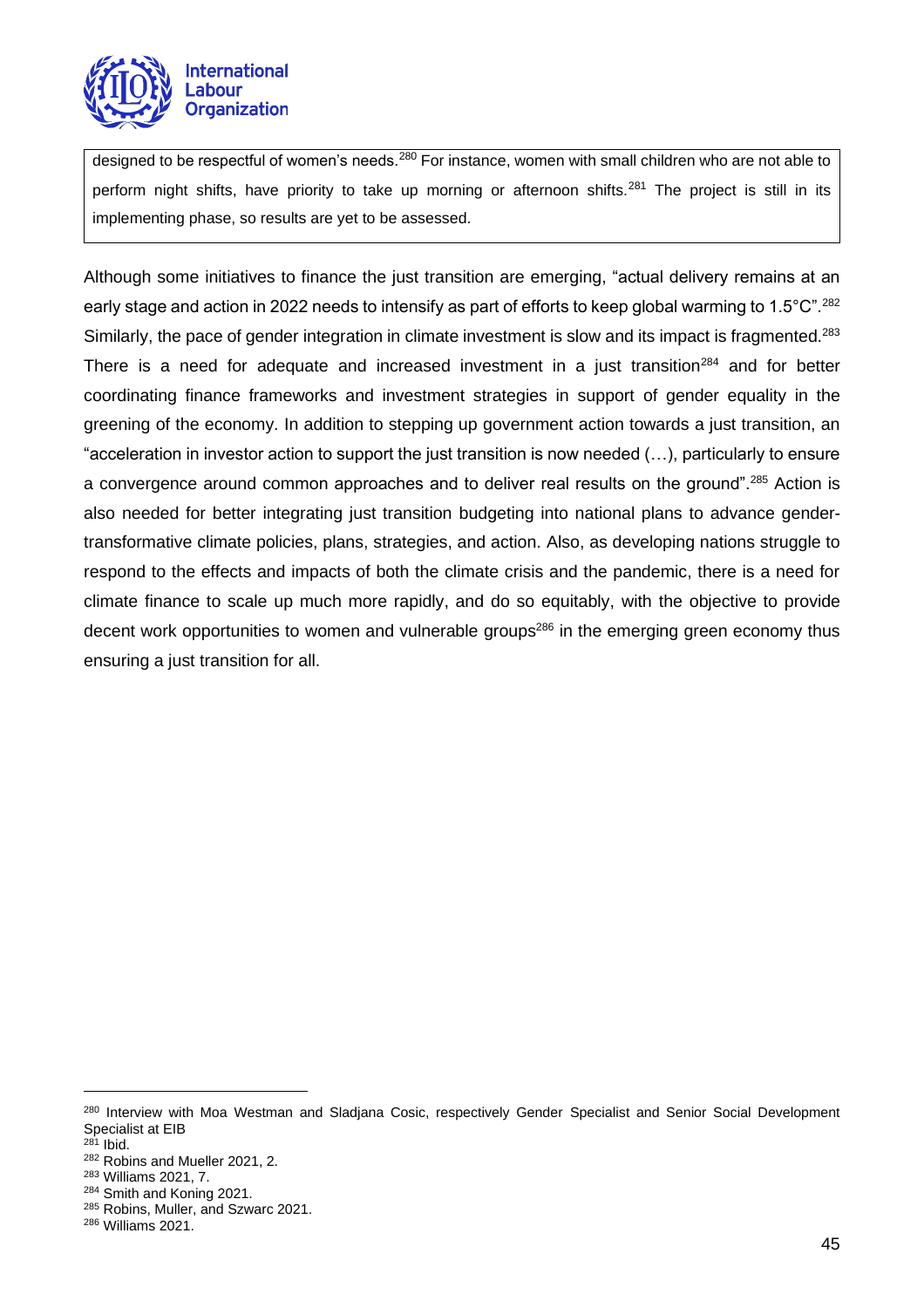

## <span id="page-45-0"></span>**V. The way forward**

## <span id="page-45-1"></span>*A. Concluding remarks*

The [Just Transition Guidelines](https://www.ilo.org/wcmsp5/groups/public/@ed_emp/@emp_ent/documents/publication/wcms_432859.pdf) offer a vital framework for designing policies, measures, and actions for generating green job opportunities for all women and men, reducing gender inequalities and leveraging women's empowerment for furthering meaningful climate action. Drawing on the Just Transition Guidelines, just transition policies and programmes need to consider the strong gender dimension of environmental challenges and opportunities. In a just transition, specific gender transformative policies should be designed to promote equality of opportunity and treatment in the world of work. This involves minimizing social, economic, and environmental risks while also encouraging greater inclusion and strengthening climate mitigation and adaptation efforts through the empowerment of women as key agents of change. As demonstrated throughout this paper, just transition and the promotion of gender equality at work are intrinsically linked and mutually reinforcing. **Just transition is an essential pathway to ensure gender equality and inclusiveness in the world of work**.

The Just Transition Guidelines cover nine policy areas<sup>287</sup> to address environmental, economic, and social sustainability simultaneously, that can create meaningful opportunities for gender equality and women's empowerment in the green economy. The coordinated and coherent implementation of policies in the nine areas promote inclusive opportunities for all women and men in a low-carbon economy, including for those experiencing intersectional forms of discrimination. A just transition of the workforce, which by definition enhances gender-equality and creates decent work for both women and men, is an essential element for gender-transformative implementation and means of implementation of climate policy and action, enabling Parties to raise ambition and achieve a sustainable and socially just low-carbon economy.

# <span id="page-45-2"></span>*B. Possible elements for consideration by Parties, Non-Party stakeholders and other actors*

This technical paper has underlined the vital linkages between a just transition and gendertransformative climate action. Addressing the climate crisis has never been more urgent, while its impacts have already been borne disproportionately by women. This section presents possible elements for consideration by the Parties to the UNFCCC, by Non-Party stakeholders<sup>288</sup>, grouped into

<sup>&</sup>lt;sup>287</sup> These policy areas were established based on tripartite consensus during the 2013 International Labour Conference, which considered evidence and lessons learned. The nine policy areas are: (i) macroeconomic and growth policies; (ii) industrial and sectoral policies; (iii) enterprise policies; (iv) skills development; (v) occupational safety and health; (vi) social protection; (vii) active labour market policies; (viii) rights; (ix) social dialogue and tripartism. <sup>288</sup> UNFCCC n.d.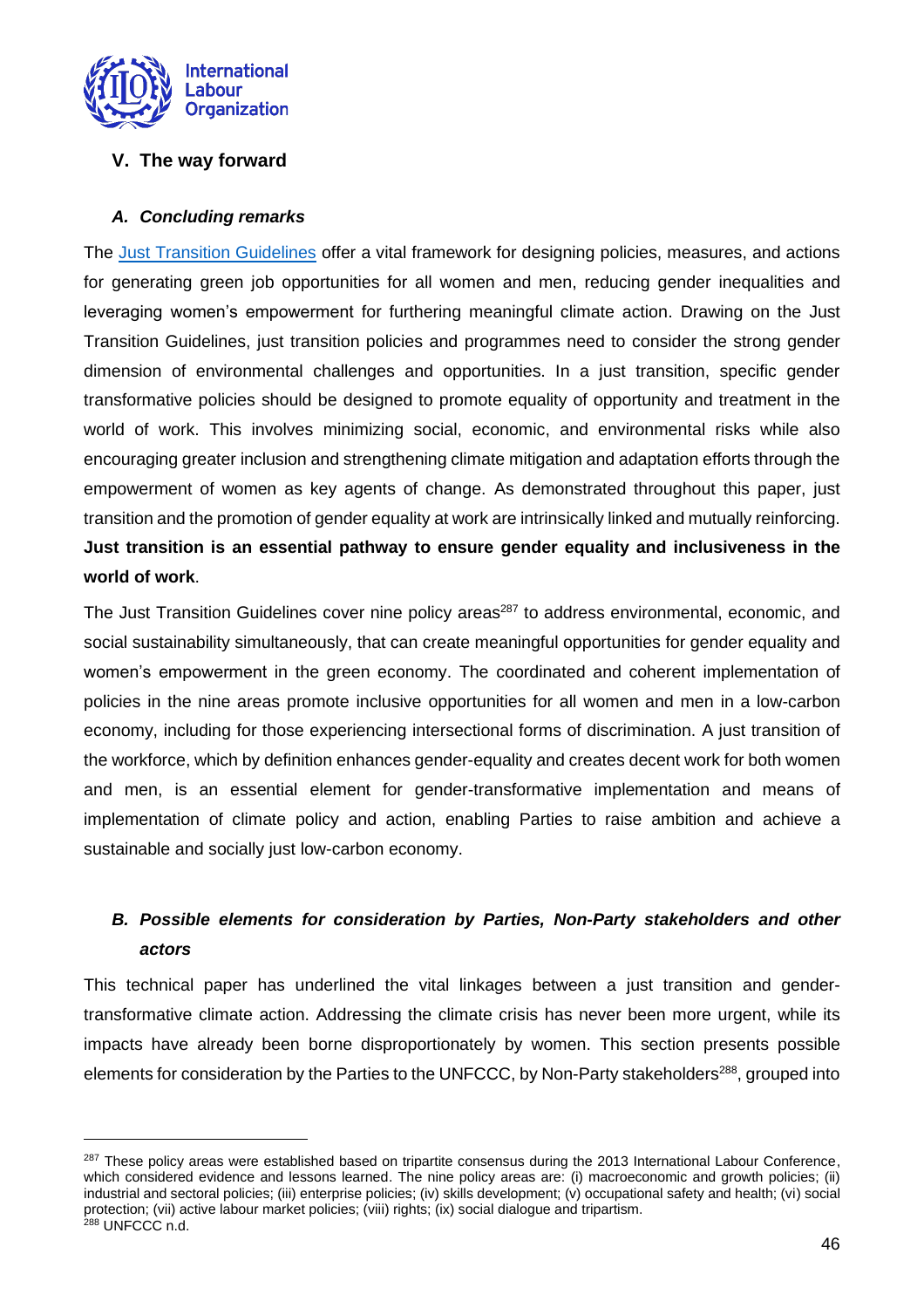

nine recognised constituencies<sup>289</sup>, as well as by all other actors engaging in climate policy who are not represented in the UNFCCC processes, but may find value in the paper (hereafter, 'Parties, Non-Party stakeholders and other actors').

In view of the limited engagements undertaken regarding gender equality in the world of work and just transition, Parties, Non-Party stakeholders and other actors may consider:

- a) Recognizing the critical role of a just transition, which draws on the Just Transition Guidelines, in ensuring that climate action is gender-transformative.
- b) Integrating just transition as a key priority-area for gender-transformative climate action in the Lima work programme on gender.
- c) Enhancing engagements with the International Labour Organization to develop capacities and further an understanding regarding the Just Transition Guidelines, and its role in developing national level policies and interventions.

While there is growing scientific consensus that climate change has gendered effects and exacerbates pre-existing gender inequalities, improved data on the gendered impacts of climate change and climate policy in the world of work is needed. Considering the upcoming intermediate review of the progress of implementation of the activities contained in the GAP at the fifty-sixth session of the Subsidiary Body for Implementation in June 2022, during their discussions, Parties, Non-Party stakeholders and other actors may consider:

- a) Developing an indicator framework defined by a common, core set of indicators that builds on the SDGs and focuses specifically on monitoring just transition policies at national level through a gender equality and intersectional lens.
- b) National statistical producers may consider using international statistical standards, such as the *[Guidelines concerning a statistical definition of employment in the environmental sector,](https://www.ilo.org/wcmsp5/groups/public/---dgreports/---stat/documents/normativeinstrument/wcms_230736.pdf)* to collect comparable and coherent data within their country across time on the environmental sector and green jobs, including consideration for disaggregation of data by sex and other intersecting characteristics, such as race, ethnicity, indigenous identity, age, disability and migration status.
- c) Developing research to assess the precise consequences of the transition to a green economy for women. Policy scenario estimations should include gender-disaggregation, in order to detect potential negative impacts of transition policies on women's participation in the labour market, as well to test the effects of equality policies in just transition scenarios.

<sup>289</sup> Namely: Business and Industry NGOs (BINGO), Environmental NGOs (ENGO), Farmer and agricultural NGOs (Farmers), Indigenous peoples organisations (IPO), Local governments and municipal authorities (LGMA), Research and independent NGOs (NGOs), Trade union NGOs (TUNGO), Women and Gender Constituency (WGC) and Youth NGOs (YOUNGO) [\(UNFCCC n.d.\)](https://unfccc.int/process-and-meetings/conferences/side-events-and-exhibits/admitted-ngos#eq-2).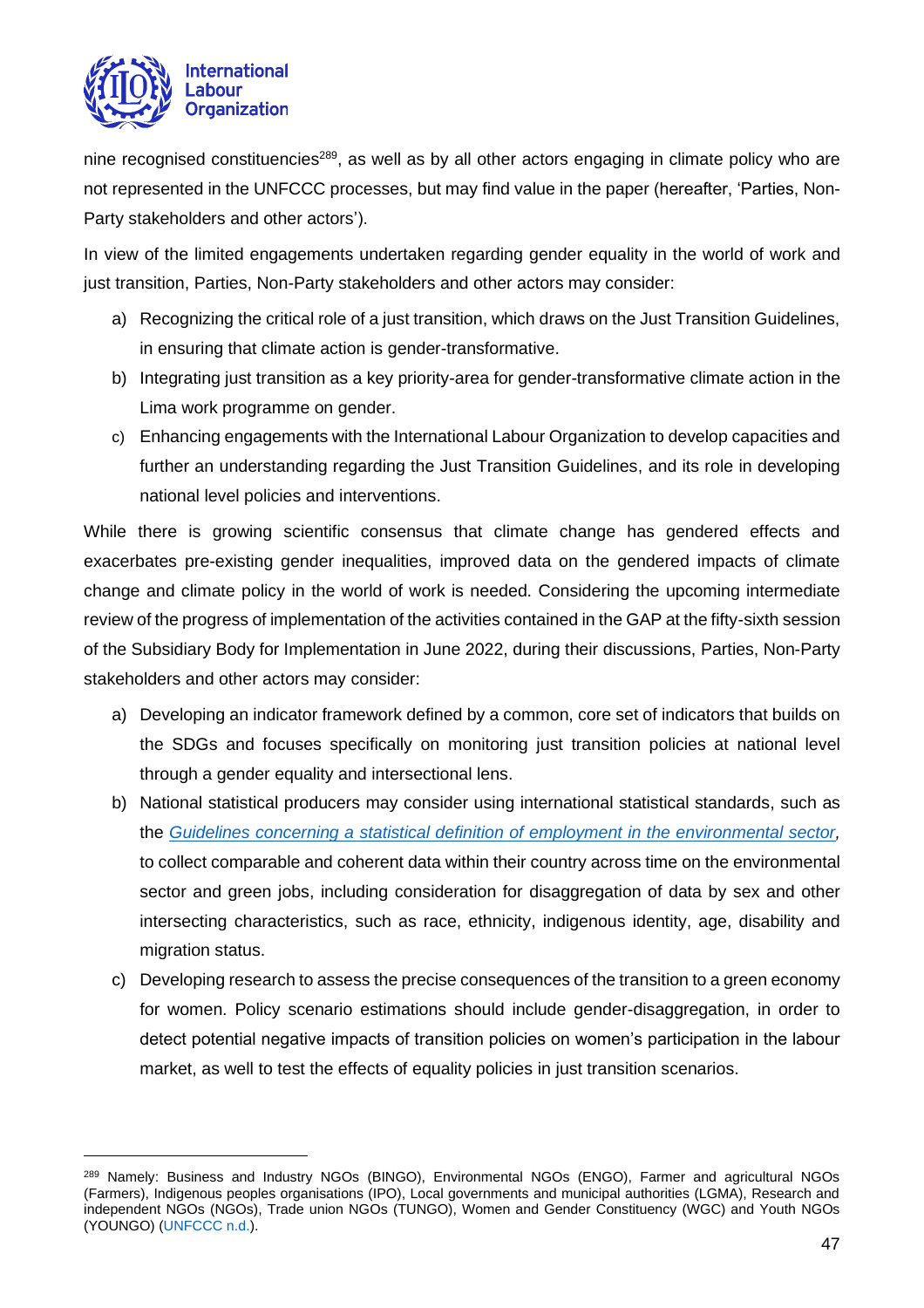

The ILO adopted the Just Transition Guidelines, which offer an important pathway for ensuring gender-transformative climate action. At the national level, Parties, Non-Party stakeholders and other actors may consider:

- a) Adopting the Just Transition Guidelines and introducing clear commitments and language highlighting the gender-transformative policies within their just transition plans, policies, and programmes in a systematic way, including in the context of their Nationally Determined Contributions (NDCs), National Adaptation Plans (NAPs) and pledges and initiative for Net Zero.
- b) Including, in particular, detailed, and actionable frameworks to address skills gaps and worker rights gaps supporting in particular women, indigenous peoples and youth and include gendertransformative care and social protection policies in their Nationally Determined Contributions (NDCs), National Adaptation Plans (NAPs) and strategies for Net Zero.
- c) Fostering opportunities for women to become green entrepreneurs, thus encouraging green businesses and green employers that respond to the goal of gender equality. In this sense, specific training programmes for women on green entrepreneurship, access to finance and resources and skills development will be key to ensure that enterprises become simultaneously greener and more gender equal.
- d) Fostering international cooperation with international institutions, including ILO and workers' and employers' organizations, as well as other public, private, and civil society organizations that support national action for the inclusion of just transition considerations in national climate change policy, including through capacity-building.

Women are key agents of change for a just transition and their contribution and participation in green economic activities is essential for achieving equitable sustainable development. Thus, women's – including young women - full and equitable participation needs to be ensured in all steps of the formulation, implementation, monitoring, and evaluation of climate policies and programmes. Parties, Non-Party stakeholders and other should consider:

- a) Ensuring that gender considerations, human rights standards and international labour standards are fully integrated in climate action, as recognized by the international climate change regime.
- b) Ensuring gender mainstreaming throughout governmental activities, including coordination between the governmental institutions working on women's rights, gender justice and human rights, and those working in relevant policy areas for the just transition, such as Ministries of Labour, Gender equality, Environment, Energy, Agriculture and rural development, Infrastructure, among others.
- c) Particularly at a national level, incorporating gender policy scenarios in national just transition plans, drawing on the Just Transition Guidelines.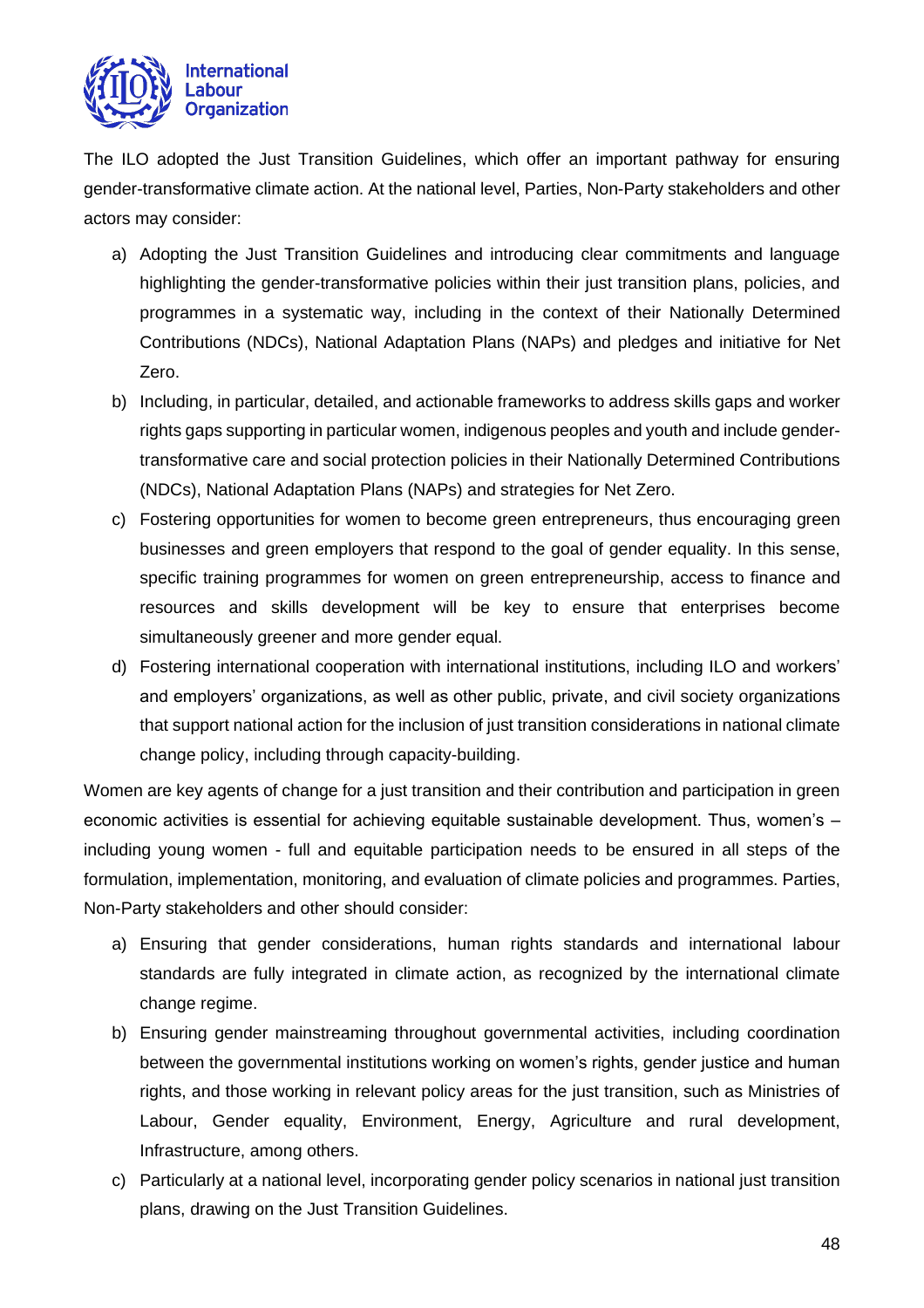

- d) Implementing specific policy measures to ensure women's participation in decision-making on climate action and just transition, including at the global, regional, national, and local levels.
- e) The strong encouragement of social dialogue processes and institutions to develop, implement, and monitor just transition policies, drawing upon analytical and research findings to inform such a dialogue.

Climate finance for a just transition is essential for achieving gender equality in the changing world of work, facilitating an inclusive transition, and creating decent work opportunities in the green and blue economy. In this regard, Parties, Non-Party stakeholders and other actors may consider:

- a) Integrating gender-budgeting within climate policies and including financial commitments for a just transition in order to achieve gender-transformative climate action in their Nationally Determined Contributions (NDCs), National Adaptation Plans (NAPs) and pledges and initiatives for Net Zero.
- b) At the national level, strengthening access to finance for women's enterprises, including cooperatives, that contribute towards developing a low-carbon economy.
- c) Investing in social protection floors, care-related social infrastructures, and skills training for minimizing the gendered risks from the impacts of climate change and supporting the inclusion of women in the low-carbon economy.
- d) Ensuring that climate finance and the projects or initiatives supported by it do not exacerbate gender inequalities, and instead support a just transition for all women and men.
- e) Utilizing financial mechanisms designed to support climate action, such as the Green Climate Fund, for developing projects and initiatives that create green jobs opportunities in the lowcarbon economy through a just transition for all women and men.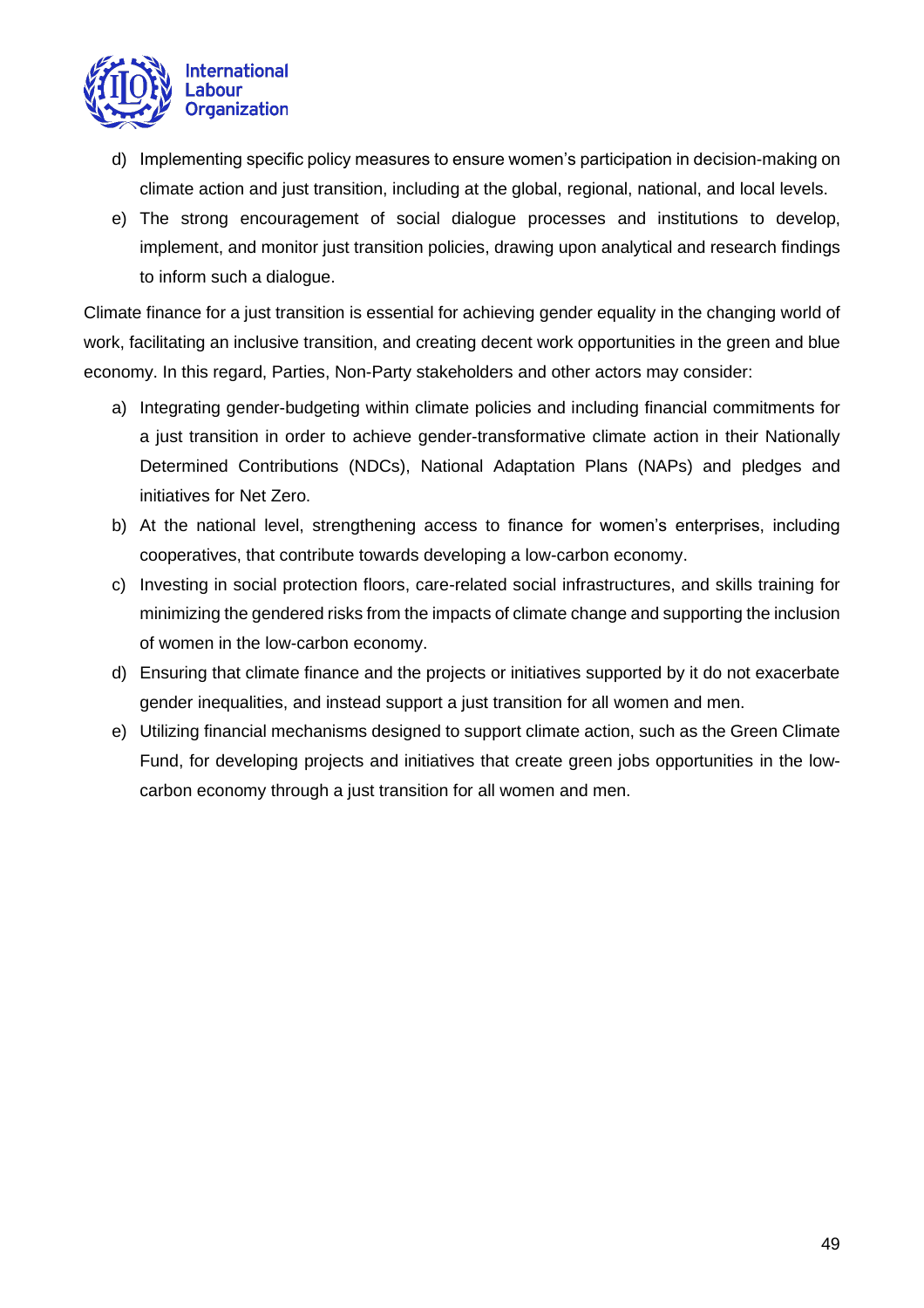

## <span id="page-49-0"></span>**Bibliography**

2X Collaborative. n.d. 2XCollaborative. *2XCollaborative*. Available at <https://www.2xcollaborative.org>. Accessed 12 April 2022a.

2X Collaborative. n.d. Pune and Bangalore Metro. *2XCollaborative*. Available at <https://www.2xcollaborative.org/pune-and-bangalore-metro>. Accessed 12 April 2022b.

Activities (ACT/EMP), Bureau for Employers'. 2019. *Women in Business and Management: The*  business case for change. Report. Available at <http://www.ilo.org/global/publications/books/WCMS\_700953/lang--en/index.htm>. Accessed 12 April 2022.

Ahern, Ariell, Martin Oelz, and Rishabh Kumar Dhir. 2019. *Indigenous Peoples and Climate Change: Emerging Research on Traditional Knowledge and Livelihoods*. Available at <http://www.ilo.org/global/topics/indigenous-tribal/publications/WCMS\_686780/lang--en/index.htm>. Accessed 6 April 2022.

Altunbas, Yener, Leonardo Gambacorta, Alessio Reghezza, and Giulio Velliscig. 2021. Does gender diversity in the workplace mitigate climate change? 45.

Azcona, Ginette, Antra Bhatt, Umberto Cattaneo, Guillem Fortuny, Roger Gomis, Steven Kapsos, and Papa Seck. 2020. Fallout of COVID-19: Working moms are being squeezed out of the labour force. *ILOSTAT*. Available at <https://ilostat.ilo.org/fallout-of-covid-19-working-moms-are-beingsqueezed-out-of-the-labour-force/>. Accessed 22 February 2022.

Bleeker, Amelia, Pablo Escribano, Candice Gonzales, Cristina Liberati, and Briana Mawby. 2020. Advancing gender equality in environmental migration and disaster displacement in the Caribbean. *Studies and Perspectives* 98: 88.

Chianese, Francesca. 2016. *The Traditional Knowledge Advantage: Indigenous peoples' knowledge in climate change adaptation and mitigation strategies*. Available at <https://www.ifad.org/nl/web/knowledge/-/publication/the-traditional-knowledge-advantage-

indigenous-peoples-knowledge-in-climate-change-adaptation-and-mitigation-strategies>. Accessed 6 April 2022.

CIF Action. 2021. CIF Begins Historic \$2.5B Coal Transition Pilot in Four Developing Countries. *Climate Investment Funds*. Available at <https://www.climateinvestmentfunds.org/news/cif-beginshistoric-25b-coal-transition-pilot-four-developing-countries>. Accessed 7 April 2022.

Commission on the Status of Women and Sixty-sixth session. 2022. Achieving gender equality and the empowerment of all women and girls in the context of climate change, environmental and disaster risk reduction policies and programmes Draft agreed conclusions.

Curry, February Amelia. 2019. Policies and Potentials for Women Empowerment in Mahatma Gandhi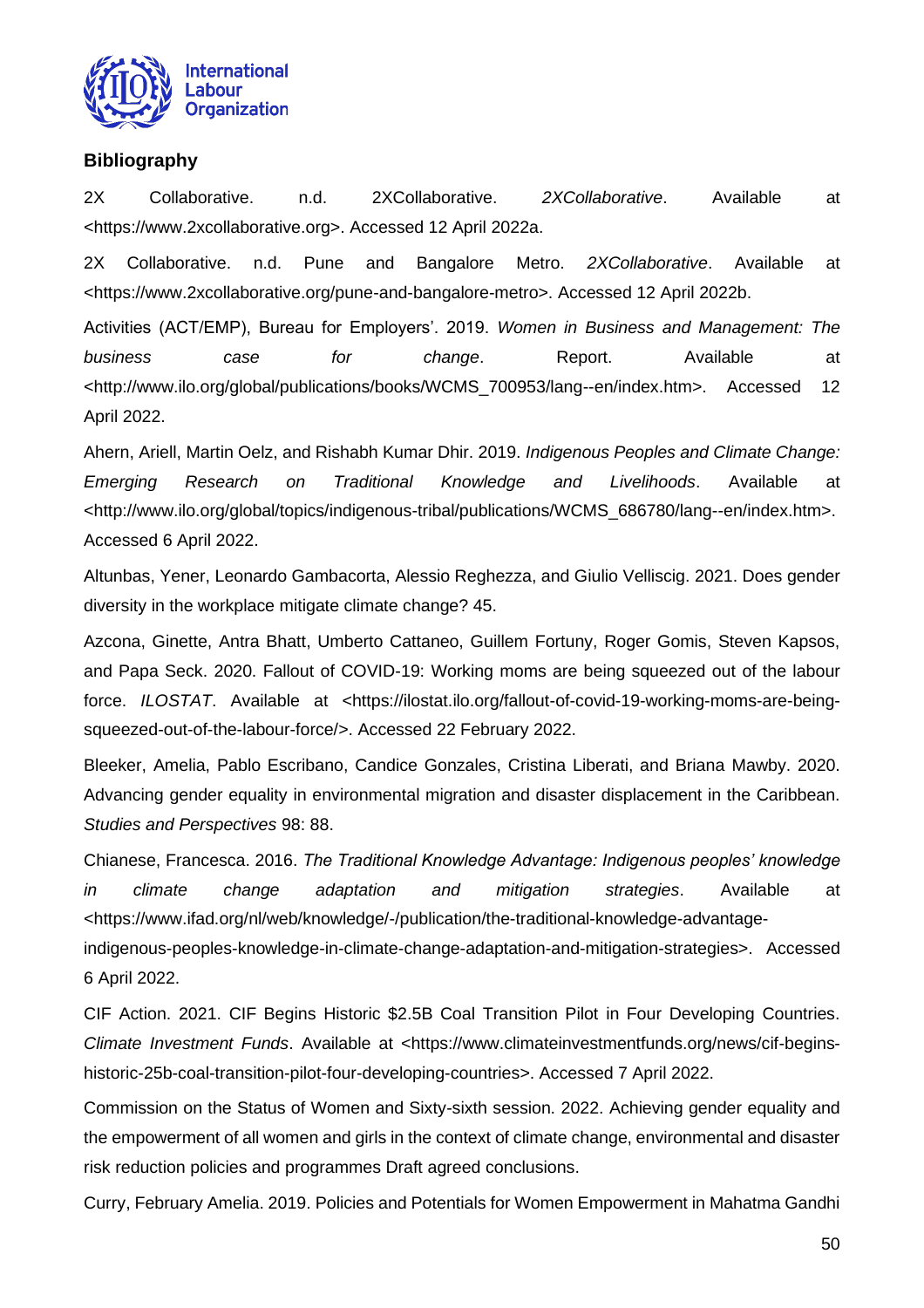

National Rural Employment Guarantee Act (MGNREGA). Available at <https://socialprotection.org/discover/blog/policies-and-potentials-women-empowerment-mahatmagandhi-national-rural-employment>. Accessed 26 March 2022.

Dhir, Rishabh Kumar, Umberto Cattaneo, Maria Victoria Cabrera, Hernan Coronado, and Martin Oelz. 2020. *Implementing the ILO Indigenous and Tribal Peoples Convention No. 169: Towards an inclusive, sustainable and just future*. Report. Available at <http://www.ilo.org/global/publications/books/WCMS\_735607/lang--en/index.htm>. Accessed 24 February 2022.

Economic Commission for Latin America and the Caribbean (ECLAC). 2021. Parliamentary Observatory on Climate Change and Just Transition. Text. CEPAL. Available at <https://www.cepal.org/en/opcc>. Accessed 13 April 2022.

Eriksen, Siri, E. Lisa F. Schipper, Morgan Scoville-Simonds, Katharine Vincent, Hans Nicolai Adam, Nick Brooks, Brian Harding, et al. 2021. Adaptation interventions and their effect on vulnerability in developing countries: Help, hindrance or irrelevance? *World Development* 141: 105383.

European Commission. n.d. The Just Transition Mechanism: making sure no one is left behind. Text. *European Commission - European Commission*. Available at <https://ec.europa.eu/info/strategy/priorities-2019-2024/european-green-deal/finance-and-greendeal/just-transition-mechanism\_en>. Accessed 7 April 2022.

European Investment Bank (EIB). 2020. *EIB Group Climate Bank Roadmap 2021-2025*. Available at <https://www.eib.org/attachments/thematic/eib\_group\_climate\_bank\_roadmap\_en.pdf>. Accessed 7 April 2022.

Food and Agriculture Organization of the United Nations (FAO). 2018. *Climate-Smart Agriculture Sourcebook. Second Edition |Policy Support and Governance| Food and Agriculture Organization of the United Nations*. FAO. Available at <https://www.fao.org/policy-support/tools-andpublications/resources-details/en/c/1177085/>. Accessed 25 March 2022.

Food and Agriculture Organization of the United Nations (FAO), and Fondo para el Desarrollo de los Pueblos Indígenas de América Latina y El Caribe (FILAC). 2021. *Forest governance by indigenous and tribal peoples. An opportunity for climate action in Latin America and the Caribbean*. Available at <https://www.fao.org/documents/card/en/c/CB2953EN/>. Accessed 6 April 2022.

García-García, Pablo, Óscar Carpintero, and Luis Buendía. 2020. Just energy transitions to low carbon economies: A review of the concept and its effects on labour and income. *Energy Research & Social Science* 70: 101664.

General Conference of the International Labour Organization. n.d. *Recommendation R205 - Employment and Decent Work for Peace and Resilience Recommendation, 2017 (No. 205)*. Available at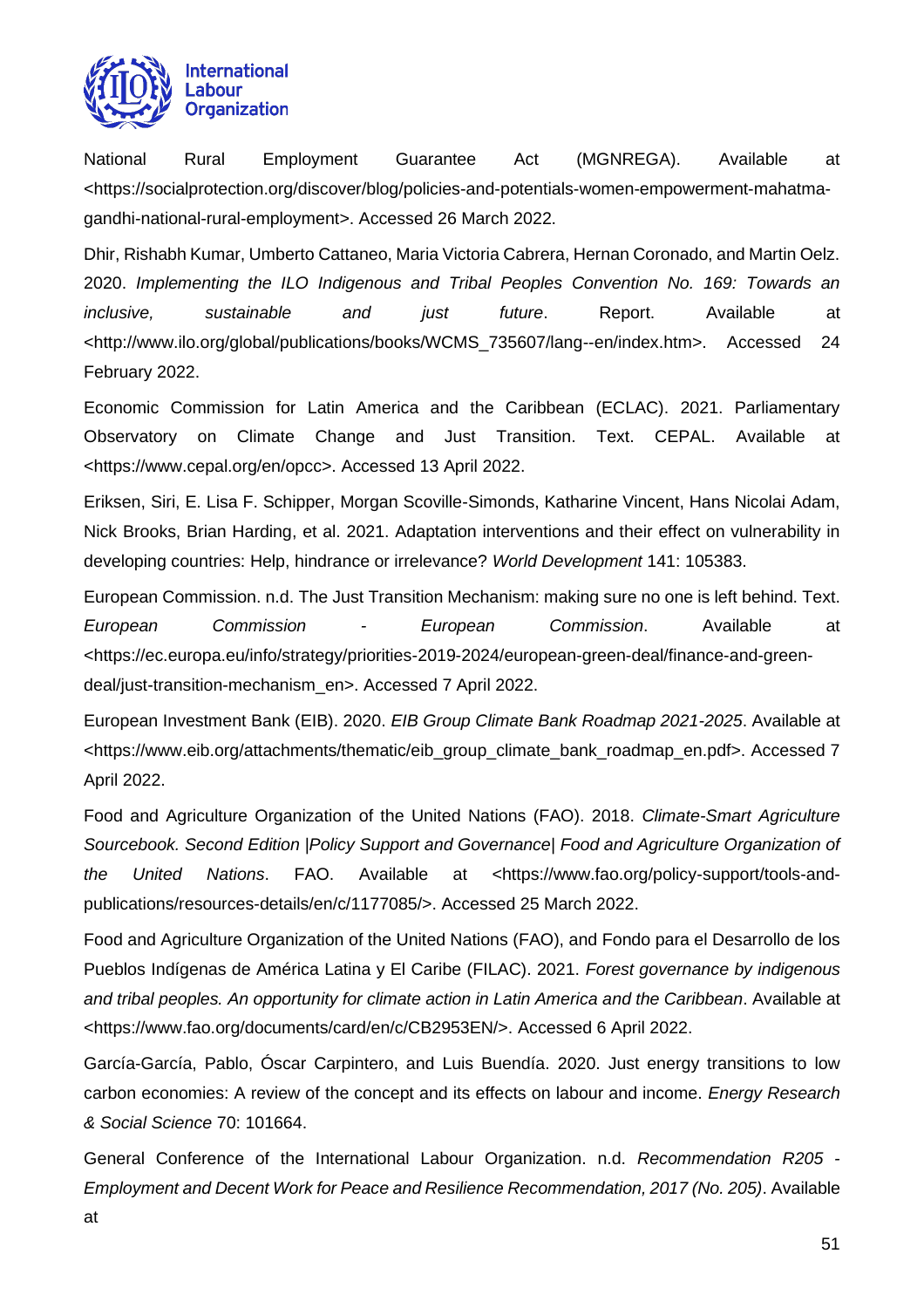

<https://www.ilo.org/dyn/normlex/en/f?p=NORMLEXPUB:12100:0::NO::P12100\_ILO\_CODE:R205>. Accessed 22 February 2022.

Government of Spain. 2020. Just Transition Strategy. Available at <https://www.transicionjusta.gob.es/common/ETJ\_ENG.pdf>. Accessed 25 March 2022.

Government of Spain. 2021. La empleabilidad y el emprendimiento de las mujeres serán objetivos de las políticas de transición justa [Prensa/Actualidad/Transición Ecológica y el Reto Demográfico]. Available at <https://www.lamoncloa.gob.es/serviciosdeprensa/notasprensa/transicionecologica/Paginas/2021/040621-empleabilidad\_transicion\_mujeres.aspx>. Accessed 25 March 2022.

Government of the Republic of South Africa. 2021. Political Declaration on the Just Energy Transition in South Africa. *UN Climate Change Conference (COP26) at the SEC – Glasgow 2021*. Available at <https://ukcop26.org/political-declaration-on-the-just-energy-transition-in-south-africa/>. Accessed 9 March 2022.

Government of Zimbabwe. 2021. Zimbabwe revised Nationally Determined Contribution. Available at <https://www4.unfccc.int/sites/ndcstaging/PublishedDocuments/Zimbabwe%20First/Zimbabwe%20 Revised%20Nationally%20Determined%20Contribution%202021%20Final.pdf>. Accessed 13 April 2022.

Green Climate Fund. 2018a. FP062: Poverty, Reforestation, Energy and Climate Change Project (PROEZA). Text. *Green Climate Fund*. Green Climate Fund. Available at <https://www.greenclimate.fund/project/fp062>. Accessed 26 March 2022.

Green Climate Fund. 2018b. *Gender Action Plan. FP062: Poverty, Reforestation, Energy and Climate Change Project (PROEZA). Paraguay | FAO | GCF/B.19/22/Rev.02*. Available at <https://www.greenclimate.fund/sites/default/files/document/gender-action-plan-fp062-faoparaguay.pdf>. Accessed 21 March 2022.

Green Climate Fund. 2019. Gender Policy. Available at <https://www.greenclimate.fund/sites/default/files/document/gcf-gender-policy.pdf>. Accessed 16 February 2022.

Hoffner, Laurel Anderson, Joni Simpson, Cristina Martinez, and Aruch Patumtaewapibal. n.d. *Turning up the heat: Exploring potential links between climate change and gender-based violence and harassment in the garment sector*.

Hopgood, Susan. 2022. Education – a crucial piece of the climate justice and gender equality puzzle. *Education International*. Available at <https://www.ei-ie.org/en/item/26334:education-a-crucial-pieceof-the-climate-justice-and-gender-equality-puzzle>. Accessed 11 March 2022.

52 Intergovernmental Panel on Climate Change (IPCC). 2014. *AR5 Climate Change 2014: Impacts, Adaptation, and Vulnerability — IPCC*. Available at <https://www.ipcc.ch/report/ar5/wg2/>. Accessed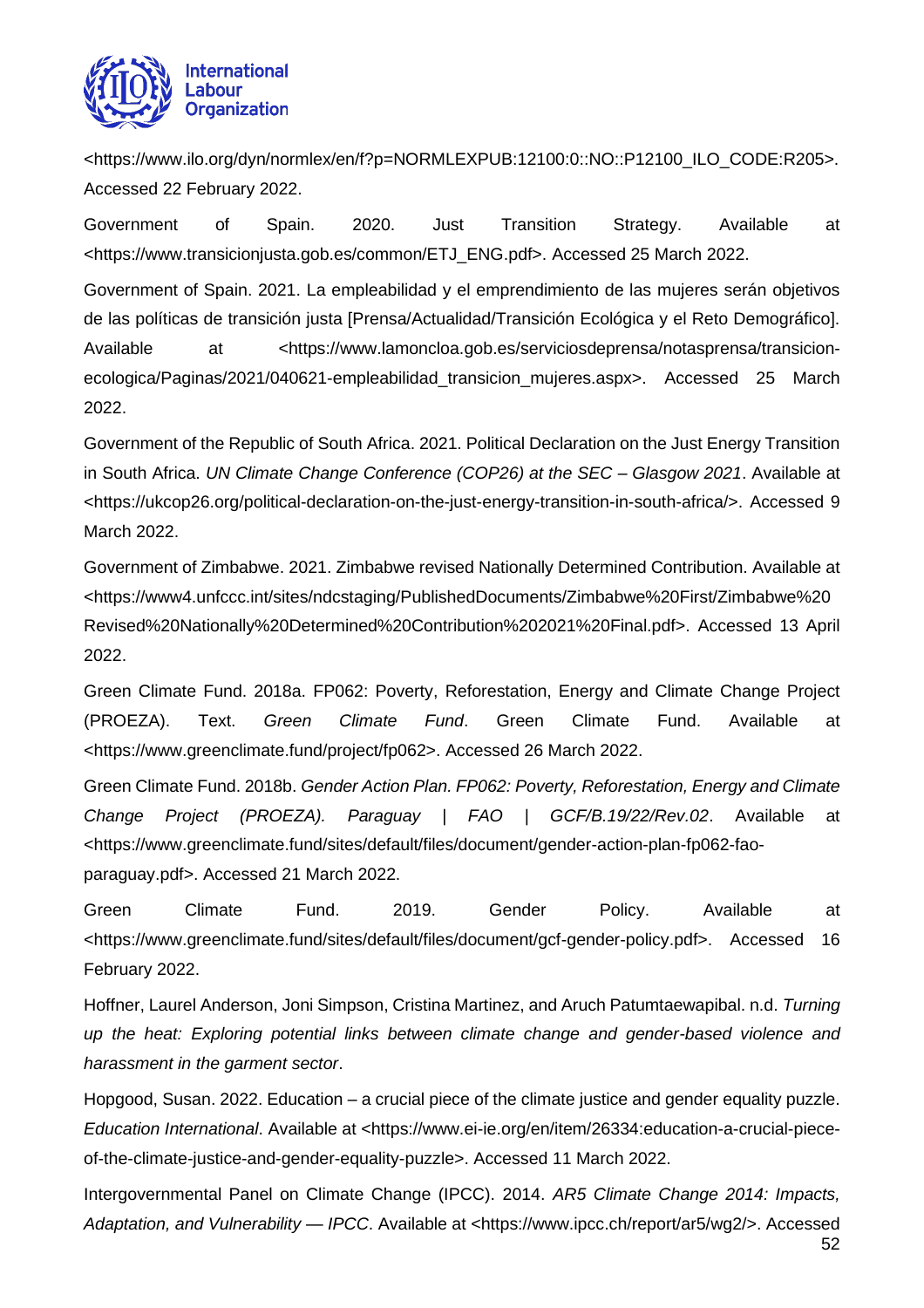

24 February 2022.

Intergovernmental Panel on Climate Change (IPCC). 2022. *Climate Change 2022. Impacts,*  Adaptation and Vulnerability. Available at <https://report.ipcc.ch/ar6wg2/pdf/IPCC\_AR6\_WGII\_FinalDraft\_FullReport.pdf>. Accessed 28 February 2022.

International Conference of Labour Statisticians (ICLS). 2013. 19th ICLS Guidelines concerning a statistical definition of employment in the environmental sector. Available at <https://www.ilo.org/wcmsp5/groups/public/---dgreports/---

stat/documents/normativeinstrument/wcms\_230736.pdf>. Accessed 12 April 2022.

International Labour Conference. 2013. Resolution concerning sustainable development, decent work and green jobs. General Conference of the International Labour Organization at its 102nd session. Available at at  $\leftarrow$  at  $\leftarrow$  thttps://www.ilo.org/wcmsp5/groups/public/---ed\_norm/--relconf/documents/meetingdocument/wcms\_223785.pdf>. Accessed 28 February 2022.

International Labour Office. 2019a. Accord BIT MEEVCC.

International Labour Office. 2019b. *Rules of the game: An introduction to the standards-related work of the International Labour Organization*. Geneva. Available at <https://www.ilo.org/wcmsp5/groups/public/---ed\_norm/---

normes/documents/publication/wcms\_672549.pdf>. Accessed 11 April 2022.

International Labour Office. 2019c. *Working on a warmer planet: The impact of heat stress on labour productivity and decent work*. Geneva: International Labour Organization. Available at <https://www.ilo.org/wcmsp5/groups/public/---dgreports/---dcomm/---

publ/documents/publication/wcms\_711919.pdf>. Accessed 4 March 2022.

International Labour Office. 2021. *World Social Protection Report 2020–22: Social protection at the crossroads ‒ in pursuit of a better future*. Geneva: ILO.

International Labour Office (ILO). 2021. *World Social Protection Report 2020-2022. Social Protection at the crossroads - in the pursuit of a better future*. Geneva: ILO. Available at <https://www.ilo.org/wcmsp5/groups/public/@dgreports/@dcomm/@publ/documents/publication/wc ms\_817572.pdf>.

International Labour Organization. 2019. *A quantum leap for gender equality: For a better future of work for all*. Report. Available at <http://www.ilo.org/global/publications/books/WCMS\_674831/lang- en/index.htm>. Accessed 17 February 2022.

International Labour Organization (ILO). 2017. Green Initiative Policy Brief. Indigenous Peoples and Climate Change: From Victims to Agents of Change through Decent Work. Available at <https://www.ilo.org/wcmsp5/groups/public/---ed\_emp/---

gjp/documents/publication/wcms\_614304.pdf>. Accessed 26 February 2022.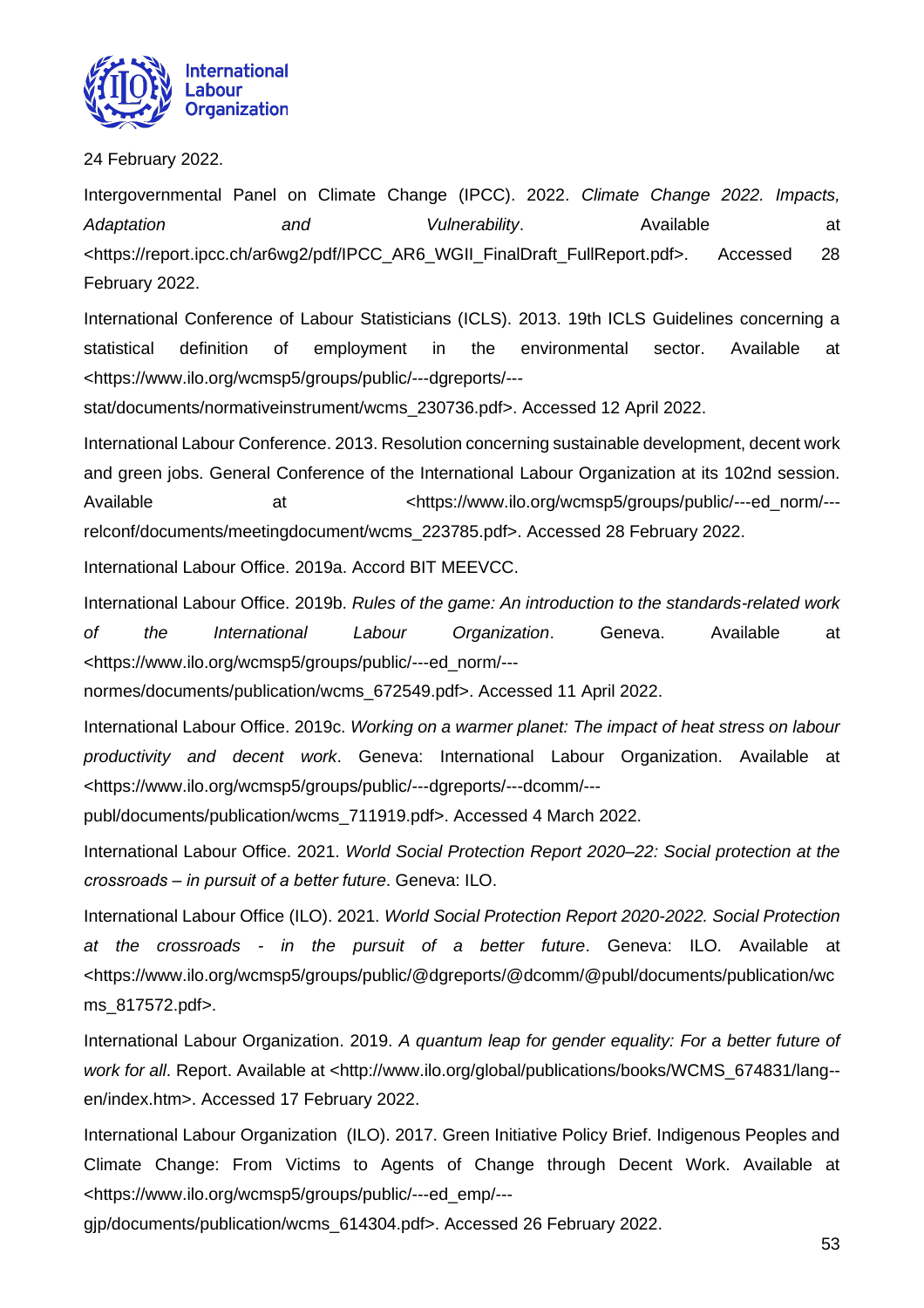

International Labour Organization (ILO). 2020. *Policy Brief. The COVID-19 response: Getting gender equality right for a better future for women at work*. Geneva. Available at <https://www.ilo.org/wcmsp5/groups/public/---dgreports/---

gender/documents/publication/wcms\_744685.pdf>.

International Labour Organization (ILO). 2021a. *Exploring and Tackling Barriers to Indigenous Women's Participation and Organization*. Report. Available at <http://www.ilo.org/global/publications/books/WCMS\_779265/lang--en/index.htm>. Accessed 24 February 2022.

International Labour Organization (ILO). 2021b. Policy Brief. Building Forward Fairer: Women's rights to work and at work at the core of the COVID-19 recovery. Available at <https://www.ilo.org/wcmsp5/groups/public/---dgreports/---

gender/documents/publication/wcms\_814499.pdf>. Accessed 22 February 2022.

International Labour Organization (ILO). 1999. Conclusions concerning the role of the ILO in Technical Cooperation. 87th Session of the International Labour Conference, 1-17 June 1999. Available at <https://www.ilo.org/public/english/standards/relm/ilc/ilc87/com-tc.htm#Conclusions>. Accessed 13 April 2022.

International Labour Organization (ILO). 2009. *Providing safe and healthy workplaces for both women*  and and men. *and* at at a men. **and** at a mention  $\alpha$  at <https://www.ilo.org/wcmsp5/groups/public/@dgreports/@gender/documents/publication/wcms\_105 060.pdf>. Accessed 7 April 2022.

International Labour Organization (ILO). 2015a. *Gender equality and green jobs. Policy Brief.* Available at at  $\langle$ https://www.ilo.org/wcmsp5/groups/public/---ed\_emp/--emp\_ent/documents/publication/wcms\_360572.pdf>. Accessed 24 February 2022.

International Labour Organization (ILO). 2015b. Guidelines for a just transition towards environmentally sustainable economies and societies for all. Available at <https://www.ilo.org/wcmsp5/groups/public/---ed\_emp/---

emp\_ent/documents/publication/wcms\_432859.pdf>. Accessed 16 February 2022.

International Labour Organization (ILO). 2016. What is a green job ? Available at <http://www.ilo.org/global/topics/green-jobs/news/WCMS\_220248/lang--en/index.htm>. Accessed 13 April 2022.

International Labour Organization (ILO). 2017. Gender, labour and a just transition towards environmentally sustainable economies and societies for all. Available at <https://www.ilo.org/wcmsp5/groups/public/---ed\_protect/---protrav/---

ilo\_aids/documents/publication/wcms\_592348.pdf>. Accessed 17 February 2022.

International Labour Organization (ILO). 2018a. *The employment impact of climate change adaptation*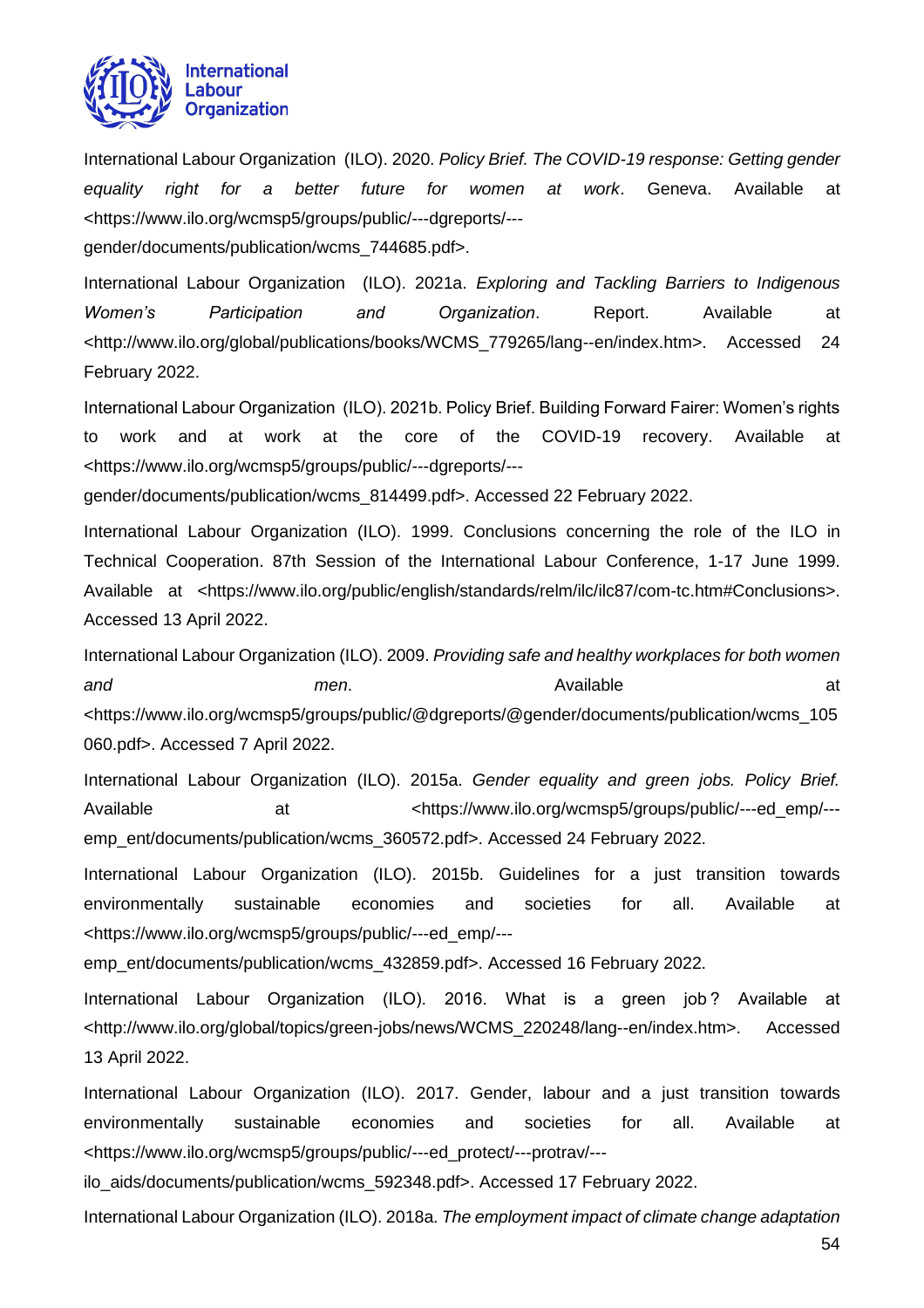

*– Input Document for the G20 Climate Sustainability Working Group*. Available at <https://www.ilo.org/wcmsp5/groups/public/---ed\_emp/documents/publication/wcms\_645572.pdf>. Accessed 21 March 2022.

International Labour Organization (ILO). 2018b. *World Employment and Social Outlook 2018: Greening with jobs.* Report. Available at <http://www.ilo.org/global/publications/books/WCMS\_628654/lang--en/index.htm>. Accessed 17 February 2022.

International Labour Organization (ILO). 2019a. Persons with disabilities in a just transition to a lowcarbon economy: 12.

International Labour Organization (ILO). 2019b. Skills for a greener future: a global view. Publication. Available at <http://www.ilo.org/skills/pubs/WCMS\_732214/lang--en/index.htm>. Accessed 17 February 2022.

International Labour Organization (ILO). 2020a. *ILO brief: COVID-19 and the World of Work: Ensuring the inclusion of persons with disabilities at all stages of the response*. Available at <https://www.ilo.org/global/topics/disability-and-work/WCMS\_746909/lang--en/index.htm>. Accessed 4 March 2022.

International Labour Organization (ILO). 2020b. COVID-19 and the world of work: A focus on indigenous and tribal peoples. Available at <http://www.ilo.org/global/topics/indigenoustribal/publications/WCMS\_746893/lang--en/index.htm>. Accessed 24 February 2022.

International Labour Organization (ILO). 2021a. Briefing note. The linkages between international labour standards, the United Nations Guiding Principles on Business and Human Rights, and National Action Plans on Business and Human Rights. Available at <https://www.ilo.org/wcmsp5/groups/public/---ed\_emp/---

emp\_ent/documents/briefingnote/wcms\_800261.pdf>. Accessed 11 April 2022.

International Labour Organization (ILO). 2021b. Global call to action for a human-centred recovery from the COVID-19 crisis that is inclusive, sustainable and resilient. Available at <http://www.ilo.org/ilc/ILCSessions/109/reports/texts-adopted/WCMS\_806092/lang--en/index.htm>. Accessed 25 February 2022.

International Labour Organization (ILO). 2021c. An uneven and gender-unequal COVID-19 recovery: Update on gender and employment trends 2021. Available at <http://www.ilo.org/employment/Whatwedo/Publications/WCMS\_824865/lang--en/index.htm>. Accessed 17 February 2022.

International Labour Organization (ILO). 2022. *Care at work: Investing in care leave and services for a more gender equal world of work*. International Labour Organization (ILO). Available at <https://www.ilo.org/global/topics/care-economy/WCMS\_838653/lang--en/index.htm>.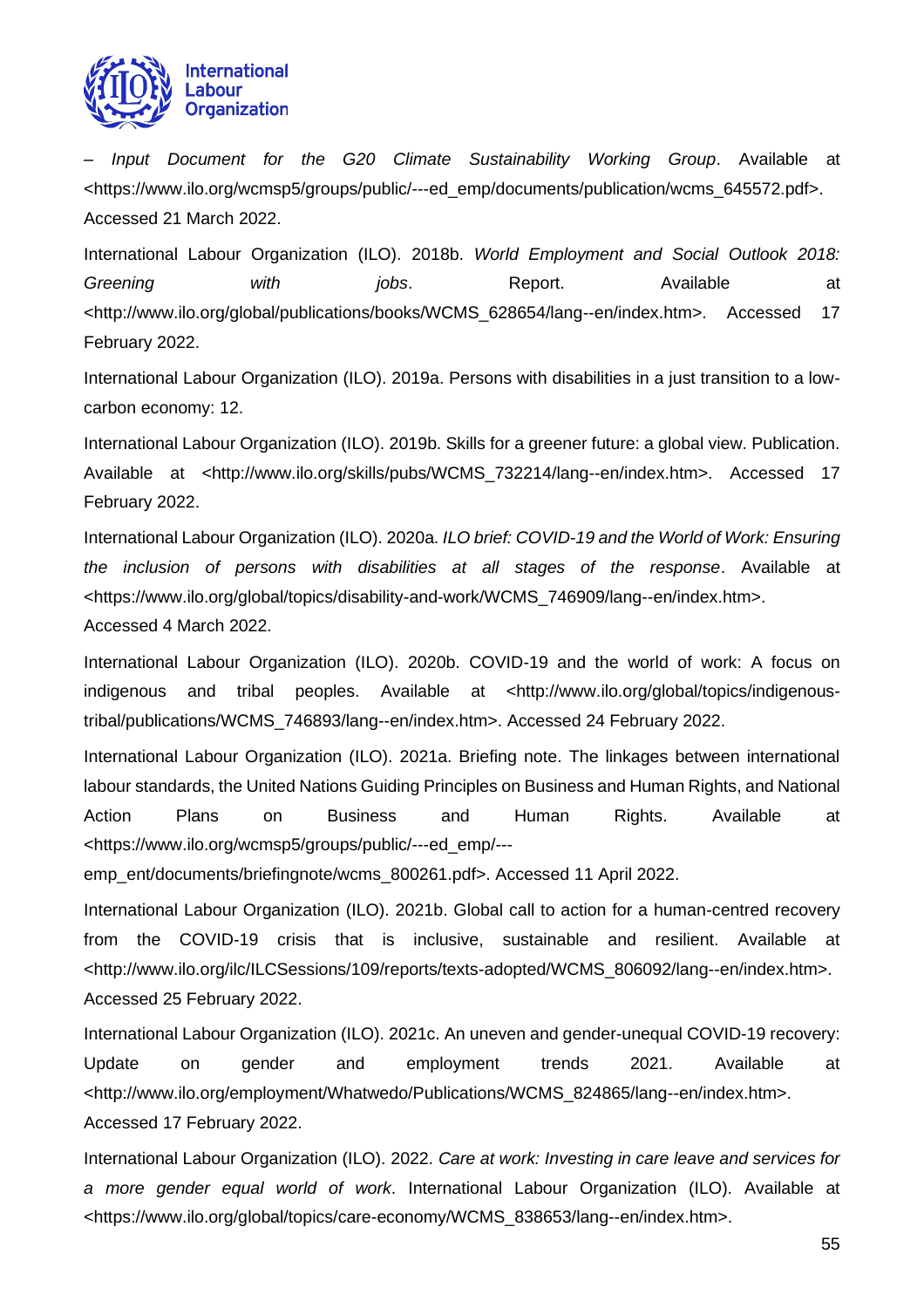

International Labour Organization (ILO), Indra. 2020c. The role of the ILO in addressing climate change and a just transition for all.

International Labour Organization (ILO), Indra. 2021d. Climate change and financing a just transition. Document. Available at <http://www.ilo.org/empent/areas/social-finance/WCMS 825124/lang-en/index.htm>. Accessed 7 April 2022.

International Organisation of Employers (IOE). 2020. Policy Paper. Make transitions work: climate change and employment. Available at <https://www.ioeemp.org/index.php?eID=dumpFile&t=f&f=147889&token=87268216d83df0563eb84684e37f71d75d bccf59>. Accessed 17 February 2020.

International Organisation of Employers (IOE). 2022. *Guidance report on climate change, employment and just transition*. Available at <https://www.ioe-emp.org/news/details/guidance-reporton-climate-change-employment-and-just-transition>. Accessed 7 March 2022.

Islamic Development Bank. 2021. MDB Just Transition High-Level Principles. Available at <https://www.isdb.org/news/mdb-just-transition-high-level-principles>. Accessed 7 April 2022.

ITF Our Public Transport. n.d. *Women in Public Transport*.

Khoza, Sizwile, Dewald Van Niekerk, and Livhuwani David Nemakonde. 2019. Understanding gender dimensions of climate-smart agriculture adoption in disaster-prone smallholder farming communities in Malawi and Zambia. *Disaster Prevention and Management: An International Journal* 28 (5). Emerald Publishing Limited: 530–547.

Maison de l'Entreprise Burkina Faso. 2020. Rapport Coaching terrain des entreprises formées en entreprenariat vert.

Ministerio de Cultura de Perú. 2020. Ministerio de Cultura: Plataforma de los Pueblos Indígenas para enfrentar cambio climático es un espacio permanente de articulación con el Estado. Available at <https://www.gob.pe/institucion/cultura/noticias/307563-ministerio-de-cultura-plataforma-de-lospueblos-indigenas-para-enfrentar-cambio-climatico-es-un-espacio-permanente-de-articulacion-conel-estado>. Accessed 24 February 2022.

Ministerio del Ambiente, Peru. 2021. Plataforma de los Pueblos Indígenas para enfrentar el Cambio. Available at <https://www.gob.pe/institucion/minam/campa%C3%B1as/5066-plataforma-de-lospueblos-indigenas-para-enfrentar-el-cambio>. Accessed 12 April 2022.

Montague-Nelson, Georgia. 2022. *Fighting for our Future: An IUF Guide on Tackling the Climate Crisis in Intensive Livestock Production*. IUF. Available at <https://www.iuf.org/wpcontent/uploads/2022/02/IUF-Climate-Crisis-Guide-Activity-book-ENGLISH-24.02.2022-online.pdf>. Accessed 11 March 2022.

NAD - The Norwegian Association of Disabled. n.d. Skills for Resilience Project – NAD The Norwegian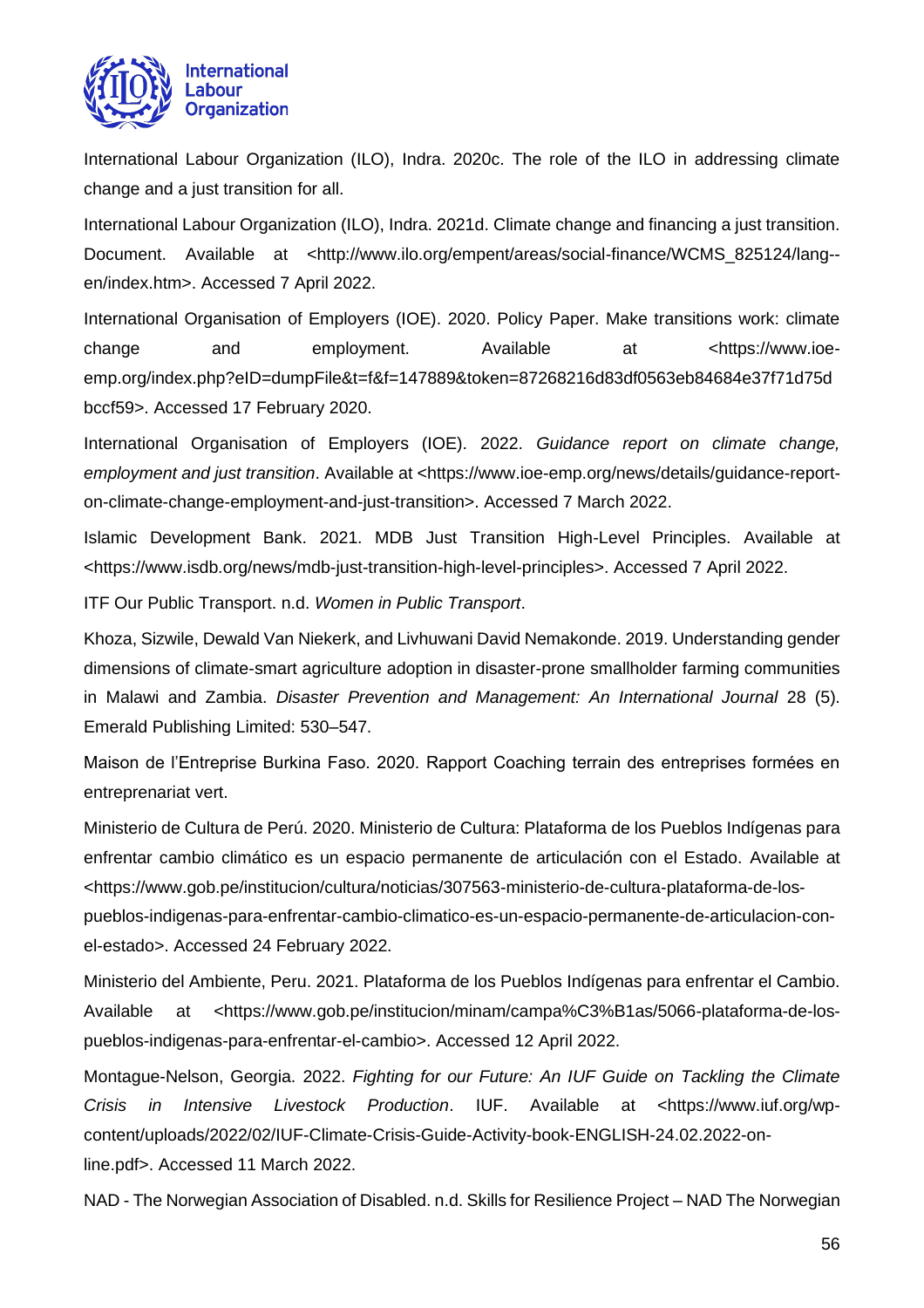

Association of Disabled. Available at <https://nad.nhf.no/nads-development-work/where-wework/malawi/skills-for-resilience-project/>. Accessed 20 March 2022.

NDC Partnership. n.d. About Us | NDC Partnership. Available at <https://ndcpartnership.org/aboutus>. Accessed 20 March 2022a.

NDC Partnership. n.d. Members & Membership | NDC Partnership. Available at <https://ndcpartnership.org/node/19704>. Accessed 20 March 2022b.

Nkengla-Asi, Lilian. 2017. Gender, Climate Change, and Resilient Food Systems Lessons from Strategic Adaptation by Smallholder Farmers in Cameroon. IFPRI Discussion papers: 52.

Novello, Amanda. 2021. *Building Narratives for a Caring Green Economy. A Feminist Green New Deal Coalition Report*. Available at <http://feministgreennewdeal.com/wpcontent/uploads/2021/09/FemGND\_CareClimate-2.pdf>. Accessed 12 March 2022.

Olsen, Lene, and Claire La Hovary. 2021. *User's manual to the ILO's Guidelines for a just transition towards environmentally sustainable economies and societies for all*. International Labour Office. Available at  $\leftarrow$  at  $\leftarrow$  Attps://www.ilo.org/wcmsp5/groups/public/---ed\_dialogue/--actrav/documents/publication/wcms\_826060.pdf>. Accessed 11 April 2022.

ONAMIAP. 2019a. RLMCC debe recoger propuestas de los pueblos indígenas. *ONAMIAP*. Available at <https://onamiap.org/2019/03/rlmcc-debe-recoger-propuestas-de-los-pueblos-indigenas/>. Accessed 12 March 2022.

ONAMIAP. 2019b. Nuestras propuestas contribuirán a enfrentar el cambio climático. *ONAMIAP*. Available at <https://onamiap.org/2019/05/queremos-que-nuestras-propuestas-sean-consideradaspara-enfrentar-el-cambio-climatico/>. Accessed 24 February 2022.

ONAMIAP. 2021. *Boletín N° 2: Mujeres indígenas, cambio climático y bosques by Onamiap - Issuu*. Available at the contract of the contract of the contract of the contract of the contract of the contract of the contract of the contract of the contract of the contract of the contract of the contract of the contract of t

<https://issuu.com/onamiap/docs/bolet\_n\_mujeres\_ind\_genas\_\_cambio\_c\_9ee567e0c81c2a>. Accessed 24 February 2022.

PAGE. n.d. About PAGE | PAGEAbout PAGE. Available at <https://www.un-page.org/about/who-weare>. Accessed 26 March 2022.

Pal, Karuna, and Luis Cotinguiba. 2019. *Social protection for a just transition. A global strategy for increasing ambition in climate action*. Available at <https://www.socialprotection.org/gimi/ShowRessource.action;jsessionid=HPMp2CUfeA3P4gD8ohnoMpPEXNs\_cmyq NpJuR9aVZgJjpYyIeWz1!-1326307086?lang=EN&id=55905>. Accessed 4 March 2022.

Parliamentarians of Latin America and the Caribbean. 2021. JOINT STATEMENT LATIN AMERICAN AND CARIBBEAN PARLIAMENTARIANS AT COP 26. Available at <https://www.cepal.org/sites/default/files/events/files/final\_joint\_statement\_-\_eng\_-\_signed.pdf>.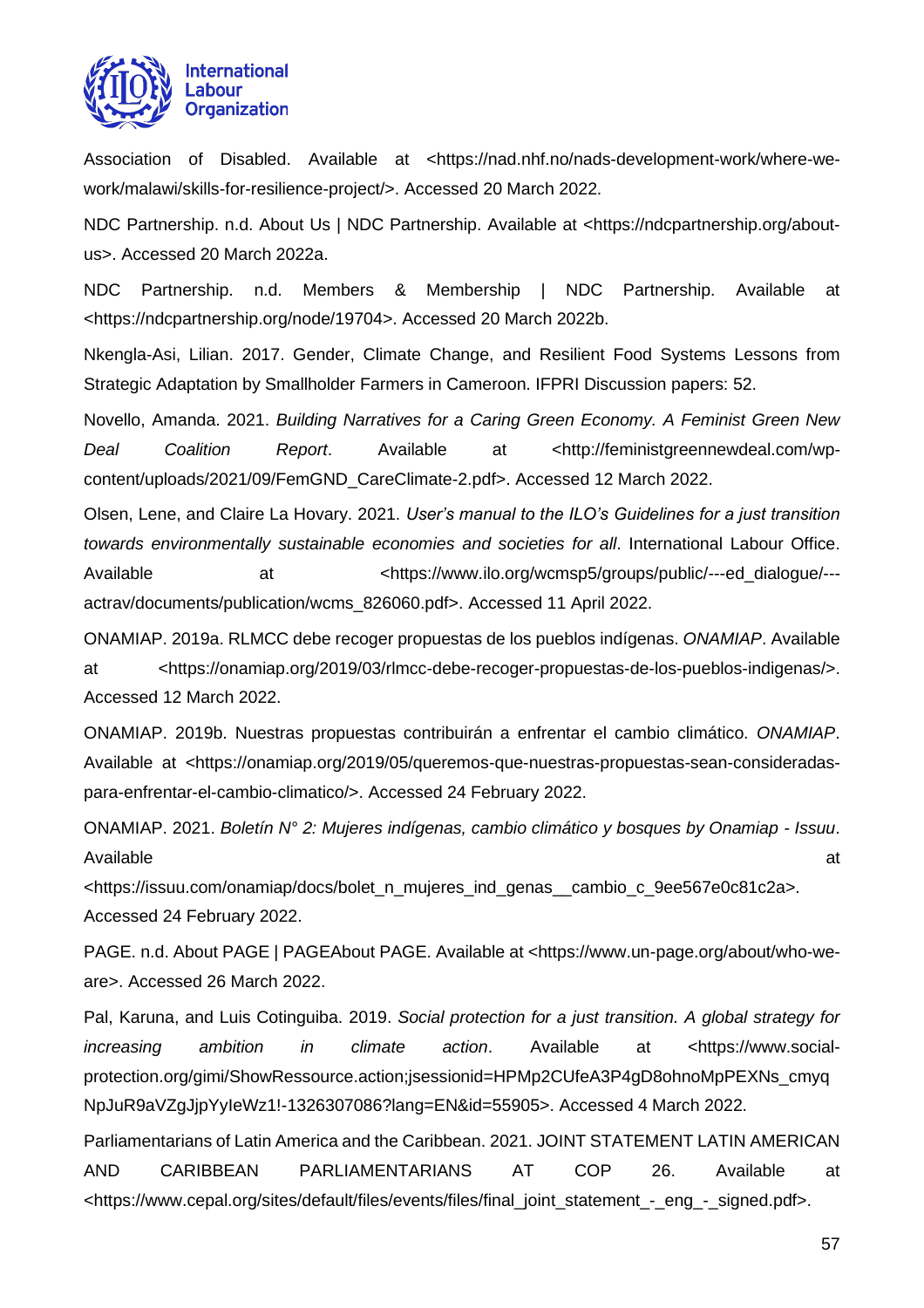

Accessed 18 March 2022.

Peru. 2018. Ley Marco sobre Cambio Climático-LEY-N° 30754. Available at <http://busquedas.elperuano.pe/normaslegales/ley-marco-sobre-cambio-climatico-ley-n-30754- 1638161-1/>. Accessed 12 March 2022.

Plan International. n.d. 5 ways climate change is disrupting girls' lives | Plan International. Available at <https://plan-international.org/emergencies/5ways-climate-change-disrupting-girls-lives>. Accessed 6 March 2022.

Porter, Catherine. 2021. Education is under threat from climate change - especially for women and girls. Available at <https://www.ox.ac.uk/news/features/education-under-threat-climate-changeespecially-women-and-girls>. Accessed 20 March 2022.

Reset.Vlaanderen. 2021. *Coping with climate change in the care sector. Workers' guide.* Brussels: International Trade Union Confederation (ITUC). Available at <https://reset.vlaanderen/wpcontent/uploads/2021/10/Reset\_klimaatadaptatie\_A5ok.pdf>.

Resurección, Bernadette. 2021. Gender, Climate Change and Disasters: Vulnerabilities, Responses, and Imagining a More Caring and Better World Background Paper for the Expert Group Meeting, Commission on the Status of Women, (CSW66). Available at <https://www.unwomen.org/sites/default/files/Headquarters/Attachments/Sections/CSW/66/EGM/Ba ckground%20Papers/Bernadette%20RESURECCION\_CSW66%20Background%20Paper.pdf>. Accessed 22 February 2022.

Robins, Nick, and Sabrina Mueller. 2021. *Policy brief Lessons from COP26 for financing the just transition*. Available at <https://www.lse.ac.uk/granthaminstitute/wpcontent/uploads/2021/12/Lessons-from-COP26-for-financing-the-just-transition.pdf>. Accessed 7 April 2022.

Robins, Nick, Sabrina Muller, and Katarzyna Szwarc. 2021. From the grand to the granular: 42.

Schalatek, Liane. 2020. Gender and Climate Finance. *Climate Finance Fundamentals* 10: 8.

Secretary General United Nations. 2022. *Achieving gender equality and the empowerment of all women and girls in the context of climate change, environmental and disaster risk reduction policies and programmes Report of the Secretary-General*. Available at <https://documents-ddsny.un.org/doc/UNDOC/GEN/N22/223/26/PDF/N2222326.pdf?OpenElement>. Accessed 3 March 2022.

Smith, Samantha. 2017. *Just Transition. A report for the OECD*. Just Transition Centre. Available at <https://www.oecd.org/environment/cc/g20-climate/collapsecontents/Just-Transition-Centre-reportjust-transition.pdf>. Accessed 11 March 2022.

Smith, Samantha, and Marieke Koning. 2021. Just Transition and Gender – A Review. Available at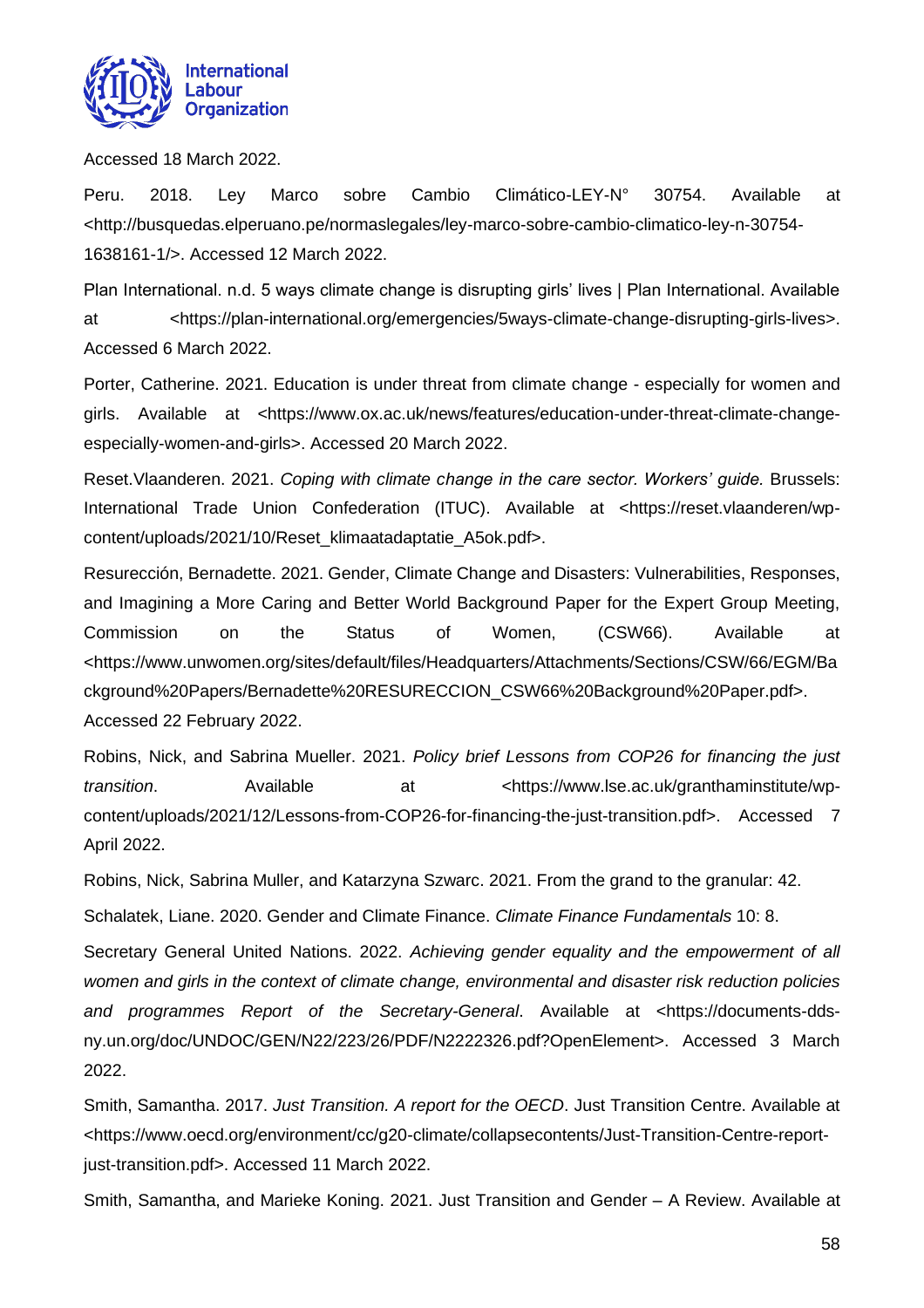

<https://www.unwomen.org/sites/default/files/Headquarters/Attachments/Sections/CSW/66/EGM/Ex pert%20Papers/Samantha%20SMITH\_CSW66%20Expert%20Paper.pdf>. Accessed 24 February 2021.

Svenja Viebe, Kirsten, Tina Andersen, Moana Simas, and Marek Harsdorff. n.d. *Zimbabwe: Measuring the Socioeconomic Impacts of Climate Policies to Guide NDC Enhancement and a Just*  **Transition.** Available at  $\lt$ https://www.ndcs.undp.org/content/ndc-supportprogramme/en/home/impact-and-learning/library/zimbabwe-green-jobs-assessment-justtransition.html>. Accessed 12 March 2022.

Svenja Wiebe, Kirsten, Moana Simas, and Marek Harsdorff. 2021. *Nigeria Green Jobs Assessment Report. Measuring the Socioeconomic Impacts of Climate Policies to Guide NDC Enhancement and a Just Transition*. Available at <file:///Users/gabi/Downloads/undp-ndcsp-nigeria-green-jobsassessment.pdf>. Accessed 12 March 2022.

The Federal Government of Nigeria. 2021. Nigeria's First Nationally Determined Contribution - 2021 Update. Available at

<https://www4.unfccc.int/sites/ndcstaging/PublishedDocuments/Nigeria%20First/NDC\_File%20Ame nded%20\_11222.pdf>. Accessed 13 April 2022.

The Government of Antigua and Barbuda. 2021. ANTIGUA AND BARBUDA UPDATED NATIONALLY DETERMINED CONTRIBUTION For the period 2020 – 2030. Available at <https://www4.unfccc.int/sites/ndcstaging/PublishedDocuments/Antigua%20and%20Barbuda%20Fi rst/ATG%20-%20UNFCCC%20NDC%20-%202021-09-02%20-%20Final.pdf>. Accessed 20 March 2022.

The Government of the United Kingdom. 2021. Supporting the Conditions for a Just Transition Internationally. *UN Climate Change Conference (COP26) at the SEC – Glasgow 2021*. Available at <https://ukcop26.org/supporting-the-conditions-for-a-just-transition-internationally/>. Accessed 24 February 2022.

UN Women. 2021. Address the interlocking crises of care, jobs and the environment to achieve the promise of the SDGs, say experts at the High-Level Political Forum. *UN Women – Headquarters*. Available at <https://www.unwomen.org/en/news/stories/2021/7/news-addressing-interlockingcrises-of-care-jobs-and-the-environment>. Accessed 12 April 2022.

UN Women. 2022a. *Model questionnaire: Measuring the nexus between gender and environment*. Available at <https://data.unwomen.org/publications/model-questionnaire-measuring-nexusbetween-gender-and-environment>. Accessed 24 February 2022.

UN Women. 2022b. UN Commission on the Status of Women reaffirms women's and girls' leadership as key to address climate change, environmental and disaster risk reduction for all. *UN Women – Headquarters.* Available at <https://www.unwomen.org/en/news-stories/press-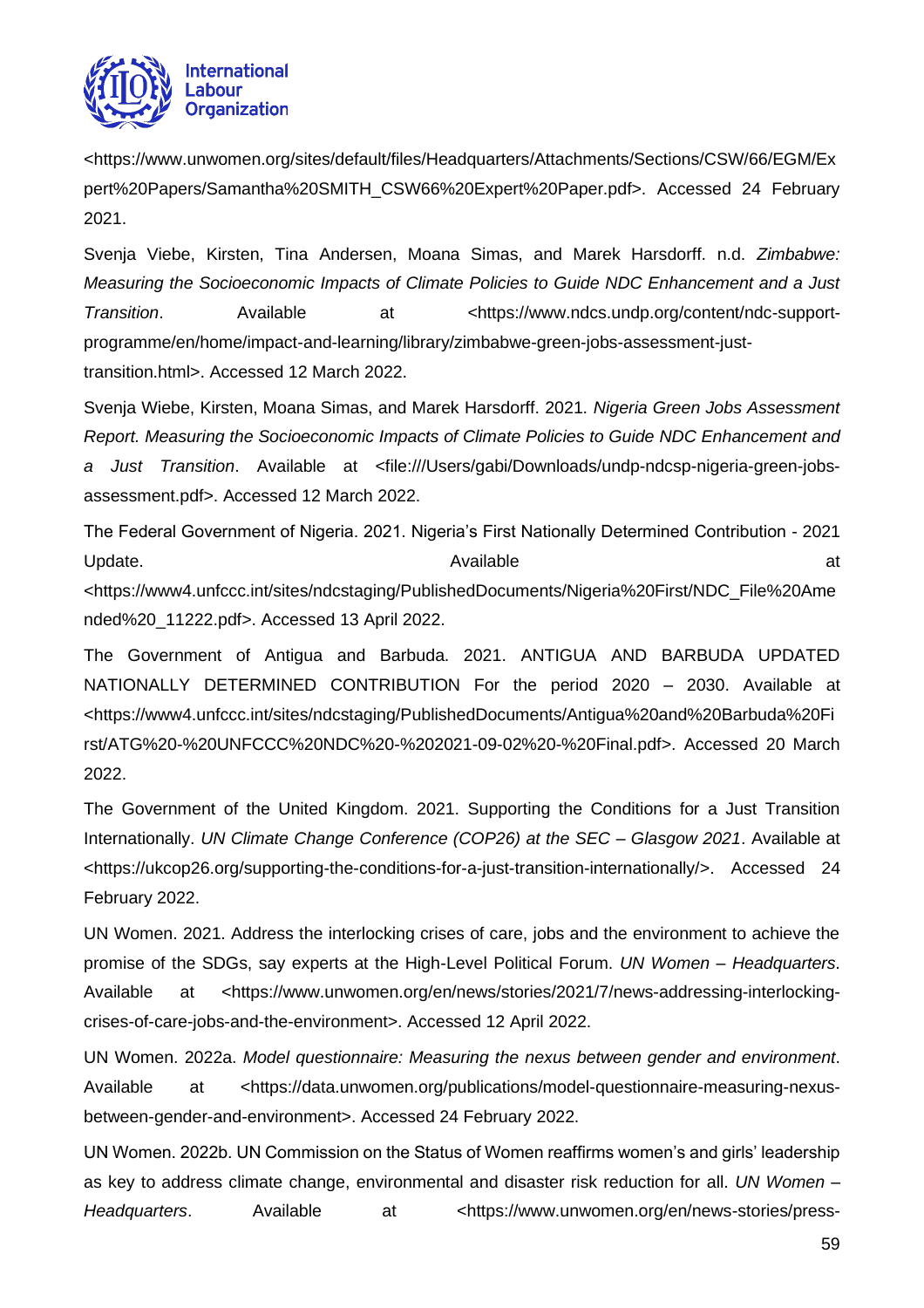

release/2022/03/press-release-un-commission-on-the-status-of-women-reaffirms-womens-and-girlsleadership-as-key-to-address-climate-change-environmental-and-disaster-risk-reduction-for-all>. Accessed 26 March 2022.

UNDP. 2022. *Advancing Gender Equality in National Climate Plans: Progress and Higher Ambitions | United Nations Development Programme*. Available at <https://www.undp.org/publications/advancing-gender-equality-national-climate-plans-progress-andhigher-ambitions>. Accessed 24 March 2022.

UNDP. n.d. Our Donors and Partners. *UNDP Climate Promise*. Available at <https://climatepromise.undp.org/what-we-do/our-donors-and-partners>. Accessed 20 March 2022a.

UNDP. n.d. What We Do. *UNDP Climate Promise*. Available at <https://climatepromise.undp.org/what-we-do>. Accessed 20 March 2022b.

UNFCCC. 2015a. Paris agreement. Available at <https://unfccc.int/files/meetings/paris\_nov\_2015/application/pdf/paris\_agreement\_english\_.pdf>. Accessed 16 February 2022.

UNFCCC. 2015b. Report of the Conference of the Parties on its twentieth session, held in Lima from 1 to 14 December 2014. Addendum. Part two: Action taken by the Conference of the Parties at its twentieth session. | UNFCCC. Available at <https://unfccc.int/documents/8613>. Accessed 12 April 2022.

UNFCCC. 2017a. Decision 3/CP. 23. Establishment of a gender action plan. FCCC/CP/2017/11/Add.1. Available at <https://unfccc.int/sites/default/files/resource/decision\_3\_cp23.pdf>. Accessed 12 April 2022.

UNFCCC. 2017b. Report of the Conference of the Parties on its twenty-second session, held in Marrakech from 7 to 18 November 2016Addendum. Part two: Action taken by the Conference of the Parties at its twenty-second session. | UNFCCC. Available at <https://unfccc.int/documents/9674>. Accessed 12 April 2022.

UNFCCC. 2020. Report of the Conference of the Parties on its twenty-fifth session, held in Madrid from 2 to 15 December 2019. Available at <https://unfccc.int/sites/default/files/resource/cp2019\_13a01E.pdf>. Accessed 17 February 2022.

UNFCCC. 2021a. Glasgow Climate Pact. Available at <https://unfccc.int/sites/default/files/resource/cop26\_auv\_2f\_cover\_decision.pdf>. Accessed 11 March 2022.

UNFCCC. 2021b. FCCC/PA/CMA/2021/8/Rev.1. Nationally determined contributions under the Paris Agreement. Revised synthesis report by the secretariat. Available at <https://unfccc.int/sites/default/files/resource/cma2021\_08r01\_E.pdf>. Accessed 20 March 2022.

60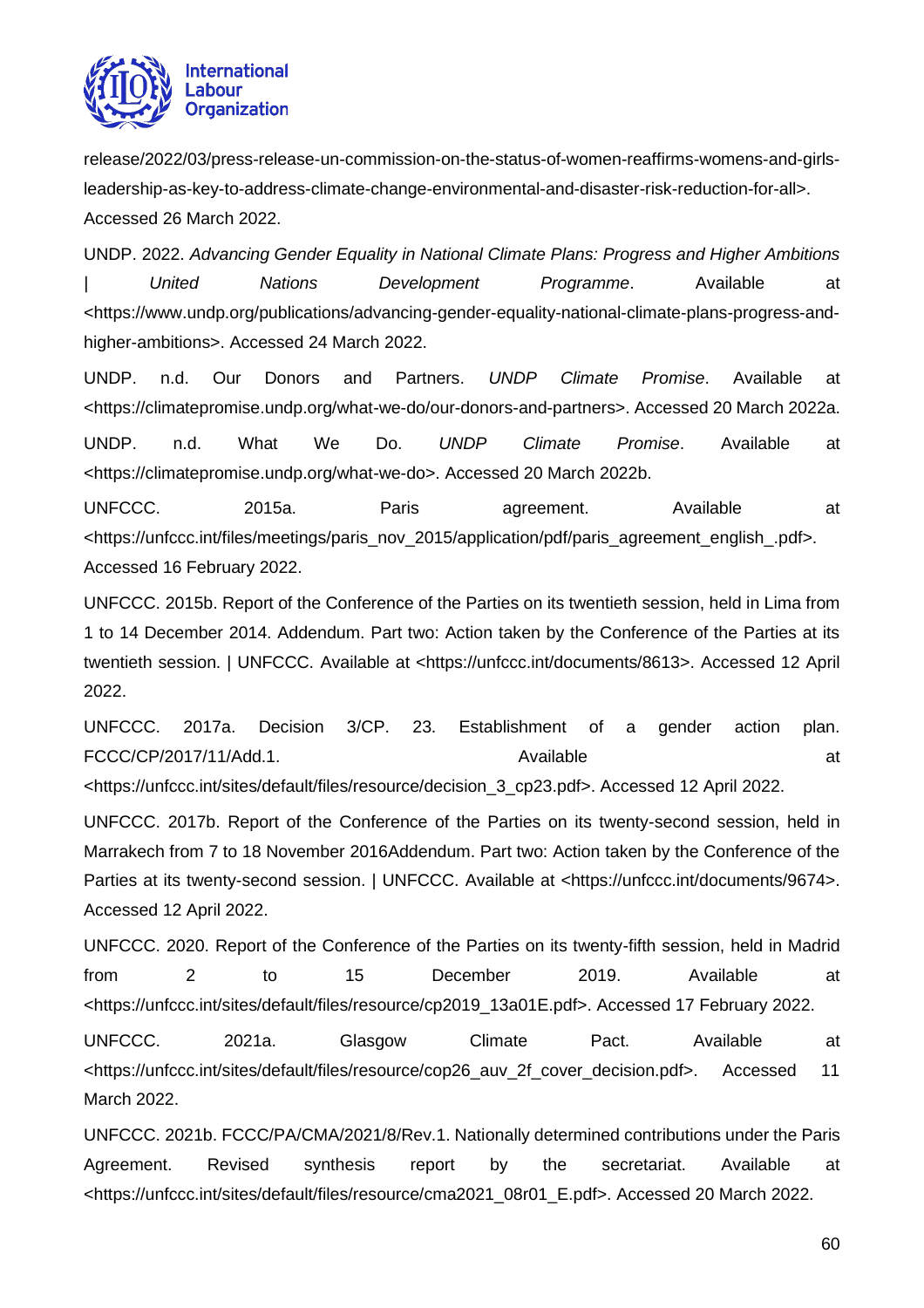

UNFCCC. 2021c. FCCC/SBI/2021/INF.7. Progress in the process to formulate and implement national adaptation plans. Note by the secretariat. Available at <https://unfccc.int/sites/default/files/resource/sbi2021\_inf07.pdf>. Accessed 20 March 2021.

UNFCCC. n.d. Admitted NGOs | UNFCCC. Available at <https://unfccc.int/process-andmeetings/conferences/side-events-and-exhibits/admitted-ngos#eq-2>. Accessed 11 April 2022.

UNFCCC. Secretariat. 2020. *Just transition of the workforce, and the creation of decent work and quality jobs | UNFCCC*. Available at <https://unfccc.int/documents/226460>. Accessed 17 February 2022.

UNFCCC. Secretariat. n.d. Decision -/CP. 26. Gender and Climate Change (Advanced unedited version). Available at

<https://unfccc.int/sites/default/files/resource/cop26\_auv\_13%20gender\_and\_climate\_change.pdf>. Accessed 22 February 2022.

United Nations. 1992. *United Nations Framework Convention on Climate Change*. Available at <https://unfccc.int/sites/default/files/convention\_text\_with\_annexes\_english\_for\_posting.pdf>. Accessed 28 February 2022.

United Nations. 2021a. Secretary-General's video message to Powering Past Coal Alliance Summit | United Nations Secretary-General. Available at <https://www.un.org/sg/en/content/sg/statement/2021-03-02/secretary-generals-video-messagepowering-past-coal-alliance-summit>. Accessed 5 March 2022.

United Nations. 2021b. *Human rights of older women: the intersection between ageing and gender. A/76/157. Note by the Secretary-General*. Available at <https://www.ilo.org/wcmsp5/groups/public/-- ed\_emp/---ifp\_skills/documents/publication/wcms\_727084.pdf>. Accessed 19 March 2022.

United Nations. 2021c. Rural Women's Day. *United Nations*. United Nations. Available at <https://www.un.org/en/observances/rural-women-day>. Accessed 21 March 2022.

United Nations. 2021d. *Investing in Jobs and Social Protection for Poverty Eradication and a Sustainable Recovery*. UN Executive Office of the Secretary-General (EOSG) Policy Briefs and Papers. UN Executive Office of the Secretary-General (EOSG) Policy Briefs and Papers. Available at <https://www.un-ilibrary.org/content/papers/10.18356/27082245-23>. Accessed 7 March 2022.

United Nations. n.d. Women as Agents of Change. *United Nations*. United Nations. Available at <https://www.un.org/en/climatechange/climate-solutions/womens-agents-change>. Accessed 21 March 2022.

United Nations Children's Fund (UNICEF), and ITU. 2020. *Towards an equal future: Reimagining girls' education through STEM*. Matthew Gibbs. Available at <https://www.unicef.org/media/84046/file/Reimagining-girls-education-through-stem-2020.pdf>. Accessed 12 March 2022.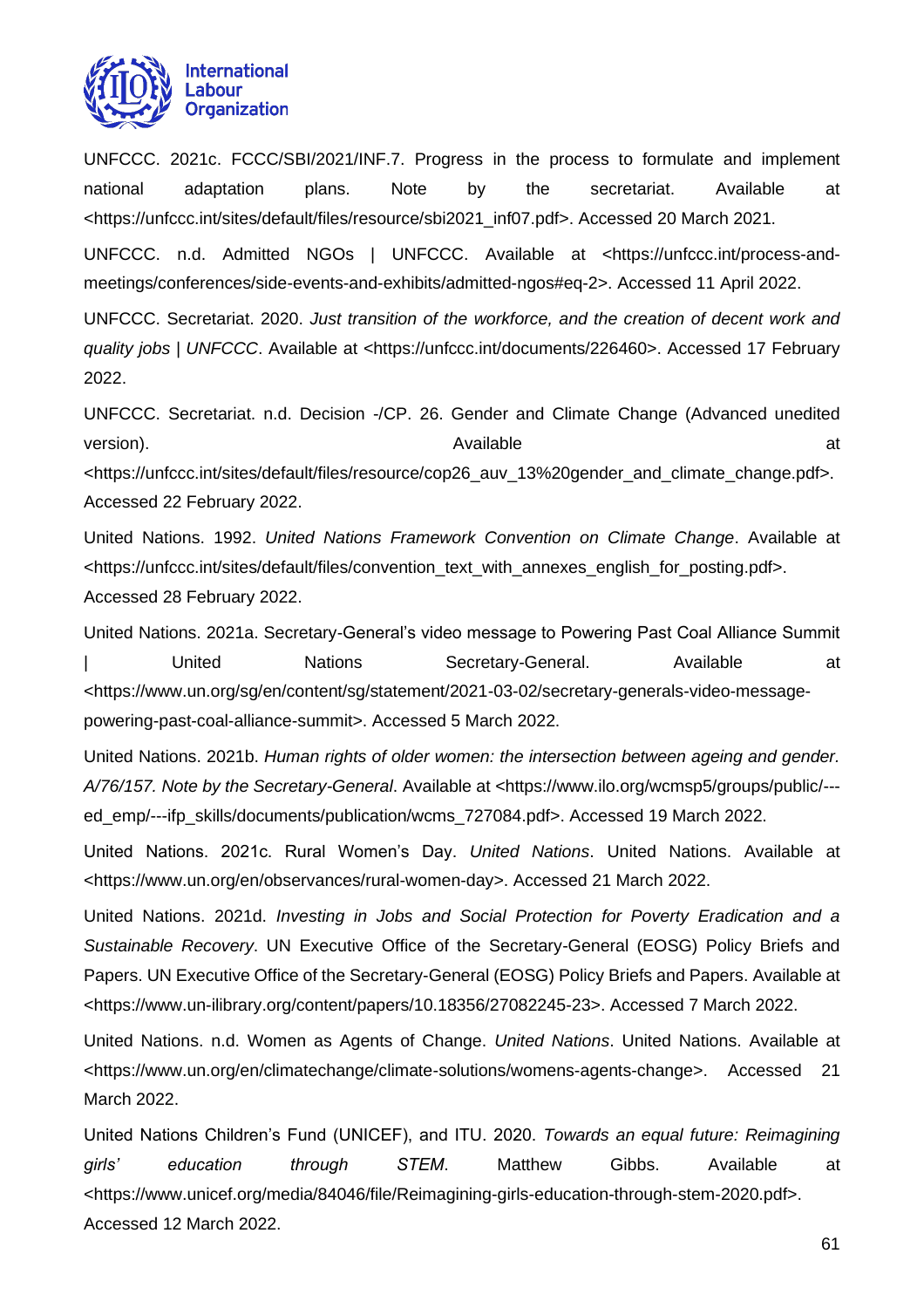

United Nations Development Programme (UNDP). 2017. *Gender and climate change - Overview of linkages between gender and climate change - World*. Available at <https://reliefweb.int/report/world/gender-and-climate-change-overview-linkages-between-genderand-climate-change>. Accessed 9 March 2022.

United Nations Development Programme (UNDP). 2022. *Aligning NDCs with green recovery: Guidance framework*. New York. Available at <https://climatepromise.undp.org/research-andreports/aligning-ndcs-green-recovery-guidance-framework>. Accessed 18 March 2022.

United Nations Human Rights Council. 2019. A/HRC/41/26. Analytical study on gender-responsive climate action for the full and effective enjoyment of the rights of women. Available at <https://documents-dds-

ny.un.org/doc/UNDOC/GEN/G19/120/13/PDF/G1912013.pdf?OpenElement>. Accessed 25 February 2022.

United Nations Women. 2021. *Beyond COVID-19: A Feminist Plan for Sustainability and Social Justice*. Available at <https://www.un-ilibrary.org/content/books/9789210010344>. Accessed 7 March 2022.

Walk, Paula, Isabell Braunger, Josephine Semb, Carolin Brodtmann, Pao-Yu Oei, and Claudia Kemfert. 2021. *Strengthening Gender Justice in a Just Transition: A Research Agenda Based on a Systematic Map of Gender in Coal Transitions*. SSRN Scholarly Paper. Rochester, NY: Social Science Research Network. Available at <https://papers.ssrn.com/abstract=3905835>. Accessed 22 February 2022.

Williams, Mariama. 2021. Shaping the Future of Multilateralism - Just and sustainable finance to address multiple global crises demands a focus on gender equality | Heinrich Böll Stiftung | Brussels office - European Union. *'Shaping the Future of Multilateralism - Inclusive Pathways to a Just and Crisis-Resilient Global Order' by the Heinrich-Böll-Stiftung's European Union and Washington, DC*  offices. Available at <https://eu.boell.org/en/2021/07/01/shaping-future-multilateralism-just-andsustainable-finance-address-multiple-global>. Accessed 22 February 2022.

Women and Gender Constituency. 2021. The Power is With Us: COP26 Fails People & Planet. *Women & Gender Constituency*. Available at <https://womengenderclimate.org/press-release-thepower-is-with-us-cop26-fails-people-planet/>. Accessed 18 March 2022.

Young Lives Project. n.d. Education and Skills Findings | young-lives. Available at <https://www.younglives.org.uk/education-and-skills-findings>. Accessed 20 March 2022.

N.d. Has India's Employment Guarantee Program Achieved Intended Targets? - A. Amarender Reddy, Namrata Singha Roy, Divya Pradeep, 2021. Available at <https://journals.sagepub.com/doi/full/10.1177/21582440211052281>. Accessed 26 March 2022.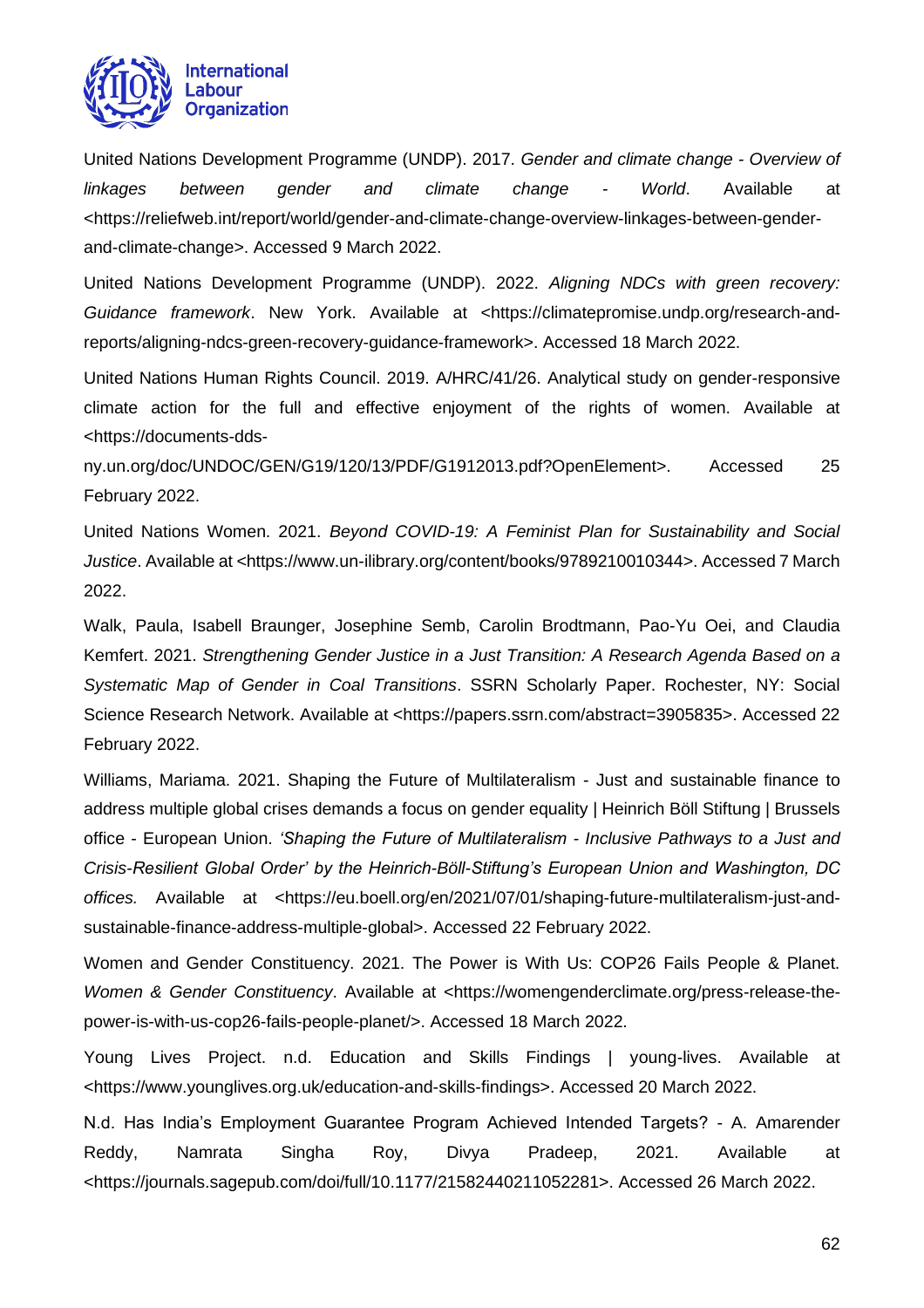

## <span id="page-62-0"></span>**Resources**

[ILO Guidelines for a just transition towards environmentally sustainable economies and societies for](https://www.ilo.org/wcmsp5/groups/public/@ed_emp/@emp_ent/documents/publication/wcms_432859.pdf)  [all](https://www.ilo.org/wcmsp5/groups/public/@ed_emp/@emp_ent/documents/publication/wcms_432859.pdf)

[Gender, labour and a just transition towards environmentally sustainable economies and societies for](https://www.ilo.org/global/topics/equality-and-discrimination/publications/WCMS_592348/lang--en/index.htm)  [all](https://www.ilo.org/global/topics/equality-and-discrimination/publications/WCMS_592348/lang--en/index.htm)

[ILO Guidelines concerning a statistical definition of employment in the environmental sector](https://www.ilo.org/wcmsp5/groups/public/---dgreports/---stat/documents/normativeinstrument/wcms_230736.pdf)

Greening with jobs – [World Employment and Social Outlook 2018](https://www.ilo.org/global/research/global-reports/weso/greening-with-jobs/lang--en/index.htm)

Skills [for a Greener Future](https://www.ilo.org/skills/pubs/WCMS_732214/lang--en/index.htm)

[How to measure and model social and employment outcomes of climate and sustainable](https://www.ilo.org/global/topics/green-jobs/publications/WCMS_613934/lang--en/index.htm)  [development policies](https://www.ilo.org/global/topics/green-jobs/publications/WCMS_613934/lang--en/index.htm)

[Care at work: Investing in care leave and services for a more gender equal world of work](https://www.ilo.org/global/topics/care-economy/WCMS_838653/lang--en/index.htm)

[World Social Protection Report 2020-22: Social protection at the crossroads –](https://www.ilo.org/global/publications/books/WCMS_817574/lang--en/index.htm) in pursuit of a better **[future](https://www.ilo.org/global/publications/books/WCMS_817574/lang--en/index.htm)** 

[Financing human-centred COVID-19 recovery and decisive climate action worldwide: International](https://www.ilo.org/global/publications/working-papers/WCMS_821931/lang--en/index.htm)  [cooperation's twenty-first century moment of truth](https://www.ilo.org/global/publications/working-papers/WCMS_821931/lang--en/index.htm)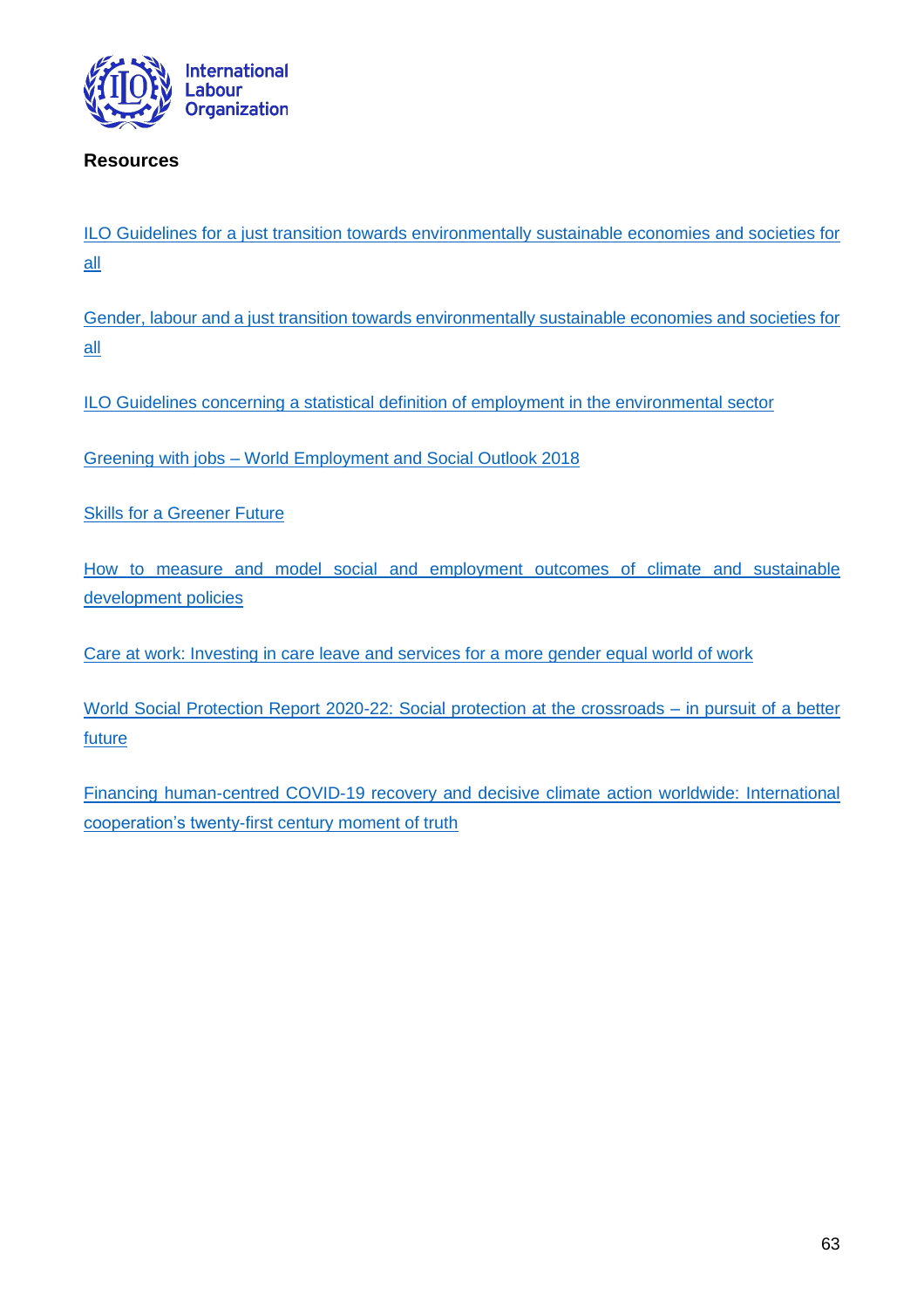

# <span id="page-63-0"></span>**Annex I – List of Interviews**

The interviews were carried out in March 2022. A total of nine interviews were undertaken.

| <b>Stakeholder</b>             | <b>Organizations</b>                                                 | <b>Name</b>           | <b>Position</b>                                     |
|--------------------------------|----------------------------------------------------------------------|-----------------------|-----------------------------------------------------|
|                                | International<br>Organization<br><b>of</b><br><b>Employers (IOE)</b> | Robert Marinkovic     | Adviser                                             |
|                                | International<br><b>Trade</b><br>Union                               | Marieke Koning        | <b>Policy Adviser Equality</b>                      |
|                                | <b>Confederation (ITUC)</b>                                          | Quitain<br>Joy        | Communications and Advocacy                         |
|                                |                                                                      | Hernandez             | Officer, ITUC - Asia Pacific                        |
|                                |                                                                      | Bert de Wel           | <b>Climate Policy Officer</b>                       |
|                                | Employed<br>Women's<br><b>Self</b>                                   | Reema Nanavaty        | Director                                            |
| Social partners                | <b>Association (SEWA) - India</b>                                    | Megha Desai           | Senior Coordinator, Leads the National              |
|                                |                                                                      |                       | Farmer's Forum Network                              |
|                                |                                                                      | Devesh Shah           | Coordinator at SEWA and CEO                         |
|                                |                                                                      |                       | <b>Grassroots Trading Network for</b>               |
|                                |                                                                      |                       | Women                                               |
|                                |                                                                      | Naimisha Joshi        | Senior Coordinator                                  |
|                                | Mexico's General Direction for                                       | Josdeny<br>Alely      | Deputy Director for Climate Change                  |
|                                | <b>Global Affairs</b>                                                | Alarcón González      |                                                     |
| <b>Stakeholders</b>            | Partnership for Action on a Green                                    | Albert Compaore       | Partnership for Action on a Green                   |
| in the project                 | <b>Economy (PAGE)</b>                                                |                       | (PAGE)<br>National<br>Economy                       |
| "Training<br>and               |                                                                      |                       | Coordinator, Burkina Faso                           |
| advisory                       | Maison de l'Entreprise du Burkina                                    | Ismaël<br>Tannamda    | Director of Marketing and Consulting                |
| support                        | Faso                                                                 | Sawadogo              | Support                                             |
| infrastructure<br>for<br>women |                                                                      |                       | <b>GERME/ILO Trainer</b>                            |
| entrepreneurs                  |                                                                      | Sirikatou Honga       | Head of Business Capacity Building                  |
| in<br>green                    |                                                                      | Bèbè Wilfriéd Hovice  | Project<br>Manager<br><b>SME</b><br><b>Business</b> |
| entrepreneurs                  |                                                                      | Kansie                | Training & Coaching Loop                            |
| hip in Burkina                 |                                                                      |                       |                                                     |
| Faso"                          |                                                                      |                       |                                                     |
| Indigenous                     | Associação<br>Defesa<br>de                                           | Walelasoetxeige       | Counselor at Associação de Defesa                   |
| Youth Leader                   | Etnoambiental<br>Kanindé;                                            | Paiter Bandeira Suruí | Etnoambiental Kanindé; Coordinator at               |
|                                | Indigenous Youth Movement of                                         | (Txai Suruí)          |                                                     |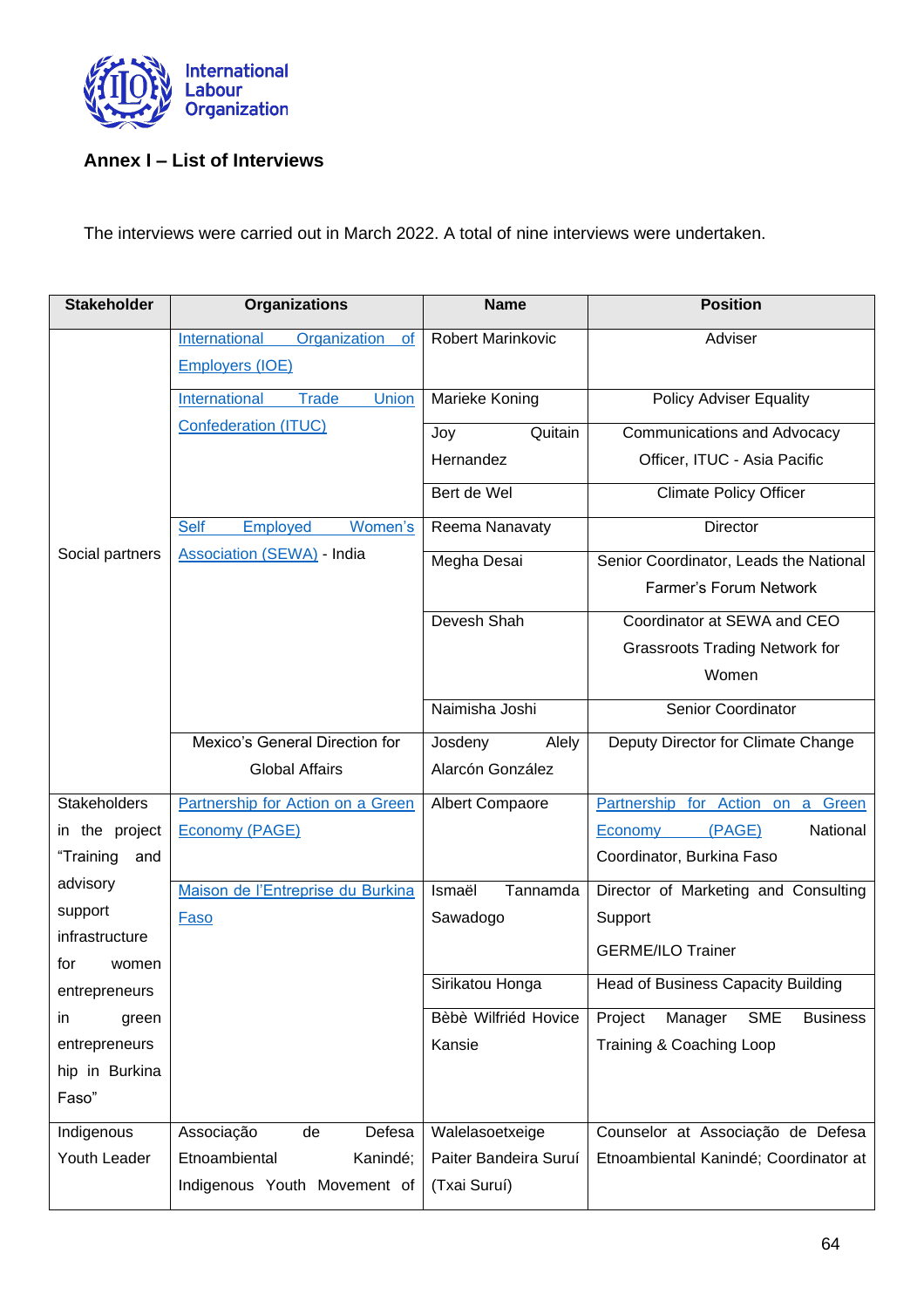

|               | the Rondonia state (Movimento da        |                    | Movimento da Juventude Indígena de           |
|---------------|-----------------------------------------|--------------------|----------------------------------------------|
|               | Juventude Indígena de Rondônia);        |                    | Rondônia                                     |
| Multilateral  | European Investment Bank (EIB)          | Moa Westman        | <b>Gender Specialist</b>                     |
| organisations |                                         |                    | Environment, Climate & Social Office         |
|               |                                         | Sladjana Cosic     | Senior Social Development Specialist         |
|               | UN Women - Regional Office for          | Cecilia Tinonin    | <b>Statistics Specialist</b>                 |
|               | Asia and the Pacific                    | Sara Duerto Valero | <b>Regional Advisor on Gender Statistics</b> |
|               | United<br><b>Nations</b><br>Development | Sangji Lee         | Climate Change and Green Economy             |
|               | Programme (UNDP)                        |                    | Technical Specialist at the Climate          |
|               |                                         |                    | Promise Programme                            |
|               |                                         | Verania Chao       | Specialist<br>Climate,<br>Programme          |
|               |                                         |                    | Gender and Inclusion                         |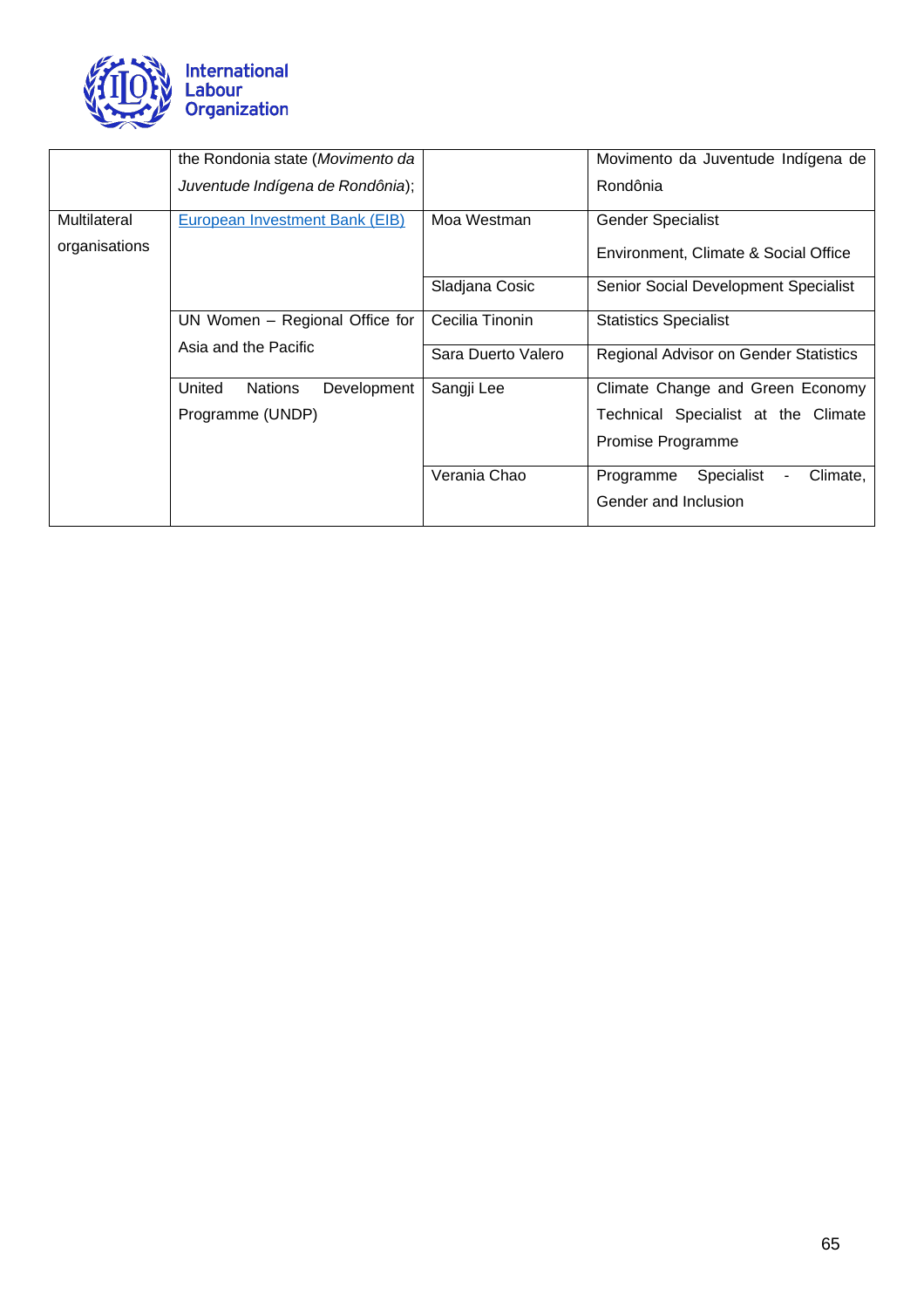

## <span id="page-65-0"></span>**Annex II – List of relevant international labour standards and resolutions**

Some of the international labour standards and resolutions that may be relevant to a just transition framework, including its gender equality dimension, are listed below. The Annex includes the instruments listed in the Appendix to the 2013 ILC Conclusions<sup>290</sup> and Annex I to the ILO Just Transition Guidelines<sup>291</sup>, as well as key Conventions and Recommendations for gender equality in the world of work<sup>292</sup> and two relevant instruments relevant to a just transition adopted after 2015, namely Convention No. 190 and Recommendations No. 205.

## *A. Conventions on fundamental principles and rights at work (see [website for all Conventions\)](https://www.ilo.org/dyn/normlex/en/f?p=1000:12000:::NO:::)*

- Freedom of Association and Protection of the Right to Organise Convention, 1948 (No. 87)
- Right to Organise and Collective Bargaining Convention, 1949 (No. 98)
- Forced Labour Convention, 1930 (No. 29)
- Abolition of Forced Labour Convention, 1957 (No. 105)
- Equal Remuneration Convention, 1951 (No. 100)
- Discrimination (Employment and Occupation) Convention, 1958 (No. 111)
- Minimum Age Convention, 1973 (No. 138)
- Worst Forms of Child Labour Convention, 1999 (No. 182)

#### *B. Governance Conventions (see [website for all Conventions\)](https://www.ilo.org/dyn/normlex/en/f?p=1000:12000:::NO:::)*

- Employment Policy Convention, 1964 (No. 122)
- Labour Inspection Convention, 1947 (No. 81)
- Tripartite Consultation (International Labour Standards) Convention, 1976 (No. 144)
- Labour Inspection (Agriculture) Convention, 1969 (No. 129)

#### *C. Other technical Conventions (see [website for all Conventions\)](https://www.ilo.org/dyn/normlex/en/f?p=1000:12000:::NO:::)*

- Migration for Employment Convention (Revised), 1949 (No. 97)
- Social Security (Minimum Standards) Convention, 1952 (No. 102)
- Social Policy (Basic Aims and Standards) Convention, 1962 (No. 117)
- Paid Educational Leave Convention, 1974 (No. 140)
- Human Resources Development Convention, 1975 (No. 142)
- Working Environment (Air Pollution, Noise and Vibration) Convention, 1977 (No. 148)

<sup>290</sup> International Labour Conference 2013.

<sup>291</sup> International Labour Organization (ILO) 2015b. <sup>292</sup> International Labour Organization 2019, 66–67.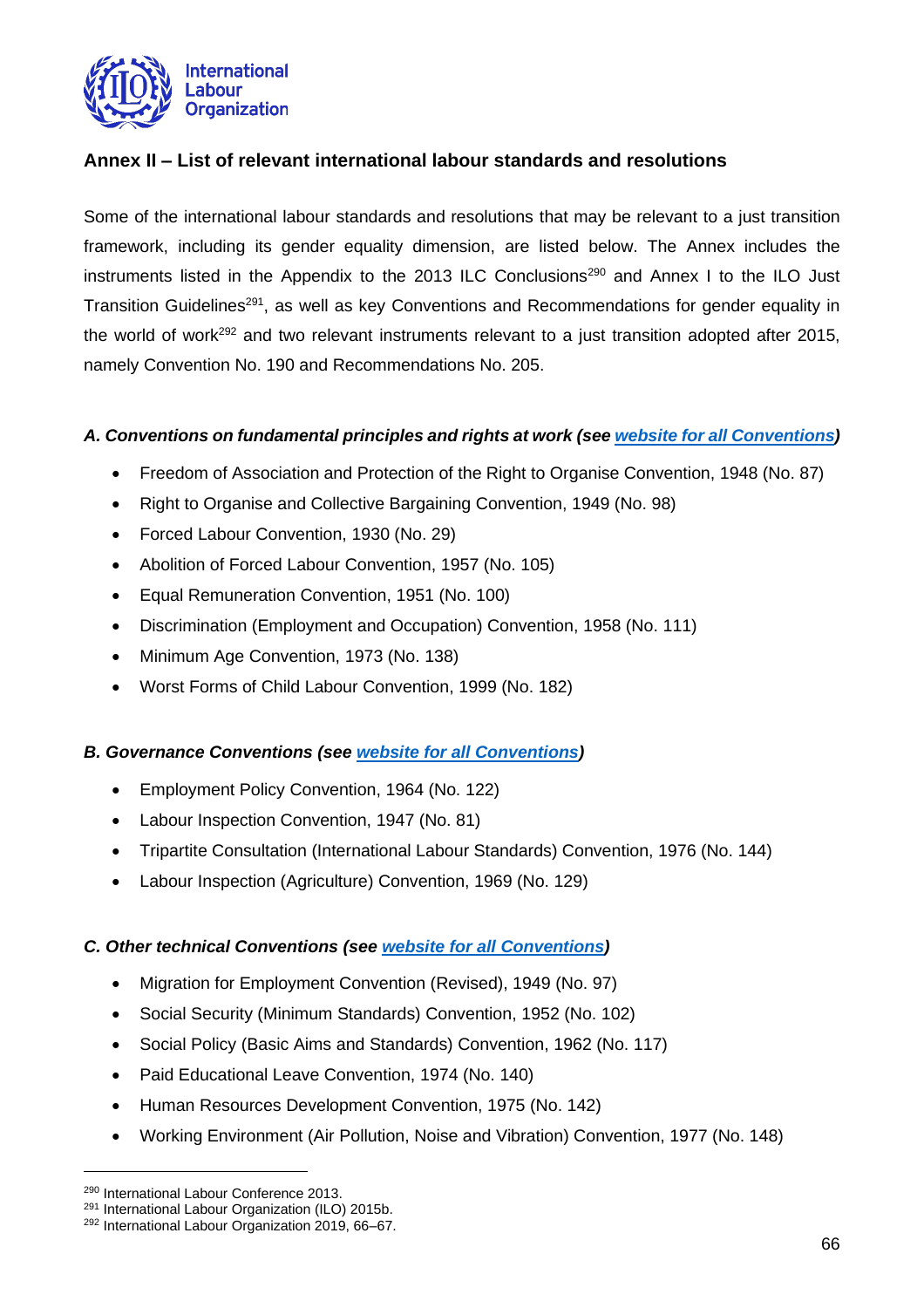

- Labour Administration Convention, 1978 (No. 150)
- Labour Relations (Public Service) Convention, 1978 (No. 151)
- Collective Bargaining Convention, 1981 (No. 154)
- Occupational Safety and Health Convention, 1981 (No. 155)
- Workers with Family Responsibilities Convention, 1981 (No. 156)
- Vocational Rehabilitation and Employment (Disabled Persons) Convention, 1983 (No. 159)
- Occupational Health Services Convention, 1985 (No. 161)
- Indigenous and Tribal Peoples Convention, 1989 (No. 169)
- Chemicals Convention, 1990 (No. 170)
- Night Work Convention, 1990 (No. 171)
- Prevention of Major Industrial Accidents Convention, 1993 (No. 174)
- Part-time Work Convention, 1994 (No. 175)
- Home Work Convention, 1996 (No. 177)
- Maternity Protection Convention, 2000 (No. 183)
- Promotional Framework for Occupational Safety and Health Convention, 2006 (No. 187)
- Domestic Workers Convention, 2011 (No. 189)
- Violence and Harassment Convention, 2019 (No. 190)

## *D. Recommendations (see [website for all Recommendations\)](https://www.ilo.org/dyn/normlex/en/f?p=1000:12010:::NO:::)*

- Human Resources Development Recommendation, 2004 (No. 195)
- Job Creation in Small and Medium-Sized Enterprises Recommendation, 1998 (No. 189)
- Maternity Protection Recommendation, 2000 (No. 191)
- Promotion of Cooperatives Recommendation, 2002 (No. 193)
- HIV and AIDS Recommendations, 2010 (No. 200)
- Social Protection Floors Recommendation, 2012 (No. 202)
- Transition from the Informal to the Formal Economy Recommendation, 2015 (No. 204)
- Employment and Decent Work for Peace and Resilience Recommendation, 2017 (No. 205)

## *E. Resolutions*

- [Resolution concerning the promotion of sustainable enterprises –](https://www.ilo.org/wcmsp5/groups/public/---ed_norm/---relconf/documents/meetingdocument/wcms_223785.pdf) International Labour [Conference,](https://www.ilo.org/wcmsp5/groups/public/---ed_norm/---relconf/documents/meetingdocument/wcms_223785.pdf) June 2007
- [Resolution concerning promotion of rural employment for poverty reduction –](https://www.ilo.org/wcmsp5/groups/public/---ed_norm/---relconf/documents/meetingdocument/wcms_098017.pdf) International [Labour Conference,](https://www.ilo.org/wcmsp5/groups/public/---ed_norm/---relconf/documents/meetingdocument/wcms_098017.pdf) June 2008